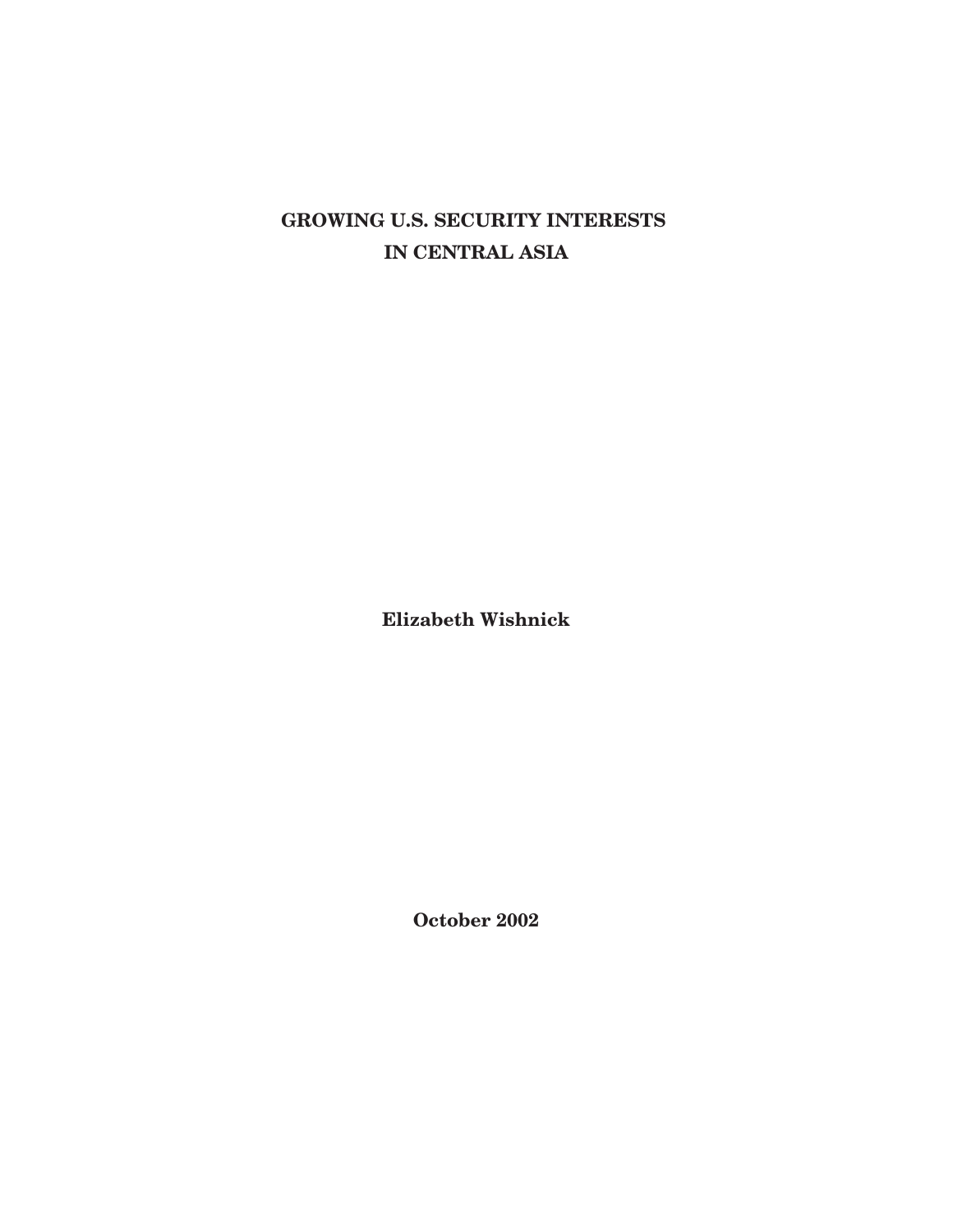| <b>Report Documentation Page</b>                                                                                                                              |                           |                                                    |
|---------------------------------------------------------------------------------------------------------------------------------------------------------------|---------------------------|----------------------------------------------------|
| <b>Report Date</b><br>00Oct2002                                                                                                                               | <b>Report Type</b><br>N/A | Dates Covered (from to)                            |
| <b>Title and Subtitle</b><br>Growing U.S. Security Interests In Central Asia                                                                                  |                           | <b>Contract Number</b>                             |
|                                                                                                                                                               |                           | <b>Grant Number</b>                                |
|                                                                                                                                                               |                           | <b>Program Element Number</b>                      |
| Author(s)<br>Elizabeth Wisnick                                                                                                                                |                           | <b>Project Number</b>                              |
|                                                                                                                                                               |                           | <b>Task Number</b>                                 |
|                                                                                                                                                               |                           | <b>Work Unit Number</b>                            |
| Performing Organization Name(s) and Address(es)<br>Director, Strategic Studies Institute, U.S. Army War<br>College, 122 Forbes Ave., Carlisle, PA 17013-5244. |                           | <b>Performing Organization Report Number</b>       |
| <b>Sponsoring/Monitoring Agency Name(s) and</b><br>Address(es)                                                                                                |                           | <b>Sponsor/Monitor's Acronym(s)</b>                |
|                                                                                                                                                               |                           | <b>Sponsor/Monitor's Report Number(s)</b>          |
| <b>Distribution/Availability Statement</b><br>Approved for public release, distribution unlimited                                                             |                           |                                                    |
| <b>Supplementary Notes</b><br>ISBN 1-58487-102-4                                                                                                              |                           |                                                    |
| <b>Abstract</b><br>see report                                                                                                                                 |                           |                                                    |
| <b>Subject Terms</b>                                                                                                                                          |                           |                                                    |
| <b>Report Classification</b><br>unclassified                                                                                                                  |                           | <b>Classification of this page</b><br>unclassified |
| <b>Classification of Abstract</b><br>unclassified                                                                                                             |                           | <b>Limitation of Abstract</b><br><b>SAR</b>        |
| <b>Number of Pages</b><br>56                                                                                                                                  |                           |                                                    |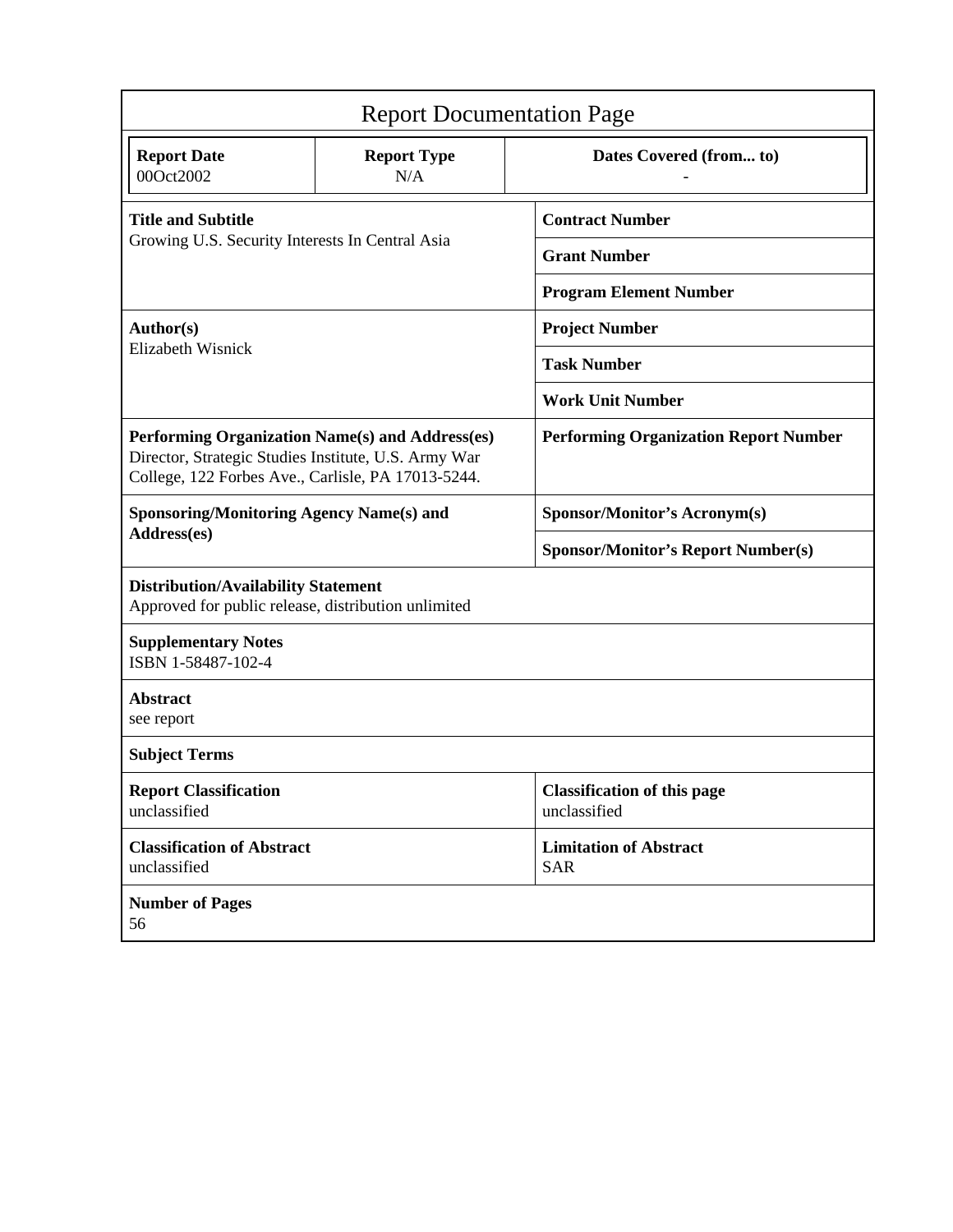#### **\*\*\*\*\***

The views expressed in this report are those of the author and do not necessarily reflect the official policy or position of the Department of the Army, the Department of Defense, or the U.S. Government. This report is cleared for public release; distribution is unlimited. This project was completed under the auspices of the Strategic Studies Institute's External Research Associates Program.

#### **\*\*\*\*\***

Comments pertaining to this report are invited and should be forwarded to: Director, Strategic Studies Institute, U.S. Army War College, 122 Forbes Ave., Carlisle, PA 17013-5244. Copies of this report may be obtained from the Publications Office by calling (717) 245-4133, FAX (717) 245-3820, or via the Internet at Rita.Rummel@carlisle. army.mil

#### **\*\*\*\*\***

Most 1993, 1994, and all later Strategic Studies Institute (SSI) monographs are available on the SSI Homepage for electronic dissemination. SSI's Homepage address is: http://www.carlisle.army. mil/usassi/welcome.htm

#### **\*\*\*\*\***

The Strategic Studies Institute publishes a monthly e-mail newsletter to update the national security community on the research of our analysts, recent and forthcoming publications, and upcoming conferences sponsored by the Institute. Each newsletter also provides a strategic commentary by one of our research analysts. If you are interested in receiving this newsletter, please let us know by e-mail at outreach@carlisle.army.mil or by calling (717) 245-3133.

ISBN 1-58487-102-4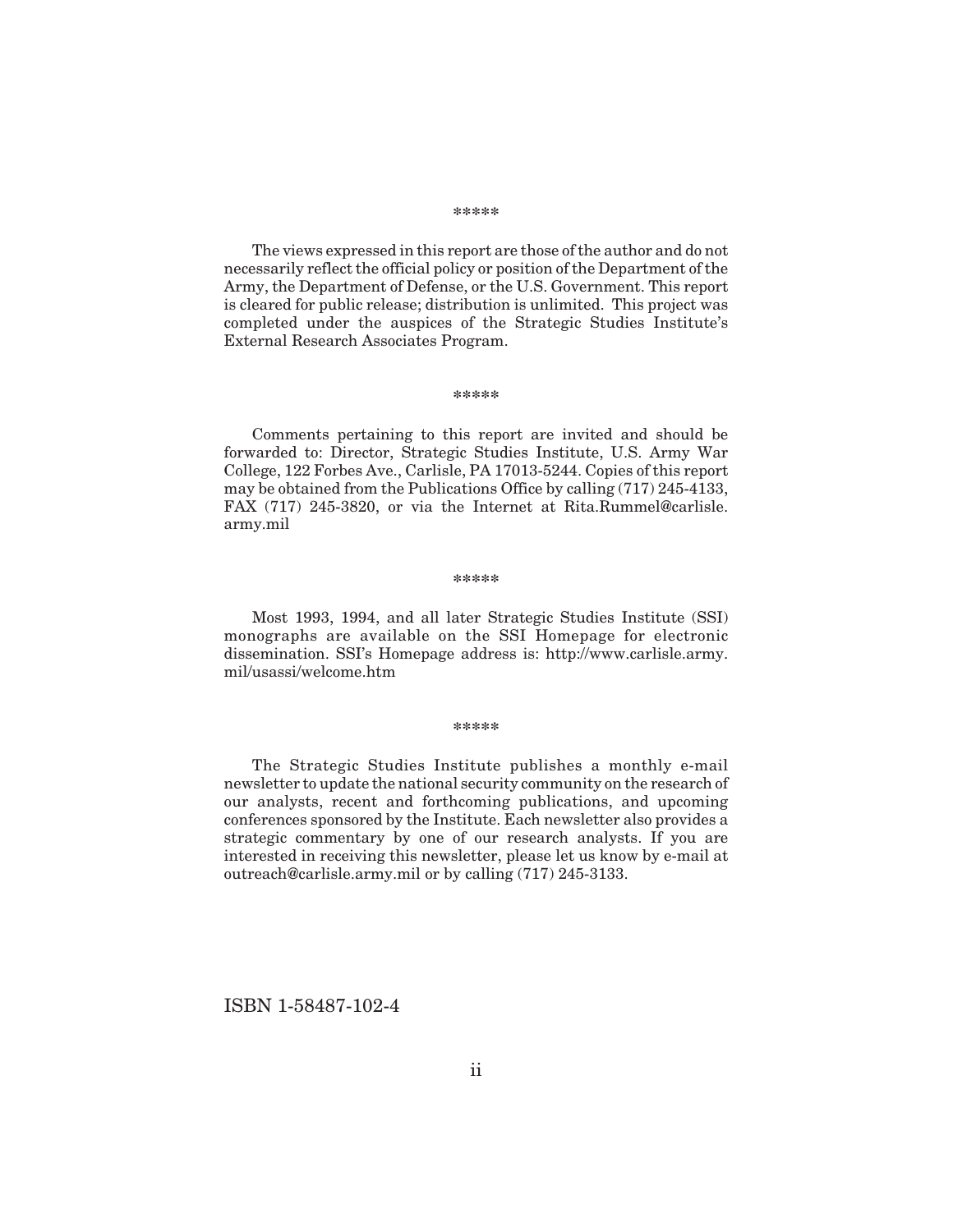### **FOREWORD**

Among the many changes brought to American security policy by the attacks of September 11, 2001, is a shift in the strategic geography. Regions and nations that had been at the periphery of concern have taken on new importance because of their relationship to terrorists and the states that sponsor them. Nowhere is this more true than in Central Asia. Until recently, the United States paid very little attention to Central Asia. Now the combination of energy reserves and the region's location has increased its strategic significance a great deal.

In this study, Dr. Elizabeth Wishnick, currently a Fulbright Visiting Scholar at Lingnan University, Hong Kong, assesses U.S. security interests and military activities in Central Asia. She notes that strengthening the Central Asian states against terrorism and assisting their transition to stable and prosperous nations are difficult and fraught with danger. In particular, there is the risk that the U.S. military presence in the region and security assistance to repressive regimes might taint America. If not astutely managed, this strategy could have the opposite of the intended results and generate increased instability, spark anti-Americanism, and antagonize Russia and China. To avoid this, Dr. Wishnick advocates a multilateral strategy that integrates the military, political, and economic elements of national power and prods the Central Asian regimes toward reform.

The Strategic Studies Institute is pleased to offer this study to help U.S. defense leaders and strategic planners assess U.S. security interests in Central Asia.

> DOUGLAS C. LOVELACE, JR. Director Strategic Studies Institute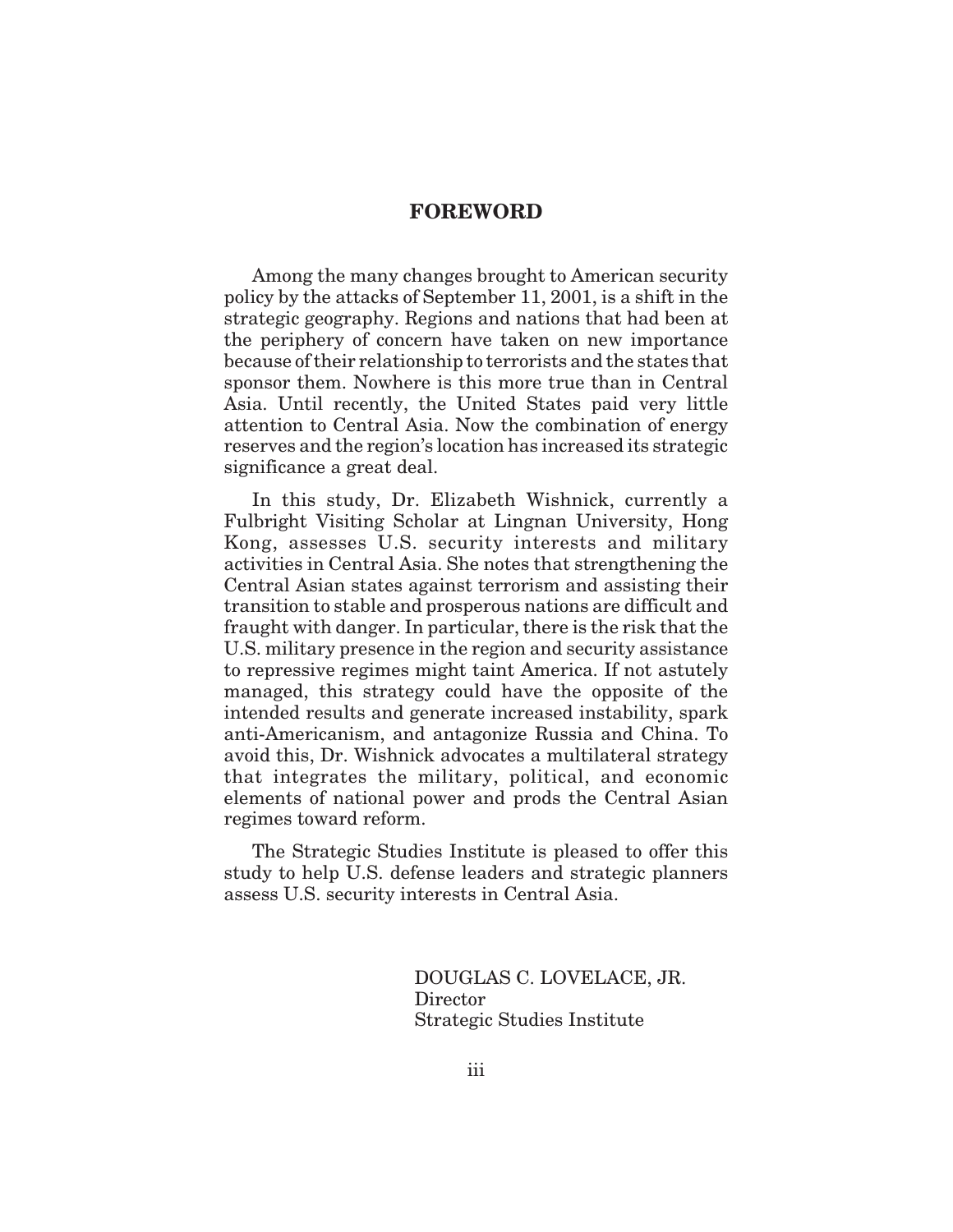## **BIOGRAPHICAL SKETCH OF THE AUTHOR**

ELIZABETH WISHNICK is an associate at the East Asian Institute at Columbia University. In 2002-03 she will be a Fulbright Visiting Scholar at Lingnan University in Hong Kong. She is the author *of Mending Fences: The Evolution of Moscow's China Policy from Brezhnev to Yeltsin* (Seattle: University of Washington Press, 2001) and of numerous articles on great power relations and regional development in Northeast Asia, published in *Asian Survey*, *NBR Analysis*, *SAIS Review*, *Journal of East Asian Affairs*, *Issues and Studies*, and *Perspectives Chinoises*, as well as in several edited volumes. She has taught at Barnard College, Columbia University and at Yale College, and has been a research fellow at Taiwan's Academia Sinica, the Hoover Institution, and the Davis Center at Harvard University. Dr. Wishnick's current research focuses on Sino-Russian relations, Chinese migration issues, Russia and inter-Korean relations, and the integration of the Russian Far East in Northeast Asia. She received a Ph.D. in Political Science from Columbia University, an M.A. in Russian and East European Studies from Yale University, and a B.A. from Barnard College, and speaks both Russian and Chinese.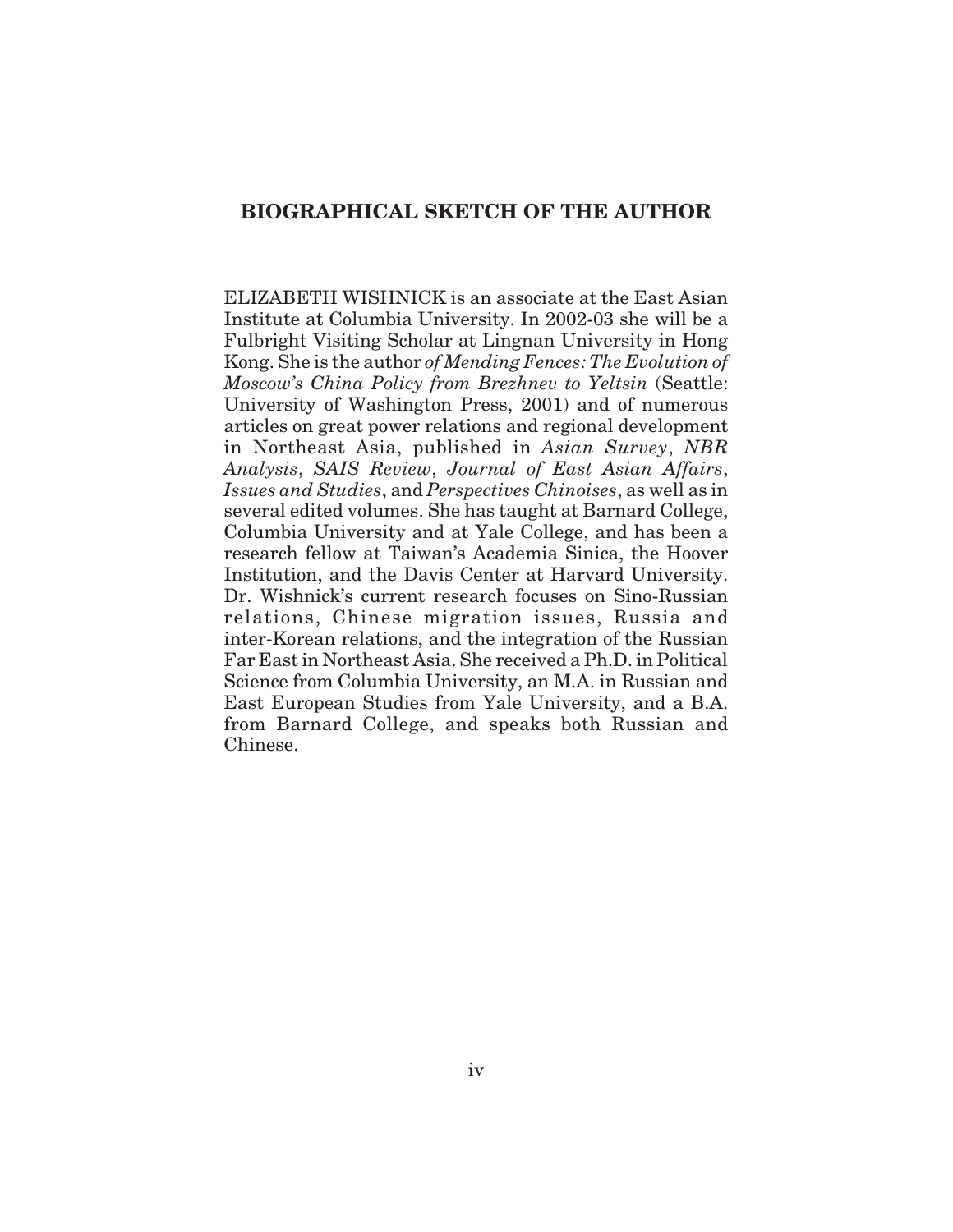### **SUMMARY**

As Secretary of State Colin Powell told the House International Relations Committee in February 2002, the United States "will have a continuing interest and presence in Central Asia of a kind that we could not have dreamed of before." After providing background on the development of U.S. security interests in Central Asia, this monograph examines post-9/11 trends in U.S. policy and military engagement.

In the 1990s the United States initiated military engagement with Central Asia to support the region's integration with western political-military institutions, as well as to protect the sovereignty and independence of these states, assist them to improve their border security against transnational threats, encourage them to adopt market-oriented reform and democratization, and ensure access to energy resources in the region. U.S. military cooperation expanded rapidly with Central Asian states in the immediate aftermath of 9/11 due to the framework of relations that had been built piecemeal in the 1990s. For the first time the United States acquired temporary basing in this region in response to a changing security environment, as Uzbekistan, Kyrgyzstan, and Tajikistan became frontline states in Operation ENDURING FREEDOM. Anti-terrorism became the central focus of U.S. policy in the region, although other goals still remain important.

The author argues that by placing a priority on anti-terrorism in U.S. policy toward Central Asia and rewarding Central Asian leaders for basing rights, the Bush administration is shoring up authoritarian regimes and encouraging public distrust of U.S. intentions in the region. She points out that weak regional security organizations, contingent support in Russia and China to the expanding American military foothold in the region, and instability in Central Asia will pose considerable challenges for the U.S.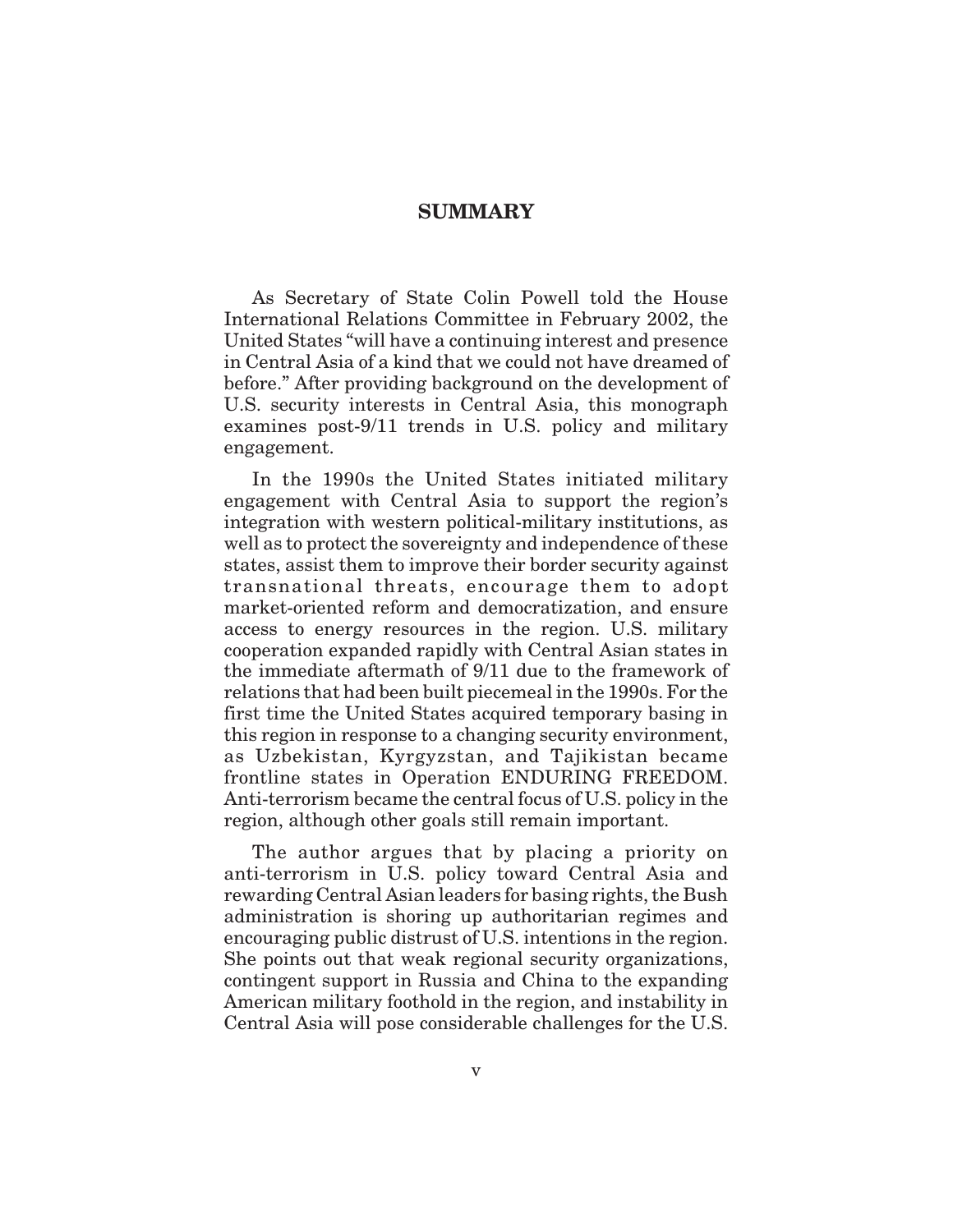military. In conclusion, the author recommends an emphasis on rapid deployment from existing bases in Turkey rather than continued basing in Central Asia, a more coherent regional strategy and improved foreign area expertise for the Central Asian region, and a multilateral approach to addressing instability in the area.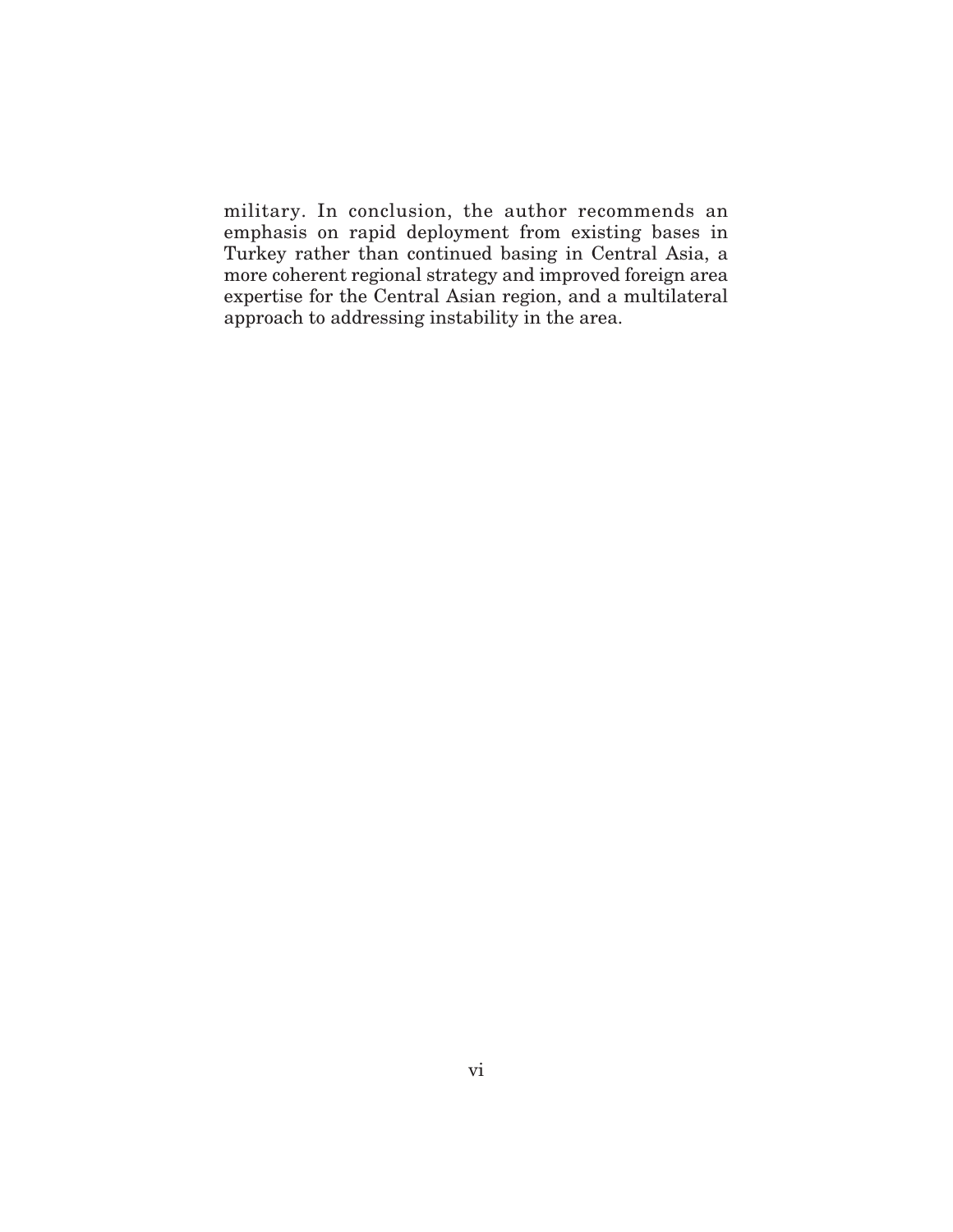# **GROWING U.S. SECURITY INTERESTS IN CENTRAL ASIA**

In the 1990s the United States initiated military engagement with Central Asia to support the region's integration with western political-military institutions, as well as to protect the sovereignty and independence of these states, assist them to improve their border security against transnational threats, encourage them to adopt market-oriented reform and democratization, and ensure access to energy resources in the region. After 9/11, for the first time the United States acquired temporary basing in this region in response to a changing security environment, as Uzbekistan, Kyrgyzstan, and Tajikistan became frontline states in Operation ENDURING FREEDOM. Anti-terrorism has become the central focus of U.S. policy in the region, although other goals still remain important. As Secretary of State Colin Powell told the House International Relations Committee, the United States "will have a continuing interest and presence in Central Asia of a kind that we could not have dreamed of before."<sup>1</sup>

Prior to 9/11, Central Asia had been relatively marginal to U.S. national security, but since then the region has assumed a new importance as U.S. policymakers have used the lessons of ENDURING FREEDOM to refashion the American national security framework and revise long-standing concepts of deterrence to address new threats from international terrorism. Secretary of Defense Donald Rumsfeld noted that the war in Afghanistan shows that the United States is prepared to take preemptive action against states sponsoring terrorism.<sup>2</sup> Although as a presidential candidate George W. Bush had criticized President William Clinton for turning the United States into "the world's policeman," the Bush administration is currently revising the United States national security strategy to support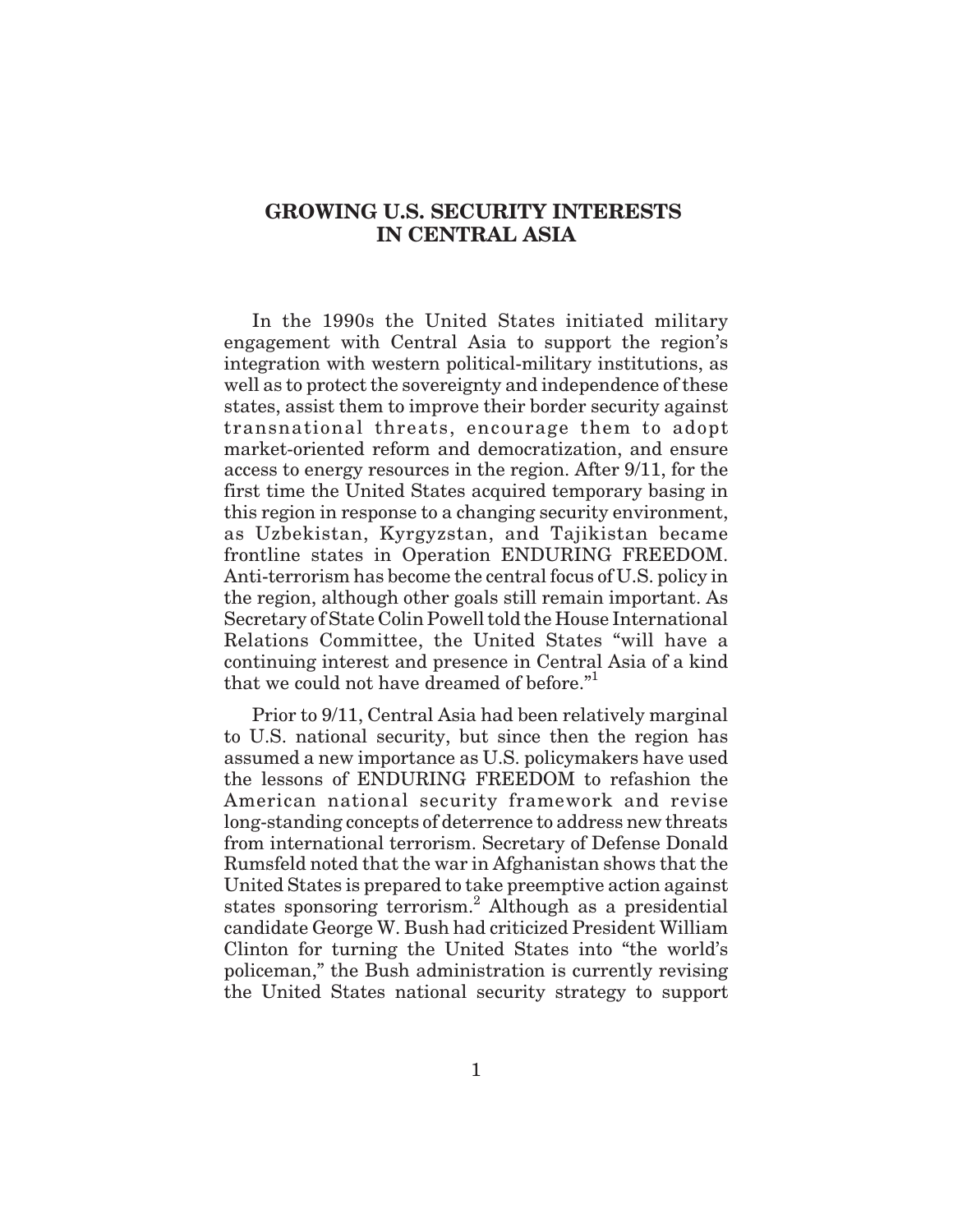preemptive action against terrorists and the countries that support them.<sup>3</sup>

In a June 1, 2002, address at the United States Military Academy at West Point, President Bush outlined what he termed the "three silos" of his foreign policy: defending the peace against threats from terrorists and tyrants; preserving the peace by building good relations among great powers; and extending the peace by encouraging free and open societies.<sup>4</sup> This policy, as applied to Central Asia since 9/11, has proven to embrace mutually contradictory goals. By placing a priority on anti-terrorism in U.S. policy toward Central Asia and rewarding Central Asian leaders for basing rights, the Bush administration is shoring up authoritarian regimes and encouraging public distrust of U.S. intentions in the region. Although Russia, and to a lesser extent, China have cooperated with the U.S.-led coalition against terrorism, their support is not unqualified and could easily dissipate in the event the United States decides to maintain a long-term military presence in Central Asia or expand the war on terrorism in a major ground attack against Iraq.

After providing background on the development of U.S. security interests in Central Asia, this monograph examines post-9/11 trends in U.S. policy and military engagement.

The monograph points out that weak regional security organizations, contingent support in Russia and China to the expanding American military foothold in the region, and instability in Central Asia will pose considerable challenges for the United States military. In conclusion, the monograph recommends an emphasis on rapid deployment from existing bases in Turkey rather than continued basing in Central Asia, a more coherent regional strategy and improved foreign area expertise for the Central Asian region, and a multilateral approach to addressing instability in the area.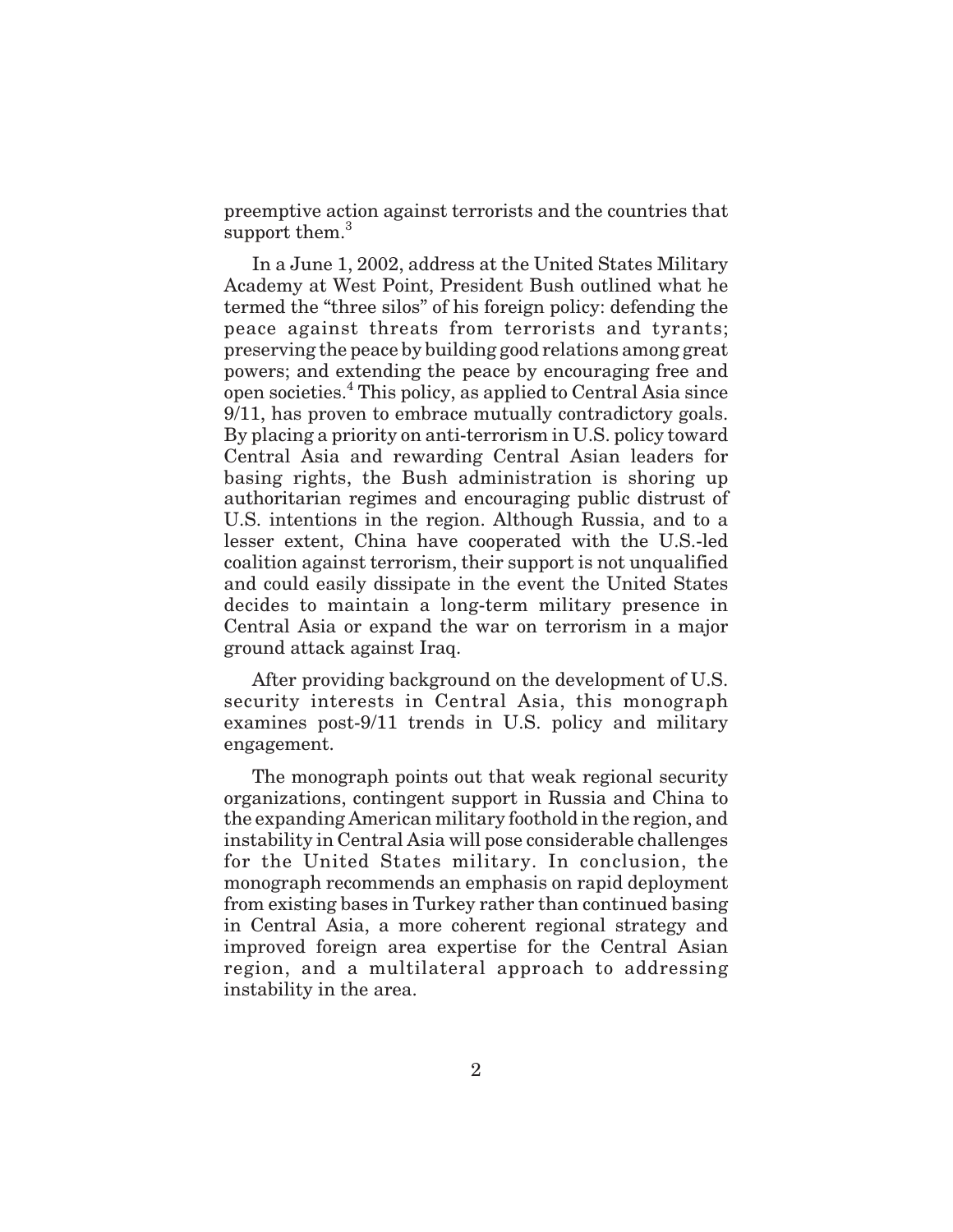### **The Development of U.S. Security Interests in Central Asia.**

U.S. military cooperation with Central Asian states expanded rapidly in the immediate aftermath of 9/11 due to the framework of relations that had been built piecemeal in the 1990s. After recognizing the newly independent Central Asian states in late 1991, the United States developed diplomatic relations with them in an effort to support democratization and responsible security policies, and provide a counterweight to the expansion of Russian, Chinese, and Iranian influence. $5$  With the passage of the Freedom Support Act on October 24, 1992, the United States laid the foundation for multifaceted assistance to the Central Asian states, initially focusing on democratization and the promotion of free market economies. Security cooperation increasingly would play an important role in U.S. relations with these states because of the important U.S. security interest in eliminating nuclear weapons based in Kazakhstan and in preventing proliferation in the region.

Consequently, Kazakhstan was the initial focus of U.S. security cooperation in Central Asia. In December 1993, Vice-President Al Gore and Kazakhstan's President Nursultan Nazarbayev signed a cooperative threat reduction (CTR) agreement to dismantle and destroy the 104 SS-18 missiles and silos in Kazakhstan. The following year, U.S.-Kazakhstan security cooperation became institutionalized in a joint commission. $6$  By mid-1994, Kazakhstan, Kyrgyzstan, Turkmenistan, and Uzbekistan, had joined NATO's partnership for peace program (PfP), and officers from these states, plus Tajikistan, began participating in PfP exercises as of  $1995<sup>7</sup>$ . The inclusion of the Central Asian states in the PfP program formalized their relations with NATO, provided a mechanism for regional security cooperation, and established a basis for combined action. According to Strobe Talbott, Deputy Secretary of State during the Clinton administration, expanding military-to-military cooperation would help reduce regional instability and promote mutual security in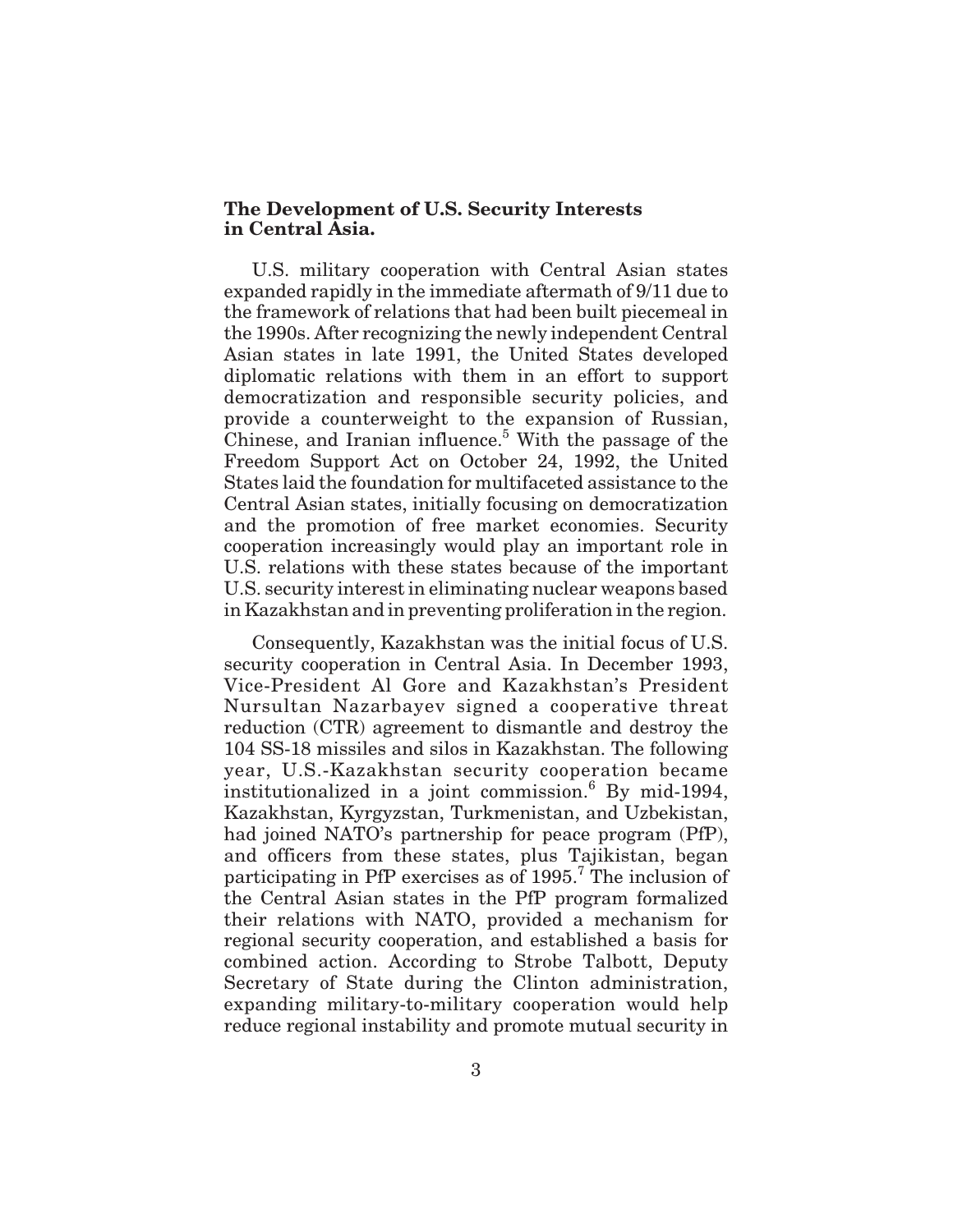an effort to avoid any replay of the 19th Century Great Game with its zero-sum competition for influence among great powers.<sup>8</sup>

Due to concern about the threat of proliferation of nuclear materials from Kazakhstan, since 1994 the United States has been assisting the country to shut down the Aktau fast breeder reactor and remove nuclear materials. In recognition of the geopolitical importance of Uzbekistan in the struggle to eliminate Osama Bin Laden's terrorist network, a U.S.-Uzbekistan Joint Commission was formed in February 1998.<sup>9</sup> In 1999, the United States and Uzbekistan signed a CTR agreement to dismantle and decontaminate a biological weapons research facility and to provide alternative employment for its scientists. Uzbekistan's importance to U.S. nonproliferation efforts was highlighted in March 2000, when Uzbekistan used American detectors to intercept radioactive materials from Kazakhstan destined for the Pakistan-Afghanistan  $border<sup>10</sup>$ 

In March 17, 1999, testimony to Congress, former NIS Ambassador-at-Large Stephen Sestanovich summed up the Clinton administration's policy toward Central Asia as pursuing four interrelated goals: (1) democratization;(2) market-oriented reform; (3) greater integration with western political and military institutions; and (4) responsible security policies on nonproliferation, anti-terrorism, and drug trafficking. Sestanovich noted that securing the sovereignty, independence, and territorial integrity of Central Asian states was the cornerstone of U.S. policy.<sup>11</sup>

The Clinton administration's national security strategy elaborated on the security interests underpinning U.S. policy toward Central Asia. These included establishing the rule of law in an effort to combat crime and corruption, creating a stable environment for energy exports (as a part of a broader U.S. interest in diversifying energy supplies), reducing regional threats (nonproliferation, terrorism), and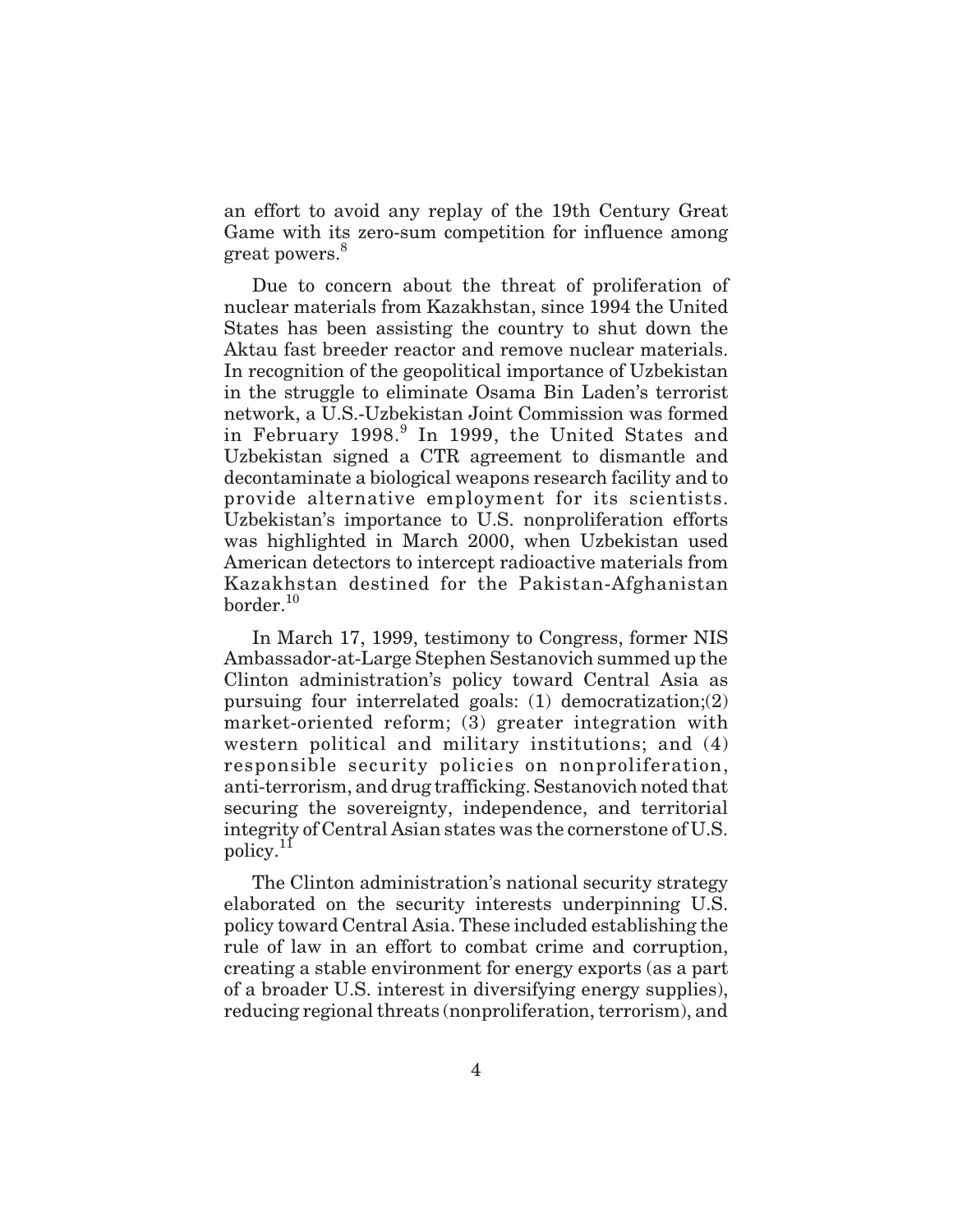developing regional cooperation to encourage the Central Asian states to support one another in the event of instability or threats to peace.<sup>12</sup>

Congress reaffirmed the United States commitment to military engagement with Central Asia with the passage on March 10, 1999, of the Silk Road Strategy Act, which amended the Foreign Assistance Act of 1961 to support the economic and political independence in Central Asia and the South Caucasus and promote regional reconciliation, cooperation, and economic development. The new legislation provided for border control assistance to facilitate interdiction of drug trafficking, nonproliferation, and transnational criminal activities, as well as for humanitarian assistance to victims of conflicts in the region, and assistance for the development of free market economies and associated infrastructure.<sup>13</sup> Anti-terrorism became a more explicit component of U.S. policy toward Central Asia in the aftermath of armed incursions by the Islamic Movement of Uzbekistan into Kyrgyzstan in July-August 1999.

In April 2000, Secretary of State Madeleine Albright announced a new Central Asian Border Security Initiative (CASI), which provided \$3 million in additional security assistance to each of the Central Asian states, initially to Kyrgyzstan, Kazakhstan, and Uzbekistan, and later to Turkmenistan and Tajikistan as well. After further IMU attacks in Uzbekistan in August 2000, during which several Americans were held hostage, the State Department included the IMU, linked to Osama bin Laden, in its list of foreign terrorist organizations in September  $2000$ .<sup>14</sup> In its initial year in office, the Bush administration maintained the core components of the Clinton policy toward Central Asia (regional security, political and economic reform), while further accentuating the importance of energy development.<sup>15</sup>

Yet, at the same time as Central Asia's importance increased for energy development and counterterrorism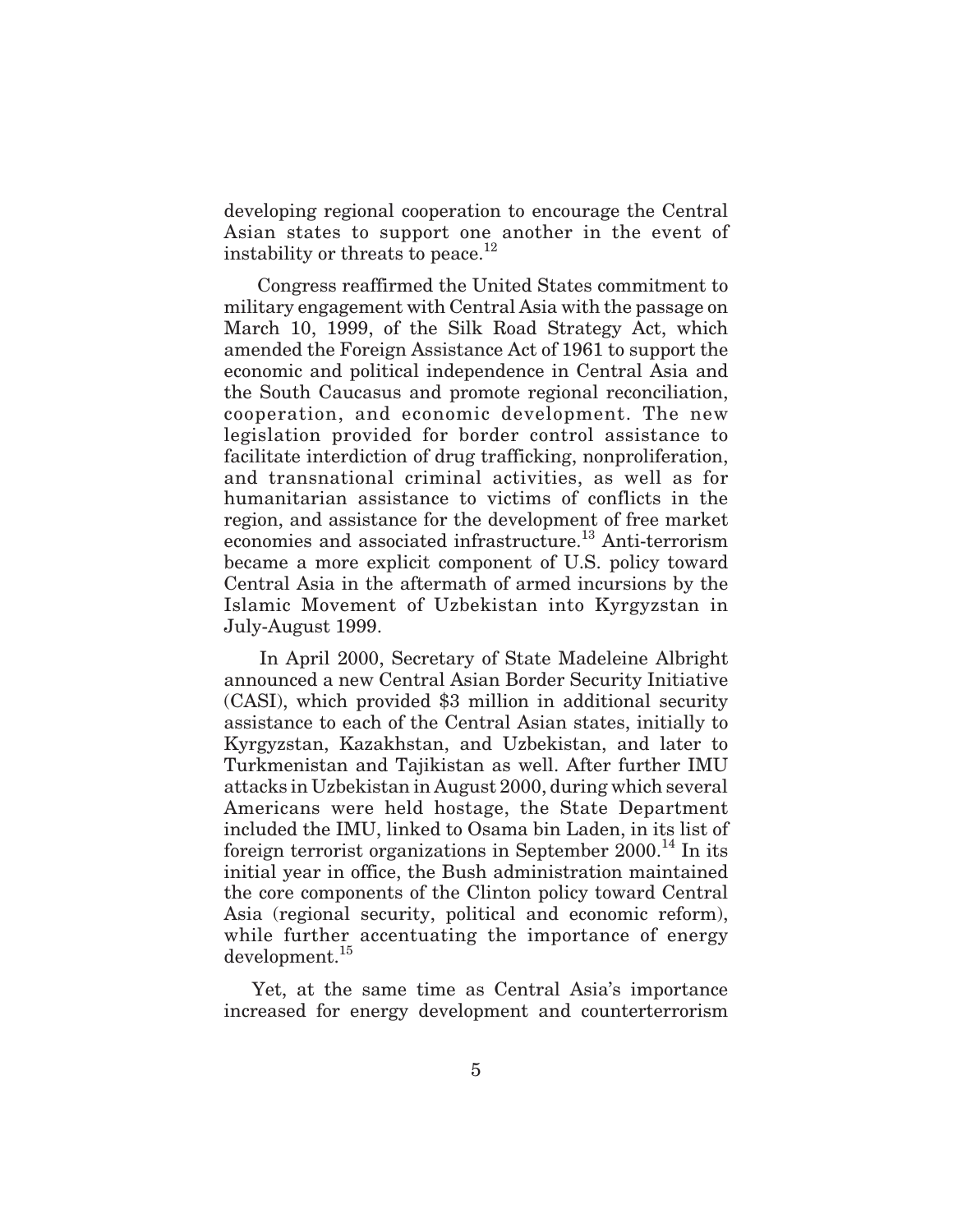efforts, by the end of the decade, U.S. policymakers, especially in Congress,16 became increasingly disappointed by the lack of progress toward democratization, particularly in Kyrgyzstan, and by Uzbekistan's continuing deplorable human rights record.

### **Post-9/11 Policy Shifts.**

In the aftermath of the September 11 attacks, anti-terrorism became the defining principle of U.S. foreign policy, resulting in a major reshuffling of Washington's foreign relations.<sup>17</sup> On the 6-month anniversary of the attacks, Bush stated that the United States response depended on the "critical support" of countries such as Pakistan and Uzbekistan, a remarkable turnaround considering that up until September 11 sanctions had been imposed on Pakistan (and India) due to their 1998 nuclear tests and Uzbekistan had been criticized sharply for its poor human rights record.<sup>18</sup>

In Central Asia the change in U.S. priorities was felt immediately, as Uzbekistan, in particular, and to a lesser extent Kyrgyzstan, Tajikistan, and Kazakhstan suddenly became frontline states in the U.S.-led struggle against the Taliban and the Al Qaeda network. Top U.S. officials streamed through Central Asian capitals. Uzbekistan's President Islam Karimov and Kazakhstan's President Nazarbayev both held summit meetings with President Bush.

In testimony to a newly created Senate Foreign Relations Sub-Committee on Central Asia and the Caucasus (its formation in itself a testament to the increasing importance of the region for U.S. foreign policy), Assistant Secretary of State A. Elizabeth Jones hailed the important role the Central Asian states played in providing a corridor for shipments of humanitarian aid to Afghanistan and in supporting coalition anti-terrorism efforts. She outlined three sets of long-term interests the United States would continue to pursue in the region: (1) preventing the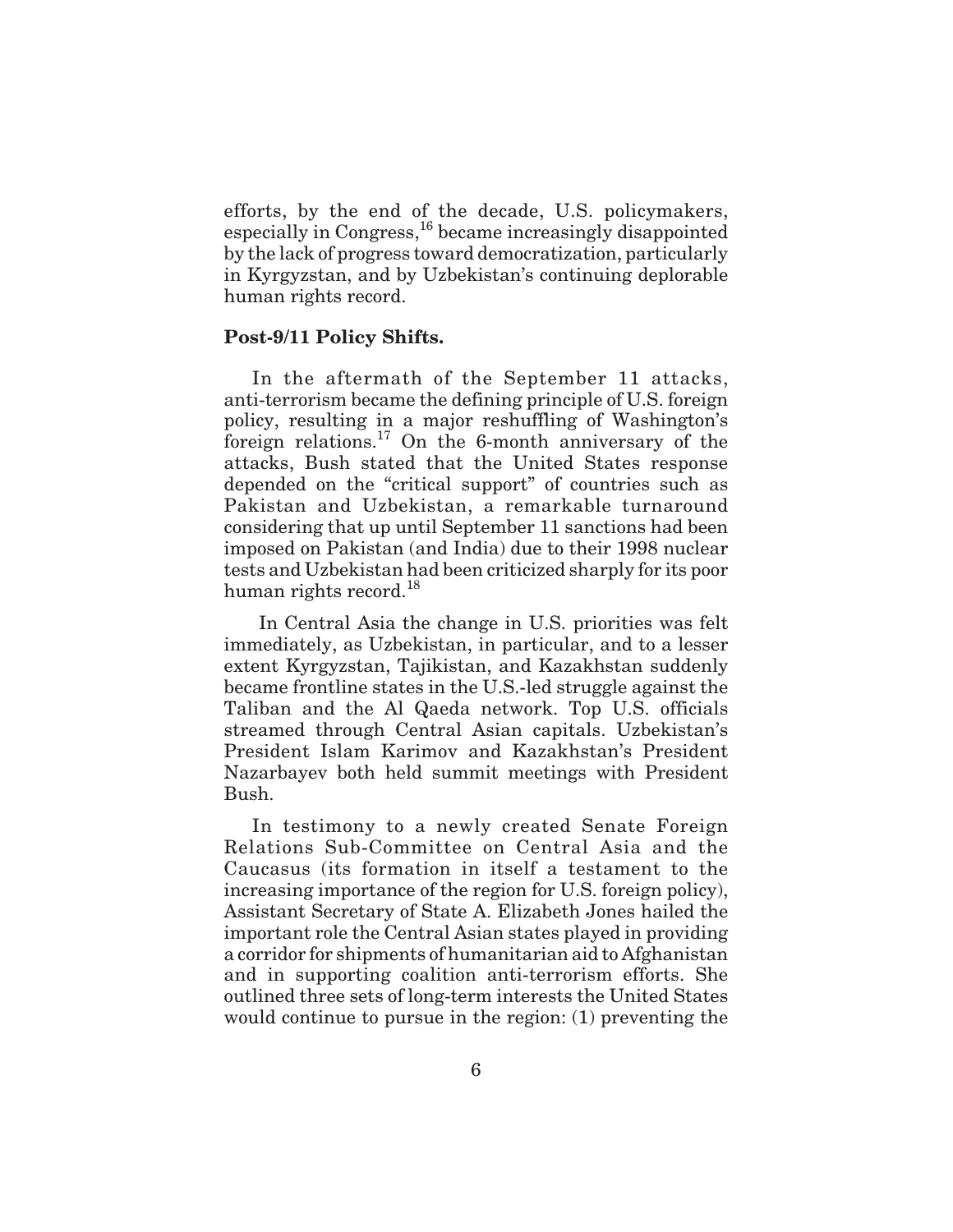spread of terrorism; (2) assisting the Central Asian states with economic and political reform and the rule of law, and (3) ensuring the security and transparent development of Caspian energy resources.<sup>19</sup>

Central Asian states, which had received a relatively small share of U.S. assistance funds for the former Soviet Union, saw their support increased across the board due to emergency supplemental appropriations to facilitate their participation in anti-terrorism activities. In 2001, Uzbekistan gained the most from the additional funding, receiving an extra \$25 million in foreign military financing (FMF), \$18 million in nonproliferation, anti-terrorism, demining, and related programs (NADR), and \$40.5 million in Freedom Support Act (FSA) funds. Despite the new American largesse with respect to Uzbekistan, the Senate succeeded in including an amendment to the Foreign Appropriations Act on October 24, 2001, requiring the State Department to report to Congress every 6 months on Uzbekistan's use of U.S. military assistance and human rights violations.<sup>20</sup>

The war against terrorism also led to a fundamental change in U.S. policy toward Azerbaijan, which received an additional \$3 million in NADR funding in FY 2001. In an effort to facilitate military cooperation with that country, the Senate amended U.S. legislation prohibiting any American aid to Azerbaijan (with the exception of funds for disarmament programs) until its government takes real steps to end all blockades and use of force against the Armenian enclave in Nagorno-Karabakh. The foreign appropriations bill passed on October 24, 2001 gives the president the authority to waive any restrictions on aid to Azerbaijan if he determines it is in the national interest to do so. The Bush administration requested \$50 million for Azerbaijan in FY2002 and \$52.98 million in FY 2003, including \$3 million in FMF, \$750,000 in International Military Education and Training (IMET) and \$46 million in FSA funding.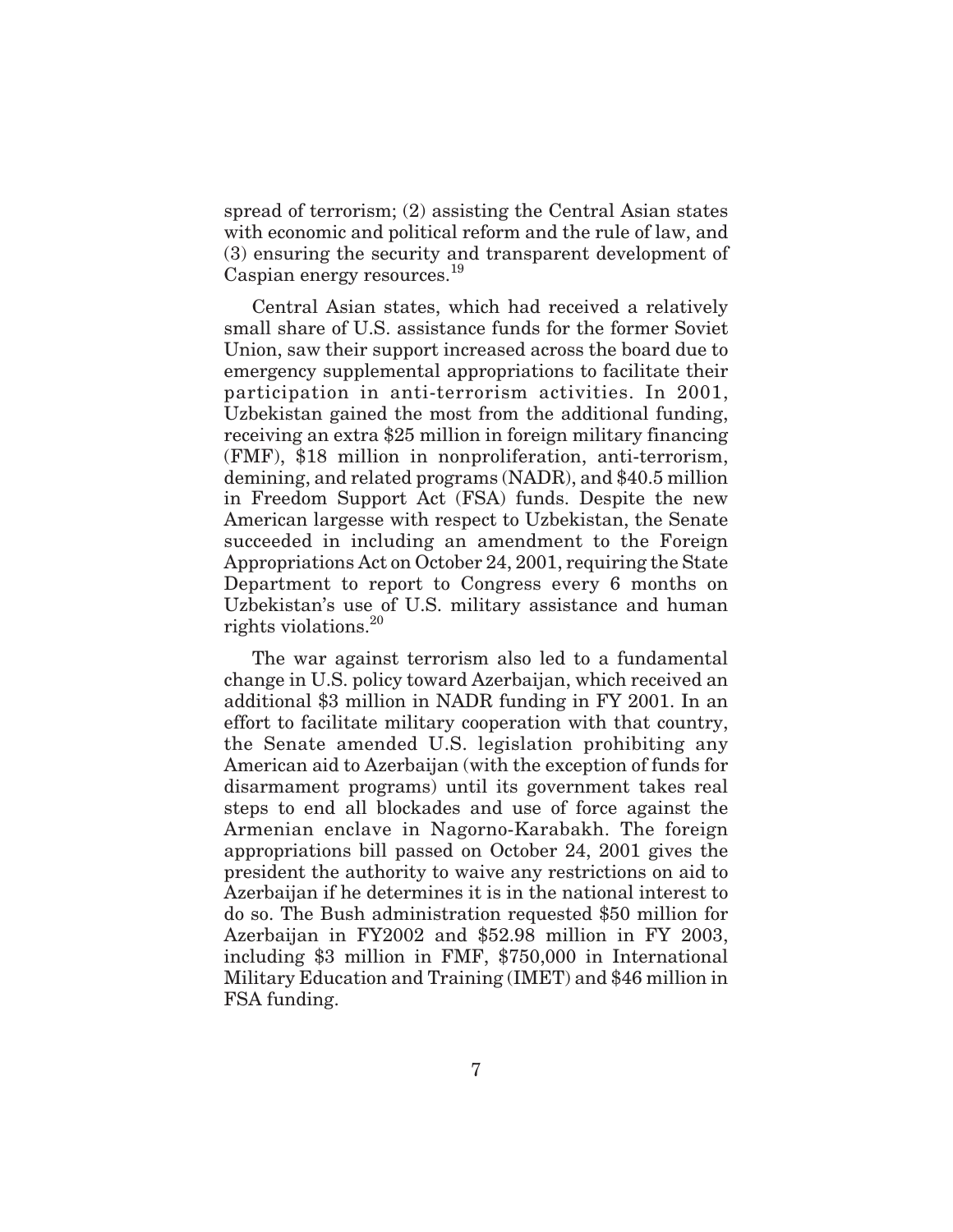At the same time, the Bush administration began a reappraisal of the roles of the great powers in Central Asia, a process with significant implications for the region's geopolitics. U.S. assessments of Russia's role in Central Asia always depended on the level of cooperation in U.S.-Russia relations. During the Clinton administration, for example, the National Security strategy noted that the fate of Central Asia would depend on the prospects for reform in Russia.<sup>21</sup> Reflecting the initial skepticism of the Bush administration about Russia, a U.S. official told Congress that Washington had an interest in preventing ties with Russia from complicating U.S. policy toward Central Asia and in cooperating where Moscow and Washington had common interests, for instance, in the United States-Russia Working Group on Afghanistan.<sup>22</sup>

Since 9/11, U.S.-Russia cooperation has improved dramatically, facilitating the expanding U.S. security role in Central Asia. Despite Washington's wariness of China, China has proved a cooperative partner in persuading Pakistan to work closely with the United States in the anti-terrorism struggle, sharing intelligence and financial information about terrorist groups.

Moreover, even though in its first year in office the Bush administration displayed hostility to multilateralism, since 9/11 there has been a new awareness of the importance of regional and international organizations in integrating Central Asia within Western institutions and in facilitating regional anti-terrorism initiatives. Indeed, in the months since 9/11, the United States has sought to combat transnational threats such as terrorism by seeking to bring together states sharing U.S. values.<sup>23</sup> Although the anti-terrorism coalition was formed to fight the Taliban and the Al Qaeda network, there is debate in the administration regarding the type of security architecture necessary to address future security needs.

Assistant Secretary of State for European and Eurasian Affairs Jones noted that the countries of Central Asia "will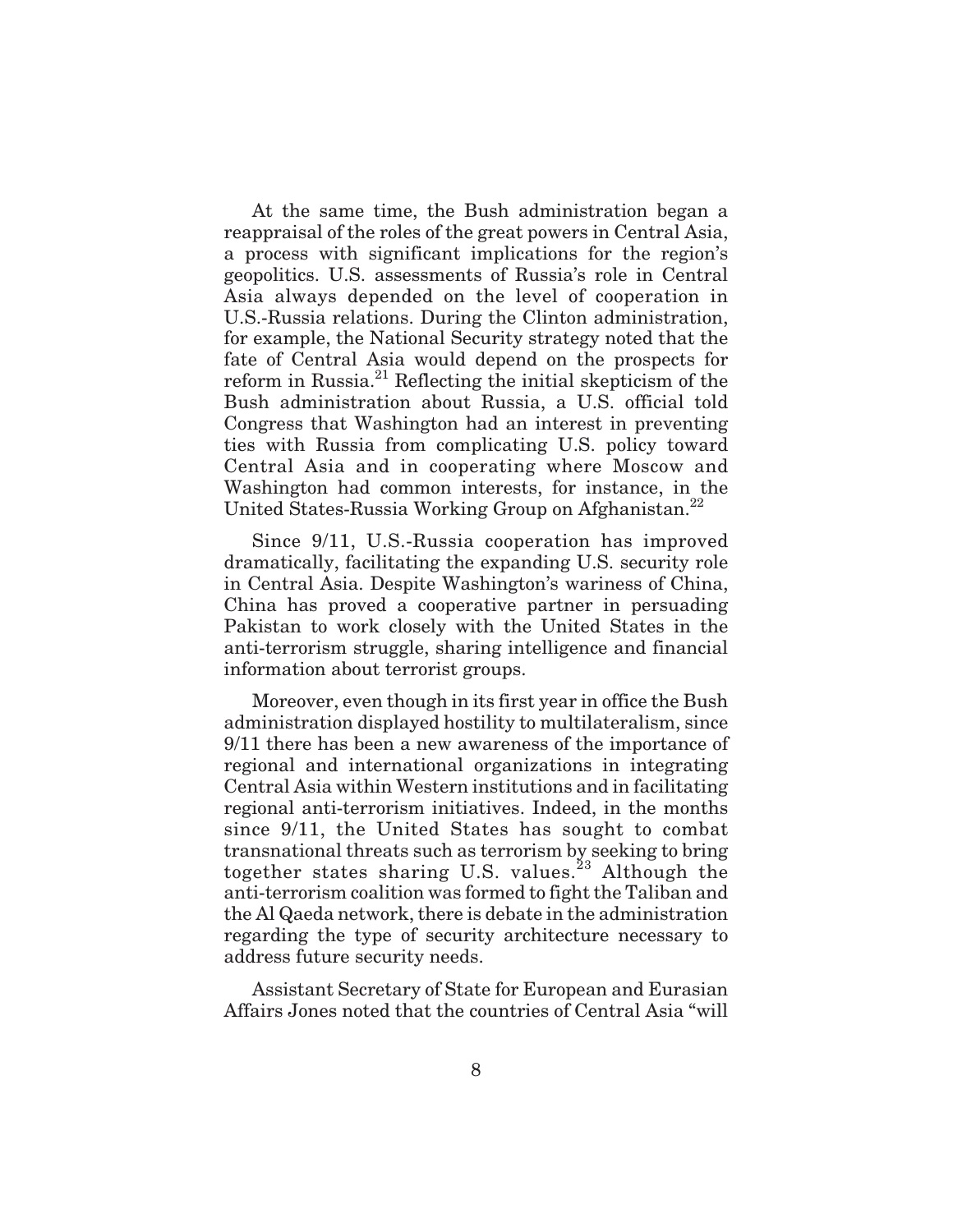play a critical role" in the campaign against terrorism, but will require the support of organizations such as the North Atlantic Treaty Organization (NATO), the European Union (EU), and the Organization for Security and Cooperation in Europe  $(OSCE)^{24}$ 

On December 13-14, 2001, OSCE held an international conference in Bishkek on enhancing security and stability in Central Asia and strengthening efforts to counter terrorism. In particular, the conference focused on preventative measures, such as democratization, economic development, crime prevention, and border control. In his comments to the OSCE Permanent Council on December 20, 2001, U.S. Ambassador to OSCE Stephen Minikes noted the importance of creating the social, economic, and political conditions under which terrorism cannot thrive and called upon the OSCE to take concrete steps, such as denying terrorists access to funding and improving cooperation among law enforcement agencies.<sup>25</sup>

### **U.S. Military Engagement in Central Asia.**

As policymakers have defined U.S. security interests in Central Asia, the United States military has taken a series of steps to engage Central Asia and enhance military-to-military cooperation. Reflecting the initial focus on Kazakhstan as the cornerstone of U.S. security in Central Asia, the United States and Kazakhstan signed a defense cooperation agreement in 1994, which was to involve dialogue on defense doctrine, training, and budgets. A subsequent agreement in 1997 expanded U.S. military cooperation with Kazakhstan to include nuclear security and defense conversion assistance. In recognition of Uzbekistan's increasing importance in regional counterterrorism efforts, similar agreements were signed with Uzbekistan, which, in 2000 also became the first recipient of a sizeable transfer of military equipment under the Foreign Military Financing program.26 It was not until 2001 that the United States began to appreciate the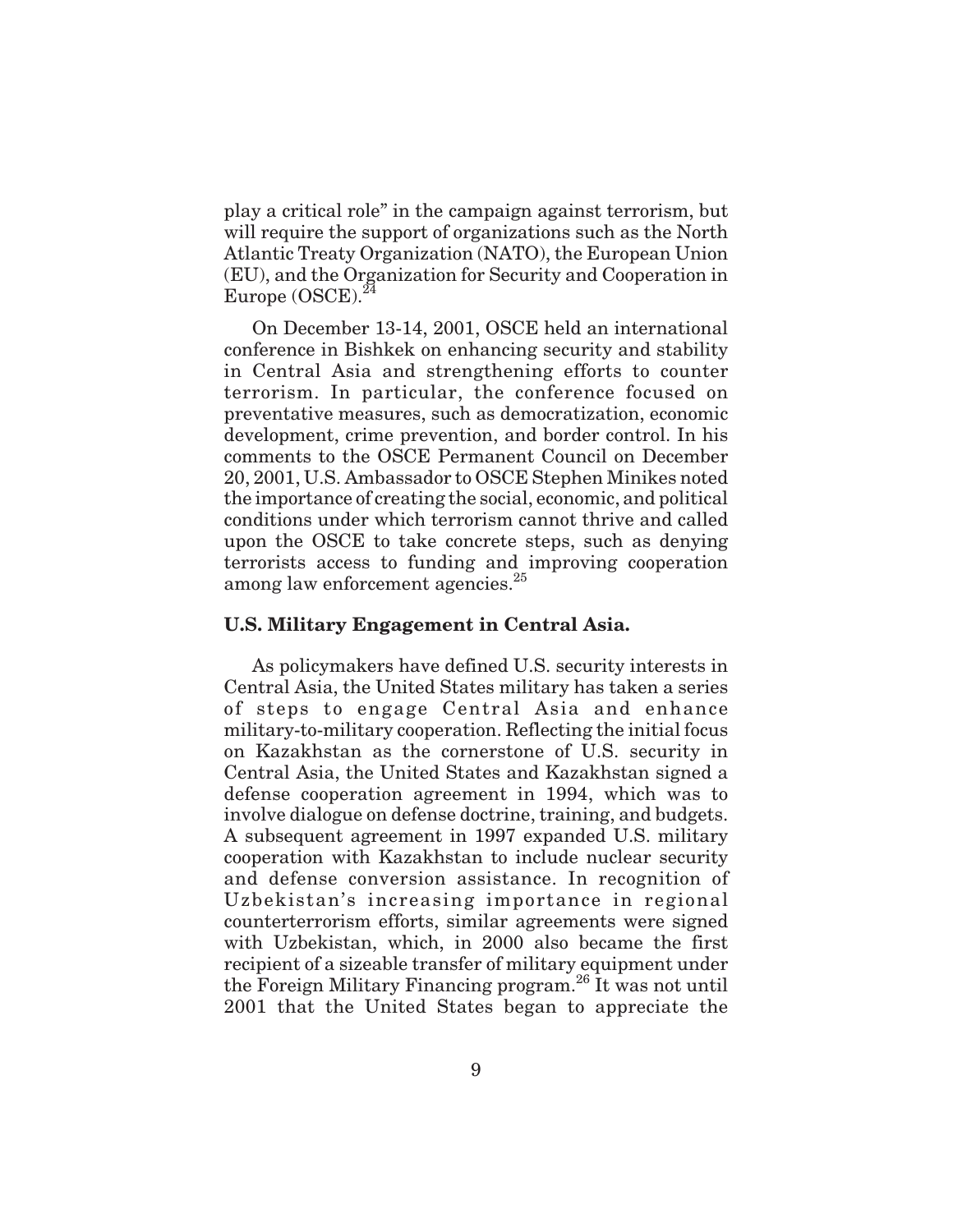importance of stability in Tajikistan and the coalition government's vulnerability to Islamic militant groups. During a May 2001 visit to Dushanbe, General Tommy Franks, General Anthony Zinni's successor as head of Central Command (CENTCOM), called Tajikistan "a strategically important country" and promised security assistance. Tajikistan then committed to joining NATO's Partnership for Peace Program.<sup>27</sup>

Expanding U.S. military engagement with Central Asian States has been viewed as a key mechanism to promote their integration into Western political-military institutions, encourage civilian control over militaries, and institutionalize cooperative relations with the United States military, while dissuading other regional powers—especially Russia, China, and Iran—from seeking to dominate the region.<sup>28</sup> Beginning in 1993, military officials from Central Asia began to receive training at the George C. Marshall Center in Garmisch, Germany, as a part of a German-American security initiative.<sup>29</sup> By mid-1994, all of the Central Asian states with the exception of Tajikistan, had joined NATO's PfP program. The program hosted a series of exercises to provide training in peacekeeping activities and develop interoperability. Kyrgyzstan and Uzbekistan participated in Operation NUGGET exercises in peacekeeping tactics for land forces, which took place in August 1995 and in July 1997 at Fort Polk, Louisiana, the latter with Kazakhstan's participation. The three also took part in a multicountry amphibious exercise in North Carolina, along with the United States, Canada, the Netherlands, and 16 other PfP members. In March 2001, Kyrgyzstan and Kazakhstan joined the United States, five other NATO countries, and 13 PfP members in exercises in Nova Scotia.<sup>30</sup>

In December 1995, Kazakhstan, Kyrgyzstan, and Uzbekistan formed a joint peacekeeping unit, with the support of CENTCOM. The new unit, Centrazbat, was created to maintain stability in Central Asia and enable the three participating states to share information about tactics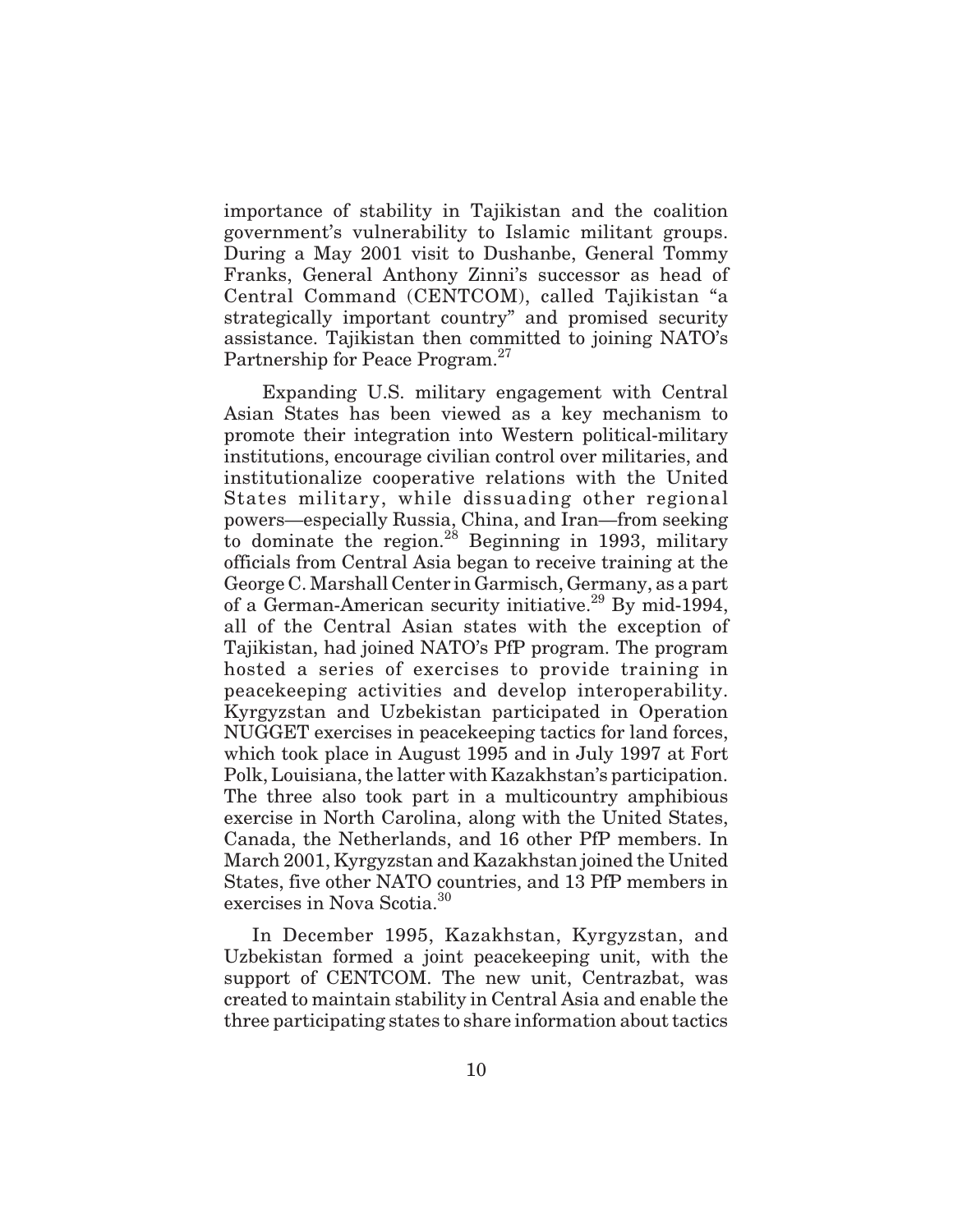in support of their bid to join U.N. peacekeeping missions. Centrazbat exercises have been held annually, with the participation of the United States,<sup>31</sup> other NATO members, and regional states, since 1997, with an alternating focus on field and command training.

On October 1, 1999, CENTCOM assumed responsibility for the five Central Asian states, which, as former Soviet republics, previously fell under the purview of the European Command. According to former CENTCOM Commander General Zinni, it was essential to integrate these states into CENTCOM's overall collective engagement strategy, based on the premise that "an ounce of proactive engagement protection is cheaper than a pound of war fighting cure."<sup>32</sup>

Thus, the United States supported efforts such as Centrazbat to promote regional stability and deter efforts by extremists to create instability. Marine Corps Brigadier General Martin R. Berndt noted, not long after the formation of the joint battalion, that another rationale for U.S. participation in Centrazbat was to create working relationships between U.S. forces and Central Asian militaries prior to the eruption of a crisis requiring their joint efforts.<sup>33</sup>

The 2001 exercise was held at a U.S. military base in Germany and focused on regional cooperation. Exercises were cancelled for 2002 due to ongoing cooperation with Central Asian militaries as a part of Operation ENDURING FREEDOM, but are likely to be continued in future years.<sup>34</sup>

#### **New Challenges and U.S. Military Responses.**

In October 2001, the U.S. Department of Defense's Quadrennial Defense Review (QDR) summarized many of the general principles underlying U.S. security interests, which clearly are underpinning U.S. diplomatic overtures and military engagement with Central Asia: preventing the hostile domination of key areas and maintaining a stable balance of power; maintaining access to key markets and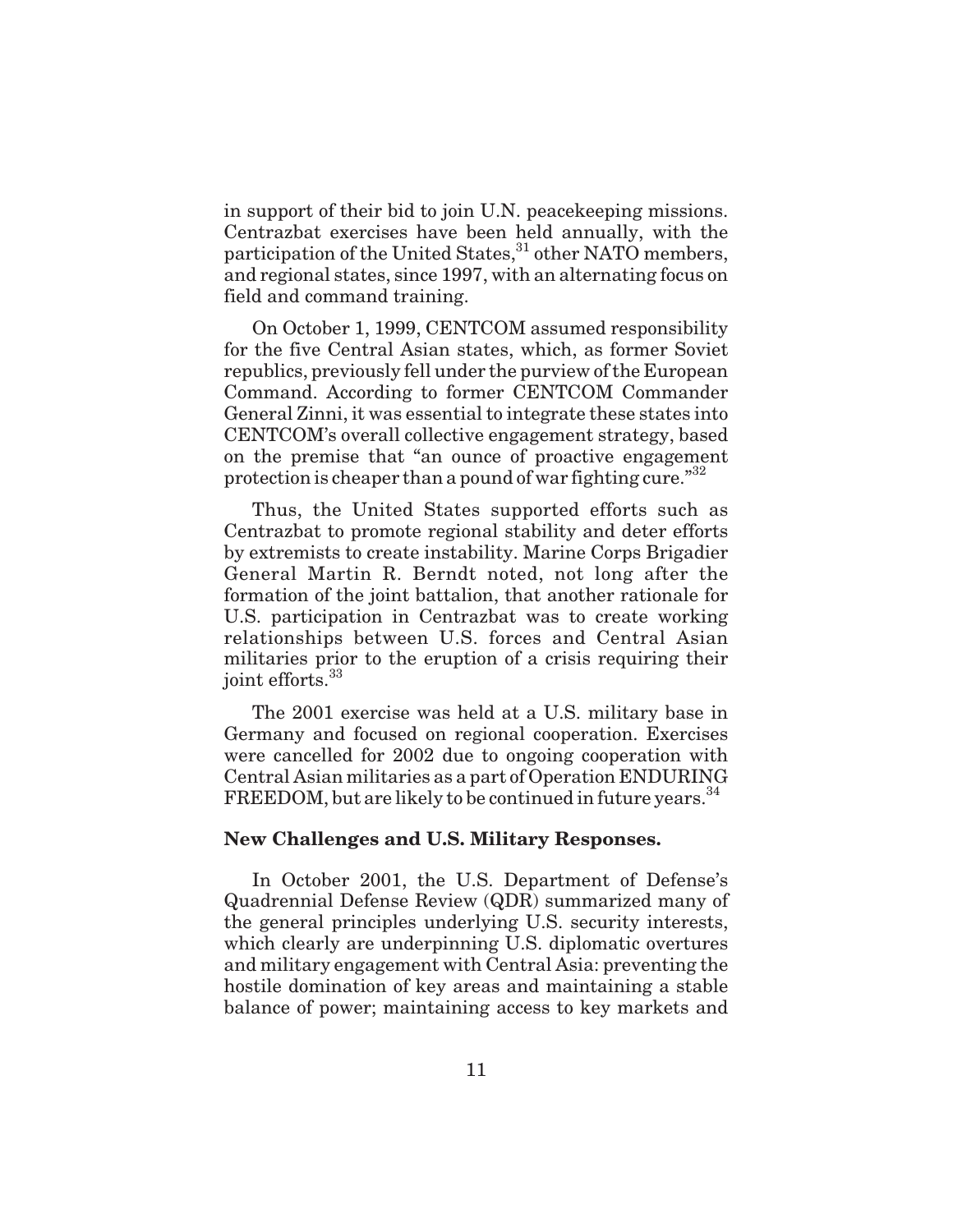strategic resources; addressing threats from territories of weak states; sustaining coalitions; and preparing to intervene in unexpected crises.35 The document noted the emergence of Asia as a region especially vulnerable to military conflict and characterized it as an "arc of instability," due to the area's volatile mix of rising and declining powers, and the presence of radical and extremist movements, many of which have substantial military capabilities and the potential to develop weapons of mass destruction.<sup>36</sup>

The QDR outlined a shift in defense planning, from the traditional threat-based model to a capabilities-based approach. Instead of focusing on identifying potential adversaries or areas of conflict, the new model of defense planning seeks to "anticipate the capabilities that an adversary might employ to coerce its neighbors, deter the United Sates from acting in defense of its allies and friends, or directly attack the United States or its deployed forces."<sup>37</sup> Specifically, the QDR emphasizes the importance of preparing forward deployed forces for a variety of contingencies worldwide by expanding basing options beyond Western Europe and Northeast Asia, and securing temporary access to facilities for training and exercises in areas where the United States lacks bases.<sup>38</sup> The QDR also calls for strengthening U.S. alliances and partnerships by increasing peacetime training and preparations for coalition operations.<sup>39</sup>

The QDR purports to transform American defense to incorporate new technologies and adapt existing capabilities to a changeable strategic environment. Operationally, this will require the U.S. military to protect U.S. military assets at home and overseas, project and sustain forces in distant hostile environments, maintain secure information systems, employ means necessary to deny sanctuary to enemies (intelligence, surveillance, tracking, military engagement), and develop joint operations and survivable space systems.<sup>40</sup>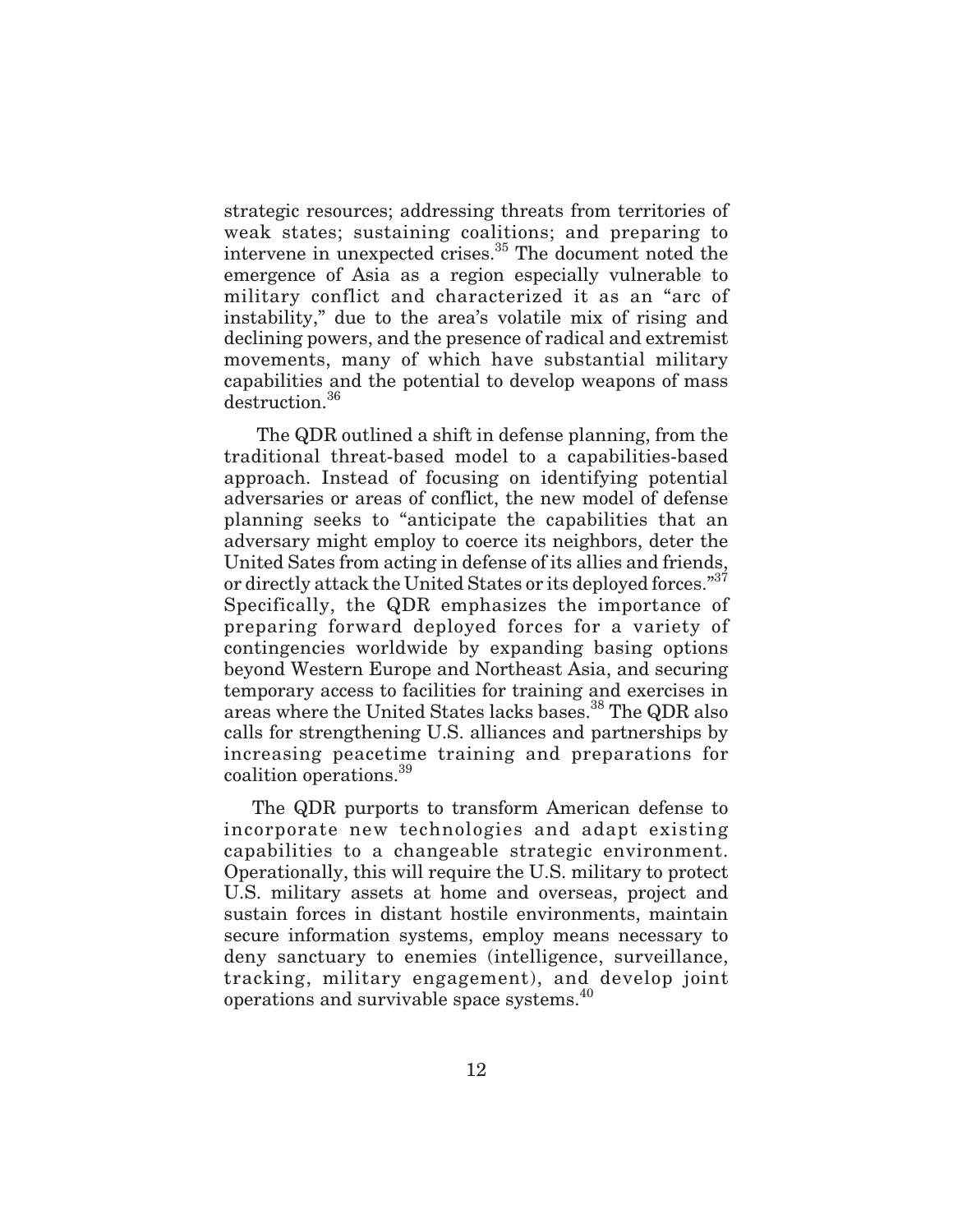In particular, the U.S. Army is called upon to accelerate the introduction of forward-stationed Interim Brigade Combat Teams (IBCT). In October 1999, prior to Secretary of Defense Donald Rumsfeld's review of U.S. military strategy culminating in the 2001 QDR,<sup>41</sup> Army Chief of Staff General Eric Shinseki proposed creating six ICBTs to improve rapid power projection capacity. The ICBTs form the core of an interim force, the near-term component of a 30-year strategy to shape the Army into a more responsive and maneuverable force.<sup>42</sup> In a November 2001 speech, General Shinseki noted that current operations in Central Asia reinforce the importance of acquiring a capability to project conventional war-fighting power in remote areas with inadequate infrastructure.<sup>43</sup>

As a part of Operation ENDURING FREEDOM, the U.S. military's involvement in Central Asia and the Caucasus expanded to include: temporary forward basing in Uzbekistan, Kyrgyzstan, and Tajikistan; access to airspace and restricted use of bases in Kazakhstan and Turkmenistan; train and equip missions in Georgia; assistance for border security in Azerbaijan; and coalition-building by high-level visits to Central Asia, intelligence-sharing, improved coordination within CENTCOM, and increased assistance.

In the immediate aftermath of 9/11, U.S. officials pressed Central Asian states for assistance with the struggle against the Taliban and Al Qaeda. Initially the Central Asian states reacted cautiously to American requests. Nevertheless, all five states offered to share intelligence and grant U.S. access to their air space. Kyrgyzstan, Kazakhstan, and Turkmenistan also allowed coalition aircraft to make emergency landings.<sup>44</sup> Uzbekistan pledged the use of the Karshi Khanabad air base, as long as it would not be involved in positioning ground troops for an invasion of Afghanistan.<sup>45</sup>

Tajikistan offered the use of its air space and territory to the U.S. military, but had to backtrack due to pressure from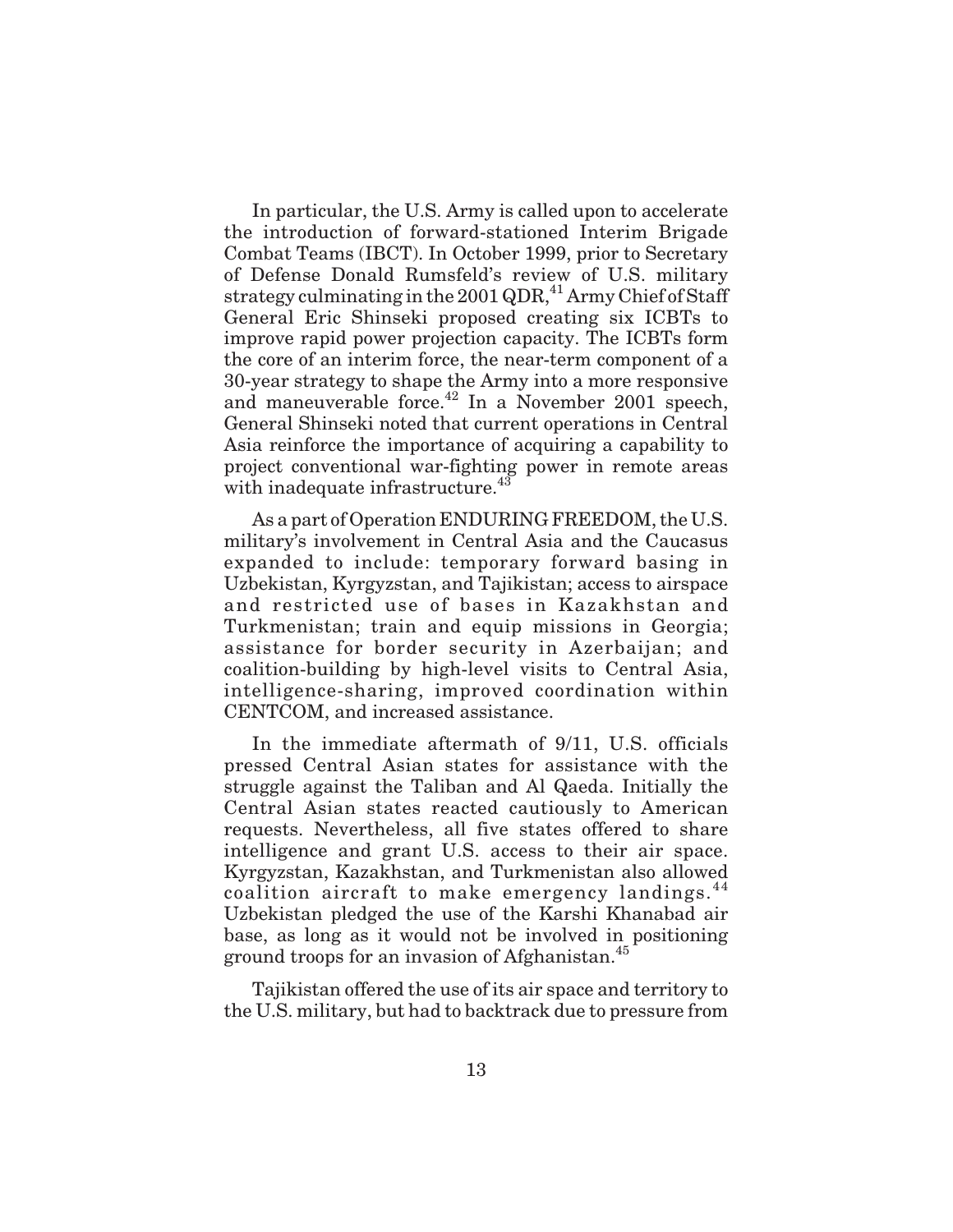Russia, which continues to station 7,000 troops from the 201st division and another 11,000 border guards in the country. After Russia withdrew its opposition, Tajikistan offered the Pentagon (and later the French military) the use of the Dushanbe airport on a contingency basis.<sup>46</sup>

Although the coalition government, which includes Islamic parties, feared the domestic consequences of close military cooperation with the U.S.-led coalition effort against the Taliban and Al Qaeda, on November 3, 2001, Tajikistan's leaders and Defense Secretary Rumsfeld reached an agreement to allow the United States to consider using three additional bases (Khujand, Kurgan-Tyube, and Kulyab) in exchange for a substantial increase in aid.<sup>47</sup> Ultimately 35 U.S., French, and Italian warplanes were deployed at Kulyab, deemed the most suitable for immediate use.<sup>48</sup>

These arrangements were kept private in the interest of Tajikistan's security, but access to basing in the country's south would prove significant to coalition efforts by providing a land bridge to northern Afghanistan and enabling aircraft located there to fly multiple missions daily and reach their targets within an hour.<sup>49</sup> By April 2002, the United States was providing military equipment to Tajikistan.<sup>50</sup>

After Rumsfeld visited Tashkent, on October 5, 2001, Uzbekistan signed an agreement with U.S. officials allowing a limited number of U.S. military personnel (not more than 1,500 troops) to operate out of the Khanabad airbase in exchange for security guarantees and U.S. agreement to target training camps in Afghanistan, known to harbor the  $IMU<sup>51</sup>$ . The agreement also provided for intelligence sharing and U.S. use of Uzbekistan's airspace. Uzbek officials reportedly stipulated that aircraft based at Khanabad would be used primarily for humanitarian and search-and-rescue attacks.<sup>52</sup> Uzbek President Karimov stated that no negotiations regarding the time frame of the U.S. military presence had taken place.<sup>53</sup>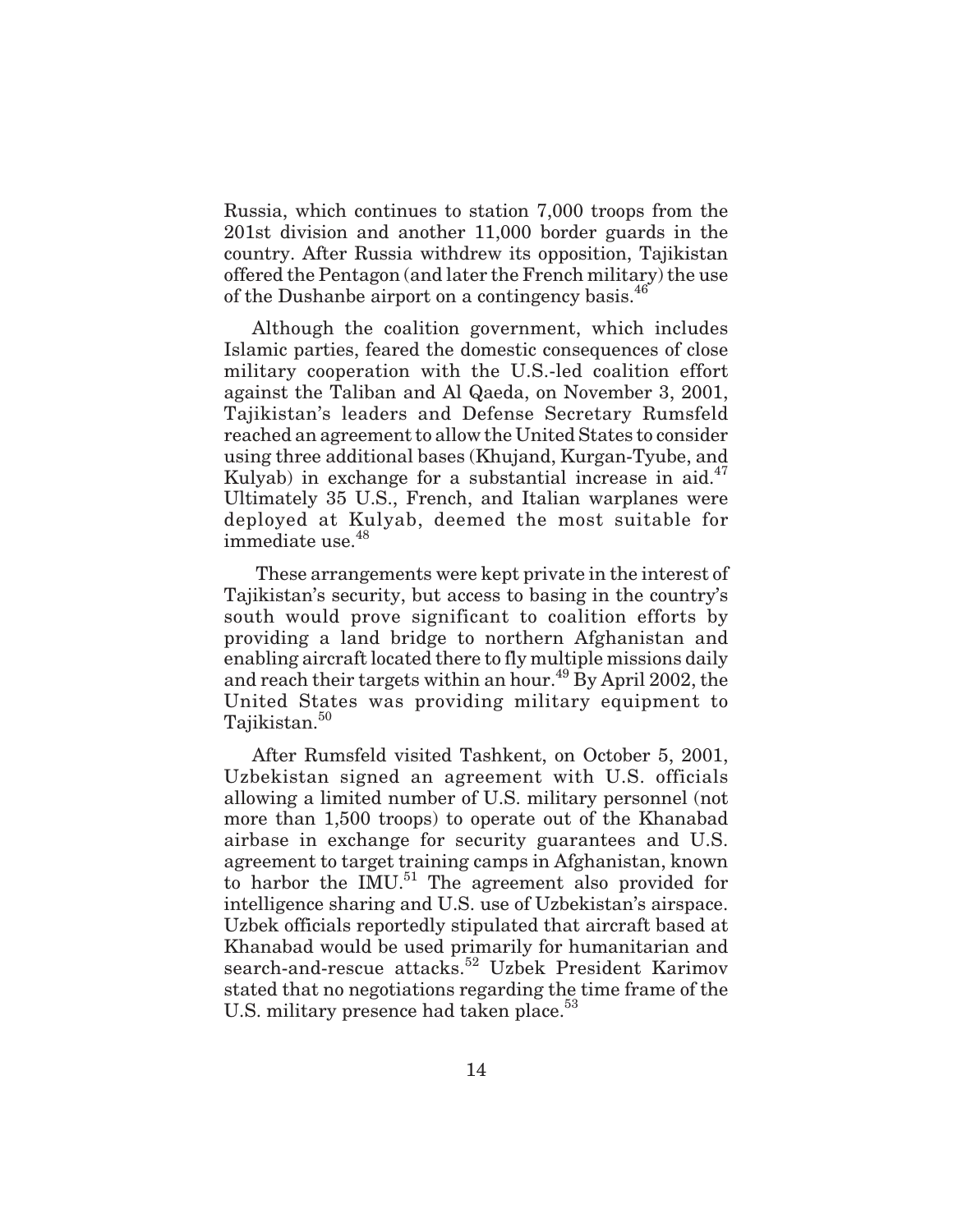CENTCOM and Uzbekistan have been cooperating closely. In December 2001, five Uzbek representatives were posted to CENTCOM.54 During CENTCOM Commander General Tommy Frank's visit to Uzbekistan in January 2002, CENTCOM and the Ministry of Defense of Uzbekistan signed an agreement to develop military-to-military cooperation through joint seminars, training, and partnerships with U.S. units. $55$ 

During his March 2002 visit to Washington, Karimov told reporters that "the United States may remain in Uzbekistan as long as they think it's necessary; in other words, as long as it takes to finish disrupting the terrorist network."<sup>56</sup> In return, in agreements codifying a strategic partnership with Uzbekistan, the United States pledged to "regard with grave concern any external threat to Uzbekistan."<sup>57</sup>

In contrast to the largely secret agreements the U.S. military concluded with Uzbekistan and Tajikistan, on December 5, 2001 the United States Department of State and Kyrgyz officials signed a basing access agreement allowing U.S. forces to use Manas airport. The agreement allows for basing rights for Western forces for a 1-year period, which President Askar Akayev has termed "the optimal duration."<sup>58</sup> Kyrgyz Security Council Secretary Misir Ashirkulov stated that these forces would remain at Manas only as long as operations continue in Afghanistan, and basing rights will only be extended beyond 2002 if these operations take longer than expected.59 Australian, French, Italian, Dutch, Norwegian, Korean, and Spanish aircraft also will use Manas, bringing the total number of foreign forces to approximately  $3,000.^{60}$ 

The U.S. military also expanded cooperation with Georgia and Azerbaijan in the aftermath of 9/11. Under a U.S. train and equip program, 2000 elite Georgian troops will be trained in counterterrorism tactics. Although the United States has provided Georgia with significant amounts of military equipment and training over the course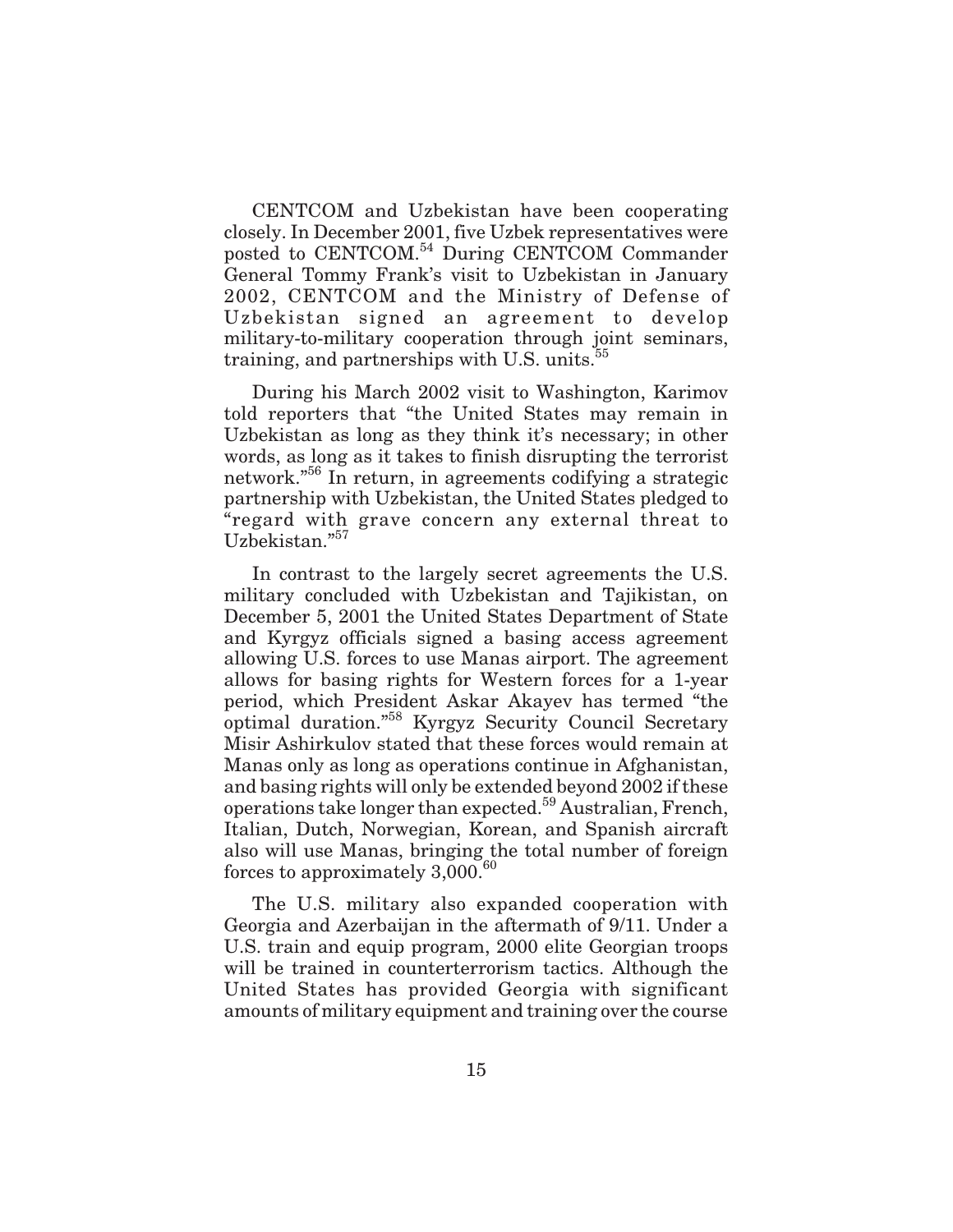of the past decade, the new effort launched in March 2002 came at a time when Russia was threatening to intervene militarily in Georgia in pursuit of Al Qaeda operatives who allegedly fled to the Pankisi Gorge.<sup>61</sup>

Azerbaijan reportedly has provided its airbases for coalition refueling en route to Central Asia since October 2001. By removing Azerbaijan (as well as Armenia) from the list of countries barred from receiving U.S. military and security assistance, the U.S. Government is laying the foundation for increased military cooperation with the Caucasus. In late March, Azerbaijani defense officials signed the country's first security agreement with the United States, under which the Pentagon would provide assistance with air traffic control and safety, military and peace-keeping training, enhancing naval border control, and upgrading military airports. $62$ 

#### **Challenges for the U.S. Military.**

Deputy Secretary of Defense Paul Wolfowitz has noted that the U.S. bases in Uzbekistan and Kyrgyzstan "may be more political than actually military," i.e. they symbolize the U.S. security commitment to these states and Washington's intention to protect them from future terrorist threats.63 Nevertheless, the extension of basing beyond the conflict in Afghanistan will have uncertain political costs and may exacerbate regional geopolitical rivalries and instability.

Washington's ability to take the lead in protecting the security of Central Asia, a region where the United States previously has shown little inclination to intervene militarily, reflects the weakness of the existing regional security organizations and new cooperative trends in U.S. relations with great powers in the region. How long these cooperative trends will endure will depend on a variety of inter-related factors, including the timeframe of the U.S. military presence in Central Asia, the reactions of regional powers to the growing U.S. security interests in Central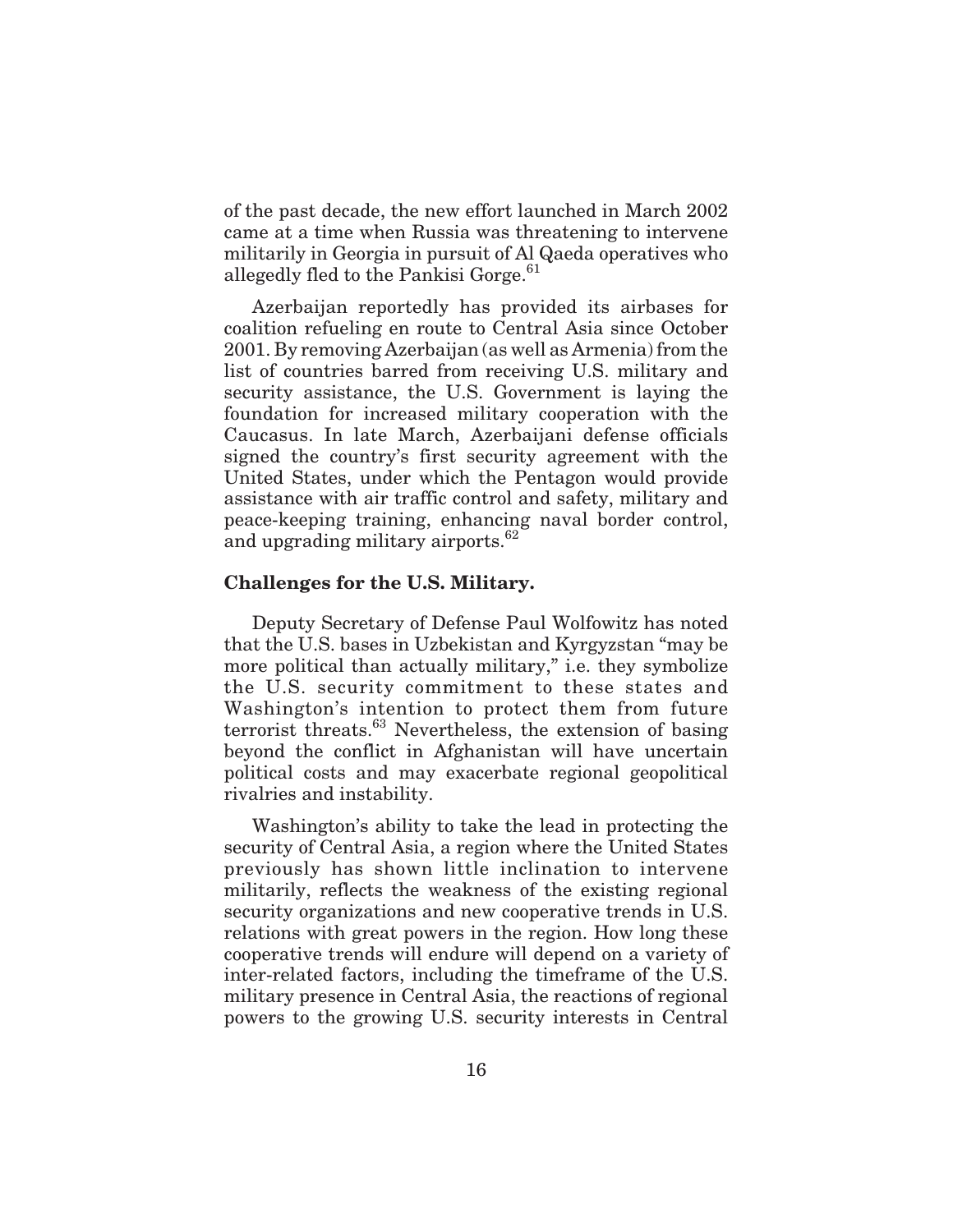Asia, and the scope of the United States anti-terrorism campaign, particularly its extension to Iraq.

### **Weak Regional Institutions.**

In the past decade several regional organizations have developed in Central Asia to address transnational threats and promote economic cooperation. After the collapse of the USSR, China and Russia began convening regular meetings with their Central Asian neighbors, Kazakhstan, Kyrgyzstan, and Tajikistan, to discuss confidence-building along their common borders. After a meeting in June 1996 in Shanghai, the group became known as the Shanghai Five and signed a number of agreements, paving the way for bilateral border negotiations and regional economic cooperation.<sup>64</sup>

At the group's June 2001 meeting members decided to create a formal institutional framework for their meetings, the Shanghai Cooperation Organization (SCO). China has sought to play a leading role in the SCO and promote economic cooperation among its members, in an effort to counterbalance growing U.S. economic interests in Central Asia, particularly in the energy sector. $65$  Reflecting the broadening of the group's mandate, in June 2001 Uzbekistan joined the group, and subsequently other regional states, including Mongolia, Pakistan, and India, have expressed interest in membership.

In the aftermath of the 9/11 terrorist attacks against the United States, the Central Asian members were quick to cooperate with Washington in the war against the Taliban and the SCO proved ineffective beyond issuing joint statements against terrorism. Although, members signed an organizational charter at the June 2002 meeting in St. Petersburg, and agreed to establish a permanent secretariat in Beijing and an anti-terrorism unit in Bishkek, they remain divided over the  $SCO's$  priorities.<sup>66</sup>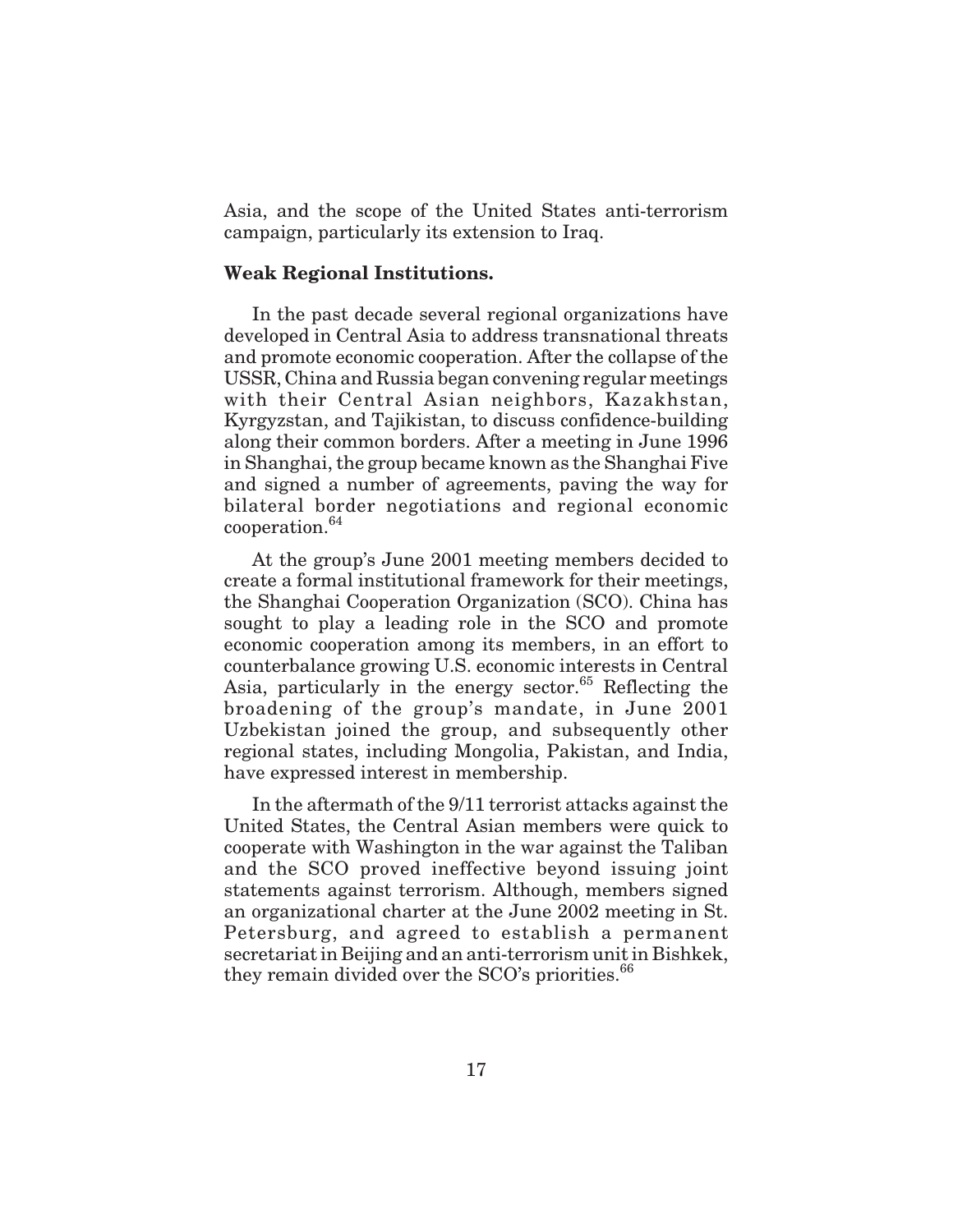Initially, there was some reason to believe that cooperation in the U.S.-led coalition would reinvigorate GUUAM—the grouping including Georgia, Ukraine, Uzbekistan, Azerbaijan, and Moldova—due to Uzbekistan's close partnership with Washington, increasing U.S. military assistance to Georgia, and the development of security ties to Azerbaijan. Nevertheless, member states have preferred to develop their bilateral ties with the United States. Uzbekistan, for example, withdrew from the grouping due its "lack of progress" in addressing key issues.<sup>67</sup>

Even though existing regional groupings have yet to prove effective, a new Asian security organization, the Conference on Interaction and Confidence-Building Measures in Asia (CICA), was founded on June 4, 2002, to bring together representatives from Central Asia, South Asia, and the Middle East to promote regional economic cooperation and security.<sup>68</sup>

Kazakhstan's President Nazarbayev had been advocating the creation of such an organization for more than a decade and its first meeting was held in Almaty.<sup>69</sup> Kazakh officials noted that the new group could play a role in addressing key regional issues, such as terrorism, drug trafficking, illegal migration, and water resource management, although they expected CICA to face greater obstacles in achieving consensus due to the diversity of membership.<sup>70</sup> The first session concluded with the signing of the Almaty Act, an appeal to the 16 participants (Afghanistan, Azerbaijan, China, Egypt, India, Iran, Israel, Kazakhstan, Kyrgyzstan, Mongolia, Pakistan, the Palestinian Authority, Russia, Tajikistan, Turkey, and Uzbekistan) to join forces against terrorism. $^{11}$ 

Although both Pakistan's President Pervez Musharaff and India's Prime Minister Atal Bihari Vajpayee attended the conference, they refused to meet under its auspices and U.S. shuttle diplomacy ended up playing a key role in reducing tensions between the two neighbors over Kashmir.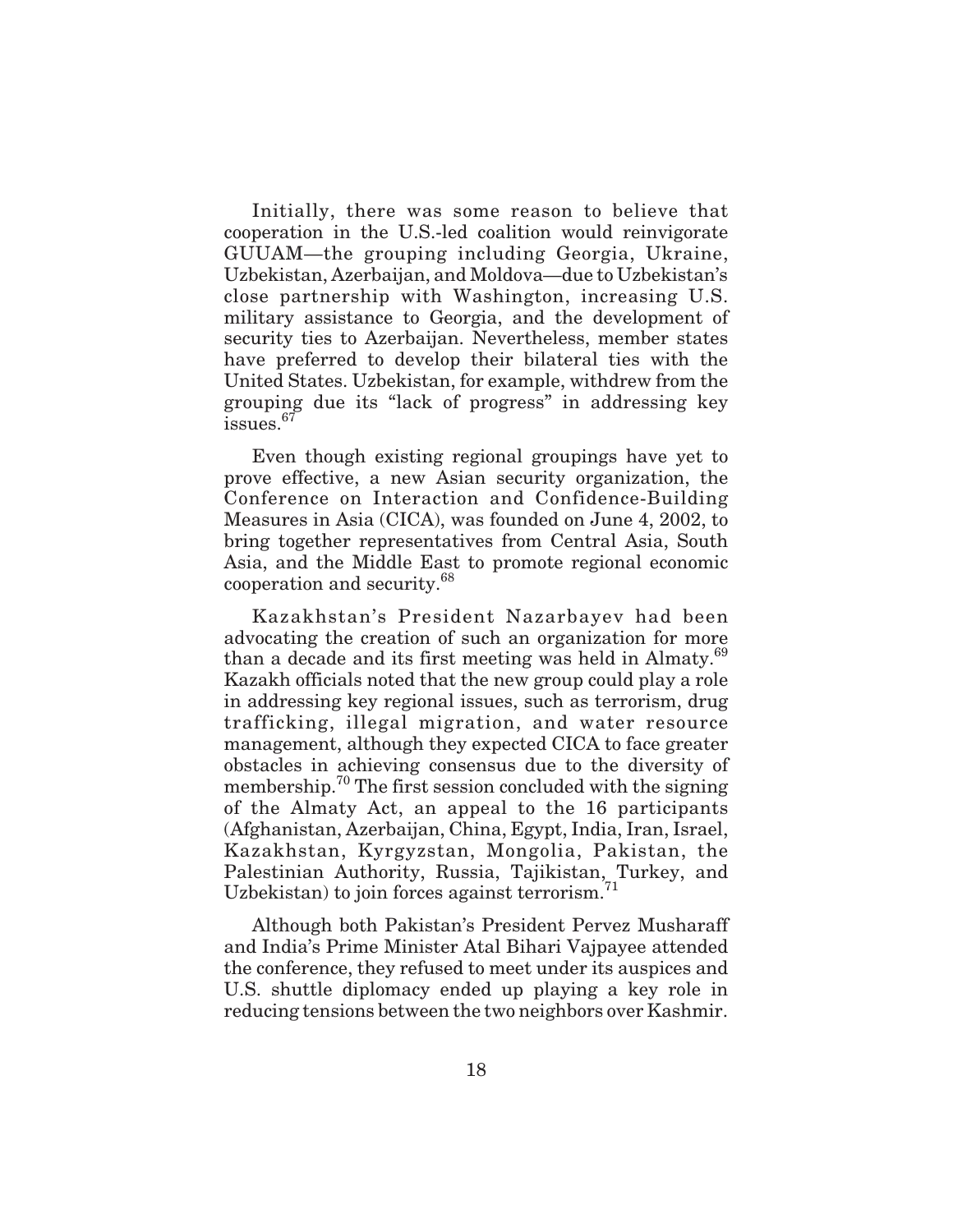Despite its initial ineffectiveness in conflict resolution, CICA is poised to play a role in facilitating bilateral contacts among some of its members. Just prior to the meeting, for example, India and Kazakhstan signed an agreement on military cooperation and discussed potential cooperation in energy, transportation, and pharmaceuticals. $^{72}$ 

Regional security has been difficult to ensure, even when goals are more narrowly focused, as the case of the "6+2" working group, established under U.N. auspices to promote a region-wide solution to the conflict in Afghanistan attests. The group was set up in August 1997 after Uzbekistan suggested that the U.N. form a contact group on Afghanistan to include its neighbors (Tajikistan, Uzbekistan, Kyrgyzstan, China, Iran, and Pakistan) plus the United States and Russia. Although previously not effective in finding a solution to Afghanistan's security problems, 6+2 provides an interesting model of a regional security organization geared to resolution of a specific conflict.<sup>73</sup> It is also the only group in Central Asia inviting U.S. participation.

### **Great Power Cooperation: Driving Forces and Fault-lines.**

In the absence of effective regional institutions, U.S. bilateral diplomacy with China and Russia has proved important in addressing growing U.S. security interests in Central Asia. In the case of China, cooperation in the anti-terrorism coalition has provided an impetus for more frequent communication and enabled the two countries to put tensions over the April 2001 spy plane incident behind them.<sup>74</sup> Initially Chinese leaders believed that the U.S. focus on anti-terrorism coalition-building would counter unilateralist trends and reduce the focus on China as a potential threat to U.S. interests in Asia. China also saw an opportunity to find a new area of cooperation with the United States, despite reservations about the use of military force in response to the 9/11 attacks, and hoped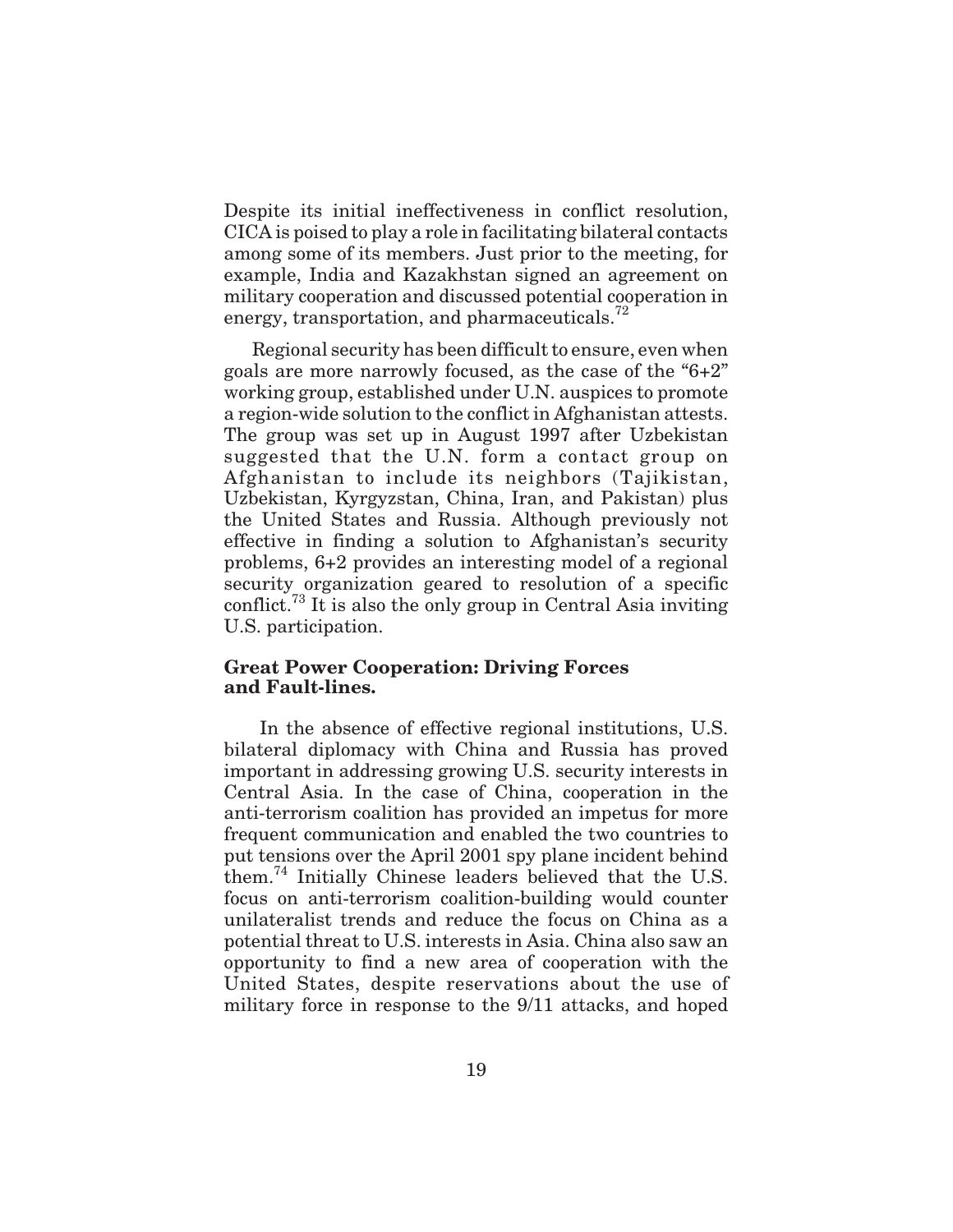that Chinese cooperation with the United States would result in concessions on Taiwan and support for Chinese policies to combat Uighur separatism.75 In an effort to avoid condoning U.S. intervention in the domestic affairs of other countries, Chinese officials have stressed the importance of establishing "concrete evidence" before intervening militarily and operating within the U.N. framework.<sup>76</sup> They have been quite clear about China's opposition to the "willful expansion of the war against terror" to Iraq or other countries the United States has chosen to include in the "axis of evil" rubric.<sup>77</sup>

Chinese leaders are concerned about the security implications of a long-term U.S. military presence in South and Central Asia and enhanced U.S. military cooperation with Southeast Asian states. Nevertheless, since 9/11 China has shared information about financial flows of suspected terrorist groups, held talks with U.S. officials about coordinating anti-terrorism activities, provided humanitarian aid to Afghanistan, and urged its ally, Pakistan, to assist the U.S.-led coalition and reduce tensions in Kashmir. In addition to providing a new issue area for cooperation with the United States, Chinese officials view their participation in the anti-terrorism coalition as justifying an intensified crackdown on Uighur separatists, whom Beijing alleges have received training from Al Qaeda camps.<sup>78</sup>

Although the anti-terrorism struggle has provided new impetus for U.S.-China cooperation, China's security environment has deteriorated since 9/11 as Chinese leaders saw key allies, such as Russia and Pakistan, tilt toward the United States; relations between Washington and India improve; U.S. military cooperation with Southeast Asian states increase; instability along China's western borders deepen; the United States confirm for Chinese leaders Washington's increasing aspiration for global dominance by revising the United States nuclear posture and national security strategy; Japanese officials discuss a nuclear option; and the U.S. military establish bases for the first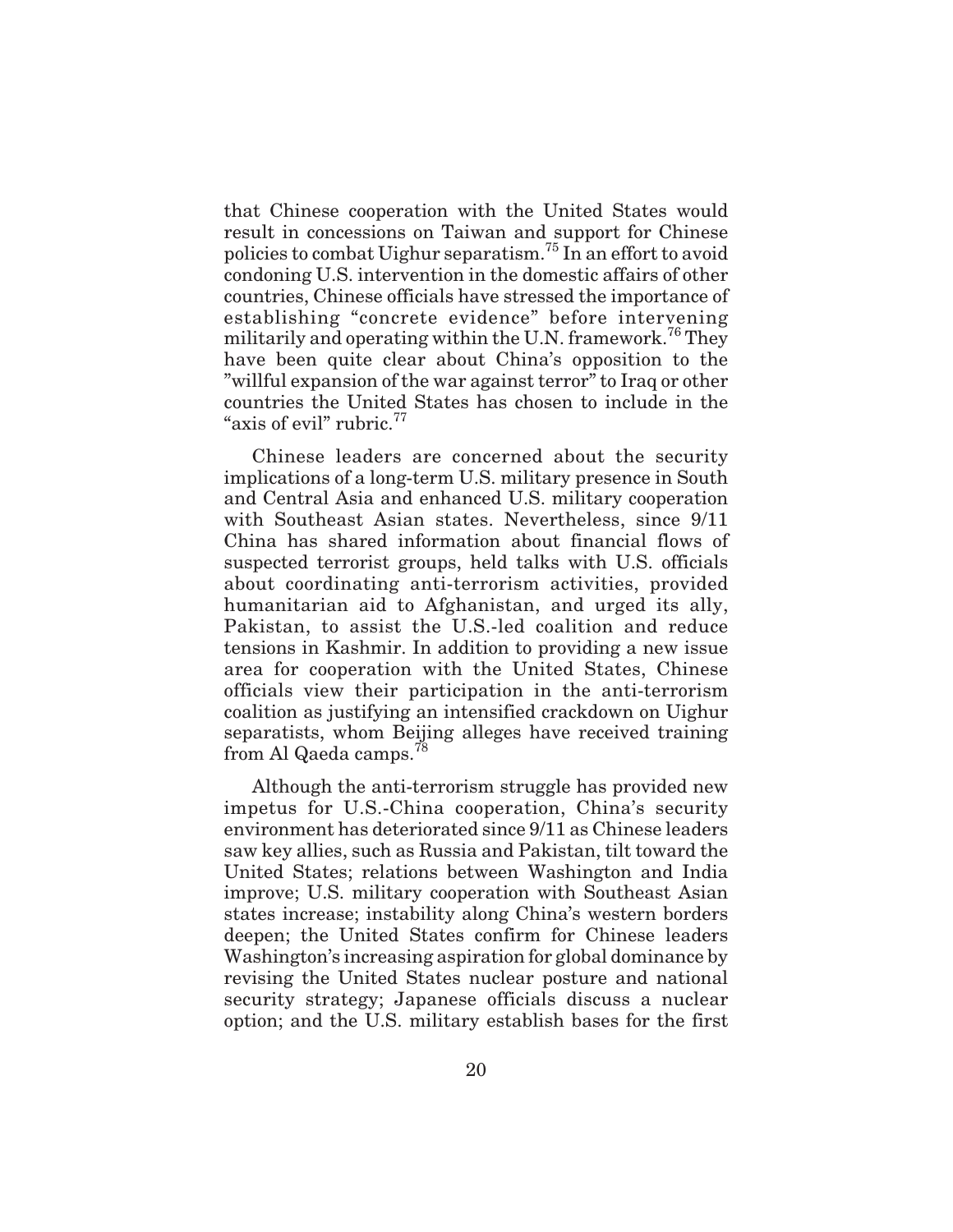time in Central Asia. These dramatic shifts in global politics have prompted Chinese experts to reevaluate the strategic context of China's security policy and discuss various possible responses, including greater reliance on multilateral cooperation (to counteract perceived U.S. unilateralist tendencies) or a "readjustment" of China's security policy in response to mounting U.S. pressures.<sup>79</sup>

Given that this series of negative developments in China's security environment has developed at a time when Chinese leaders have been preoccupied by leadership succession, thus far they have focused their attention on their overriding current concern in U.S.-China relations, the Taiwan issue, and have not directly criticized the U.S. military presence in Central Asia. Nonetheless, Chinese commentary emphasizes that Central Asia is likely to be the locus of great power rivalry, especially over energy.<sup>80</sup>

Chinese leaders have responded to the increased U.S. military cooperation with Central Asia by reinvigorating Chinese diplomacy in the region and advocating cooperation in regional security frameworks, excluding U.S. participation, a surprising development considering Beijing's usual caution about multilateralism. Jiang Zemin held bilateral talks with Central Asian leaders in connection with the meetings of CICA in Almaty in May 2002 and of the SCO in Petersburg in June 2002. According to Chinese Foreign Minister Tang Jiaxuan, Jiang's Eurasian initiative was a "major diplomatic move" to respond to profound changes in the international security environment of the region.<sup>81</sup> Jiang used these meetings to put forward a vision of Central Asian security maintained by Asians.<sup>82</sup> In the short term, China is seeking to expand economic cooperation with Kazakhstan in the energy sector and to boost security ties with Kyrgyzstan and Kazakhstan by providing military aid. $83$ 

Considering Russia's historical ties to the region, the substantial investment the United States has been making there since 9/11, and the wary reaction in Central Asia to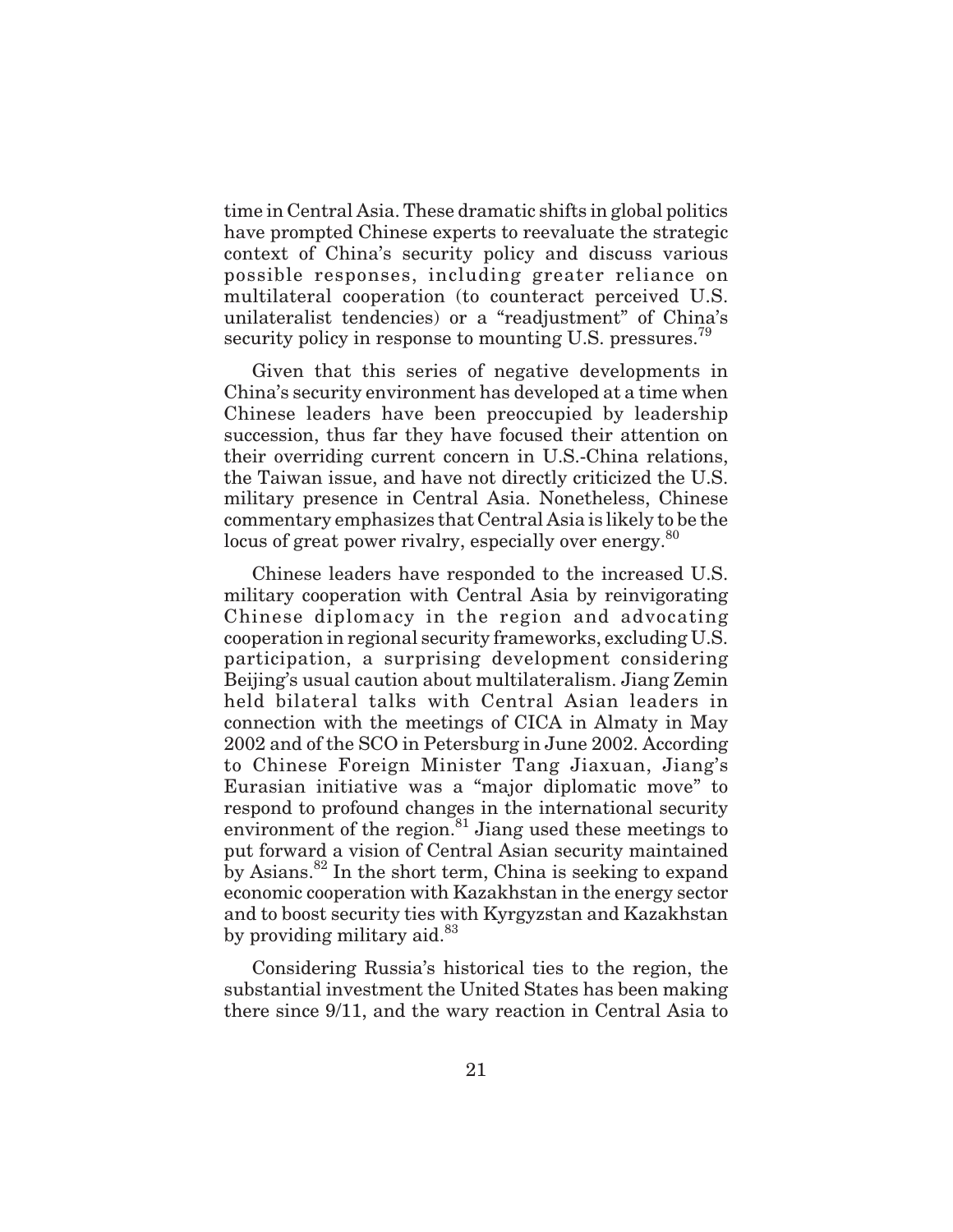Beijing's inroads, Chinese diplomatic efforts are unlikely to bear fruit. While the Kazakh leadership is interested in economic cooperation with China, there is concern in Kazakhstan about the potential for Chinese economic domination.<sup>84</sup> In Kyrgyzstan, the border demarcation with China, involving the return of territory, sparked mass demonstrations in March 2002 and opposition by the parliament. Public opinion polling in Kazakhstan, Uzbekistan, and Kyrgyzstan reveals considerable distrust of China's intentions in the region: 56% in Kyrgyzstan, 40% in Uzbekistan, and 52% in Kazakhstan stated that China could not be trusted to act responsibly in Central Asia.<sup>85</sup>

Instead China is likely to seek to boost its own military might, and extend its economic influence in Central Asia and Southeast Asia. According to a Russian analysis, one of the reasons behind China's decision to purchase eight diesel Kilo-class submarines was to protect Chinese interests in Southeast Asia against further U.S. encroachments, as Beijing is convinced that the United States will seek to take over the Russian base at the Cam Ranh Bay naval base.<sup>86</sup>

Chinese cooperation with the U.S.-led coalition has provided important support, but China's role has been limited compared to Russia's. Without a cooperative U.S.-Russian relationship, President Putin's acquiescence to an American military presence in Moscow's sphere of influence would have been hard to imagine. $87$ 

Although Putin was the first leader to offer moral support after the 9/11 attacks, it was the Central Asian states who pushed Russia into greater cooperation with the anti-terrorism effort than might otherwise have been forthcoming.<sup>88</sup> Initially Russian leaders opposed any U.S. use of bases in Central Asia. Defense Minister Sergei Ivanov stated that he failed to see any "reasons whatsoever, even hypothetical, for any suppositions about conducting NATO operations from territories of Central Asian countries, members of the CIS [Commonwealth of Independent States]."<sup>89</sup> At first President Putin tried to pressure the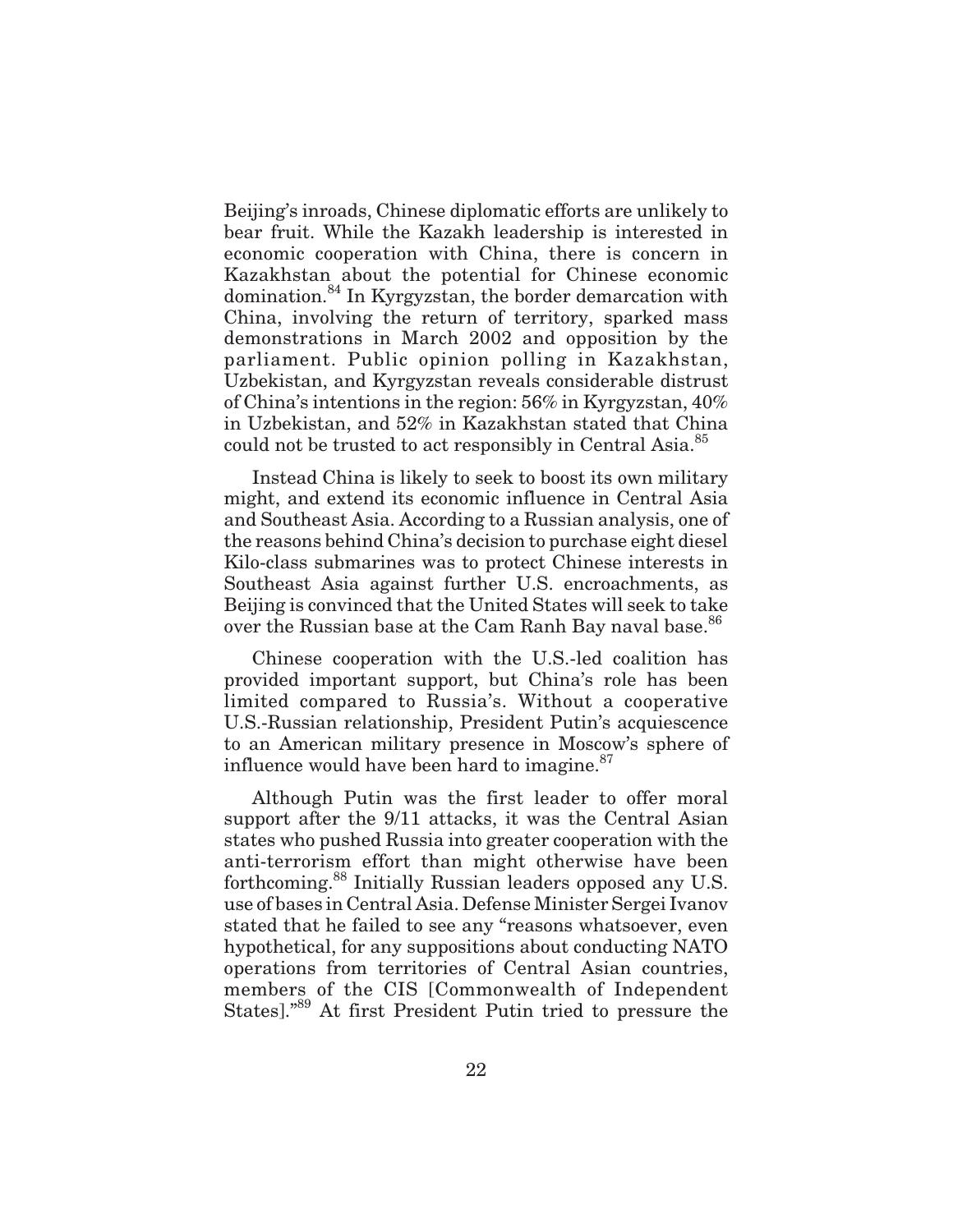Central Asian leaders to follow Moscow's lead, by telephoning them on September 17 and urging them to act according to the CIS framework on anti-terrorism issues.

Although initially seeking Moscow's approval, U.S. officials then went directly to the Central Asian leaders to seek their support. Uzbekistan is not a member of the CIS and extended the use of its bases to the U.S.-led coalition. Kazakhstan, and then Tajikistan and Kyrgyzstan, after securing Moscow's approval, also opened up bases and offered their air space for the coalition's use. Russian officials were then obliged to reverse their previous opposition to U.S. basing in Central Asia.90 Putin, who kept silent on the matter for nearly two weeks, gave a speech on September 24, 2001 in which he pledged Russia's cooperation with U.S. plans to attack Afghanistan, but only once the U.N. Security Council had approved them.<sup>91</sup>

For Putin, the 9/11 events represented an opportunity to rejoin the superpower club. By participating in the U.S.-led anti-terrorism coalition, closing bases in Vietnam and Cuba (albeit in decisions made prior to 9/11) and taking a conciliatory stance on President Bush's December 13, 2002 decision to withdraw from the ABM treaty, Putin hoped that the United States would once again see the need to treat Russia as a great power.92 The Russian president also expected some concessions in return, especially an end to criticism of Russia's policies toward Chechnya, *carte blanche* to conduct anti-terrorism operations in Georgia, and perhaps also preferential terms for repayment of Soviet era debt and World Trade Organization (WTO) entry.<sup>93</sup>

Russian cooperation in the anti-terrorism coalition has been wide-ranging, including sharing intelligence about the Taliban, offering the use of Russian air space, providing humanitarian aid to Afghanistan, and supporting the Northern Alliance. To coordinate their activities, Russian and U.S. officials are meeting in a wide range of venues. Russia dispatched representatives to CENTCOM. On October 19, 2001, the United States and Russia held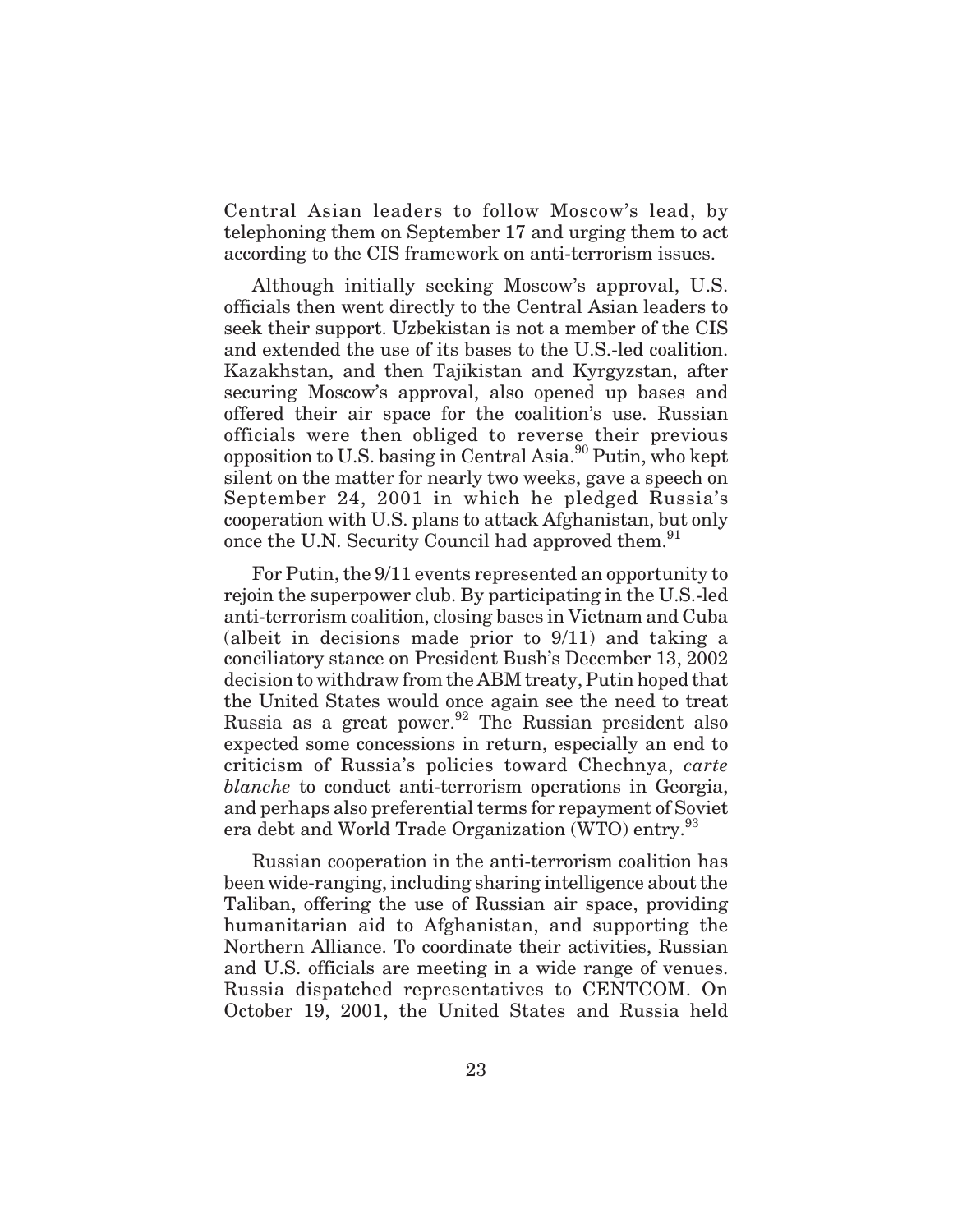consultations on Central Asia for the first time. The United States and Russia are cooperating on Afghanistan and regional anti-terrorism issues in a joint working group on counter-terrorism, established in 2000, the U.S.-Russia working group on Afghanistan, the 6+2 framework, and the Russia-NATO Council, formed in December 2001.

American officials choose to emphasize the positive post-9/11 U.S.-Russia relations. General Franks has noted the intersection of U.S. and Russian interests in Central Asia.<sup>94</sup> Deputy Assistant Secretary of State Jones has called attention to the "extraordinary cooperation with Russia in a region... that Russia naturally regards as its own backyard."<sup>95</sup> Yet Putin's initial failure to show substantial immediate benefits for Russian cooperation with Washington on Afghanistan and underlying wariness of an increased American military presence in Central Asia made the Russian leader vulnerable to more nationalist critics at home in early 2002. Prior to 9/11, Russian policymakers were already suspicious of U.S. intentions in Central Asia and concerned that Washington was using programs such as PfP to squeeze Russia out of the region.<sup>9</sup>

By early 2002, after the United States concluded basing agreements with Uzbekistan, Kyrgyzstan, and Tajikistan, critical voices began to be heard in Moscow. In January 2002, Gennady Seleznev, speaker of the Russian Duma, spoke out against any permanent U.S. basing in Central Asia.<sup>97</sup> Moscow newspapers lamented Russia's loss of influence in the region.<sup>98</sup>

The Russian public also proved skeptical. A ROMIR poll taken in October 2001 showed that 63.5% of Russians were opposed to U.S. access to bases in Central Asia, with 39.8% in favor.<sup>99</sup> According to a November 2001 poll by the Russian Center for Public Opinion, only 20% of Russians saw fundamental change in U.S.-Russia relations resulting from Russian participation in the anti-terrorism coalition.<sup>100</sup>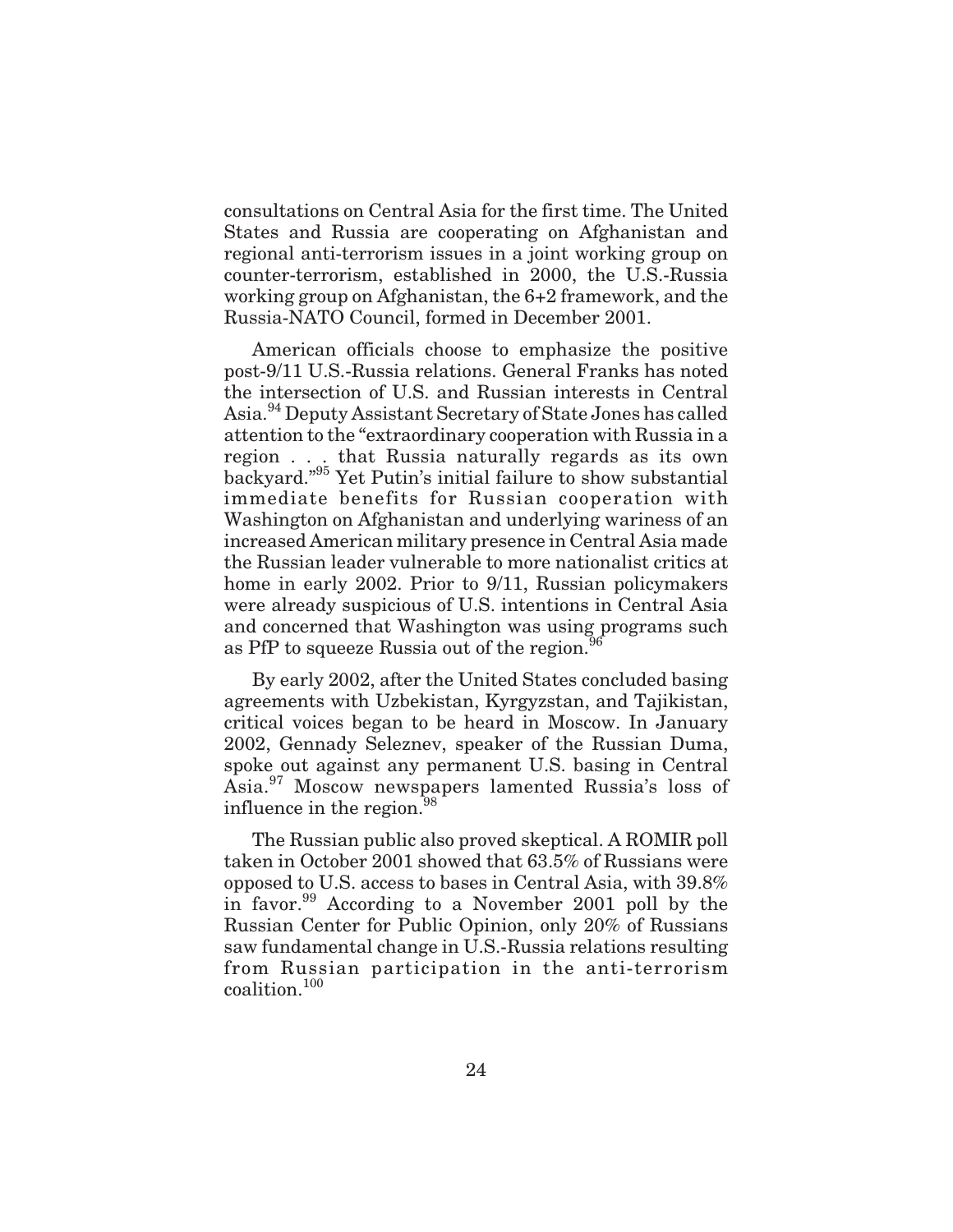The Russian leader's immediate concern has been to recoup Russia's dwindling clout in the region through a series of diplomatic initiatives. In October 2001, the Kremlin unsuccessfully sought to coordinate intelligence sharing between the Central Asian states and the United States in an effort to control their cooperation.<sup>101</sup> At a December 2001 CIS summit, Putin emphasized that 9/11 highlighted the importance of multilateral cooperation and noted that "the tragic events of September 11 showed how vulnerable a country is on its own—even a country that is very powerful, economically and militarily." $10^{2}$  In his State-of-the-Nation speech on April 18, 2002, the Russian president sought to give the entire credit to the CIS—without even mentioning the United States role—for success in the struggle against terrorism in Afghanistan.<sup>103</sup> At the May 2002 CIS summit, Putin proposed creating a joint military body, which would be commanded by the Russian Chief of the General Staff Kvashin, but no agreement was reached on the issue. Nevertheless, signatories to the collective security treaty formed a new collective security organization, which would ensure regional security and cooperate with other organizations, such as NATO and the SCO.<sup>104</sup>

Many Russian appeals to enhance CIS integration have largely fallen on deaf ears and Putin has sought a variety of other economic and political levers of influence. In January 2002, the Russian president called for the formation of a Eurasian gas alliance, including Turkmenistan, Kazakhstan, Uzbekistan, and Russia. The alliance would export gas to Europe via the Russian state-owned monopoly Gazprom, effectively granting Moscow the power to cut off exports from Central Asian states should they fail to be sufficiently loyal to Moscow.<sup>105</sup> At the SCO summit, Putin called attention to a 15-year agreement to export oil from Kazakhstan via Russia and noted the recent improvement in trade relations with Uzbekistan.106 Later on in June, when Kyrgyzstan's President Akayev faced continuous mass demonstrations protesting the treatment of an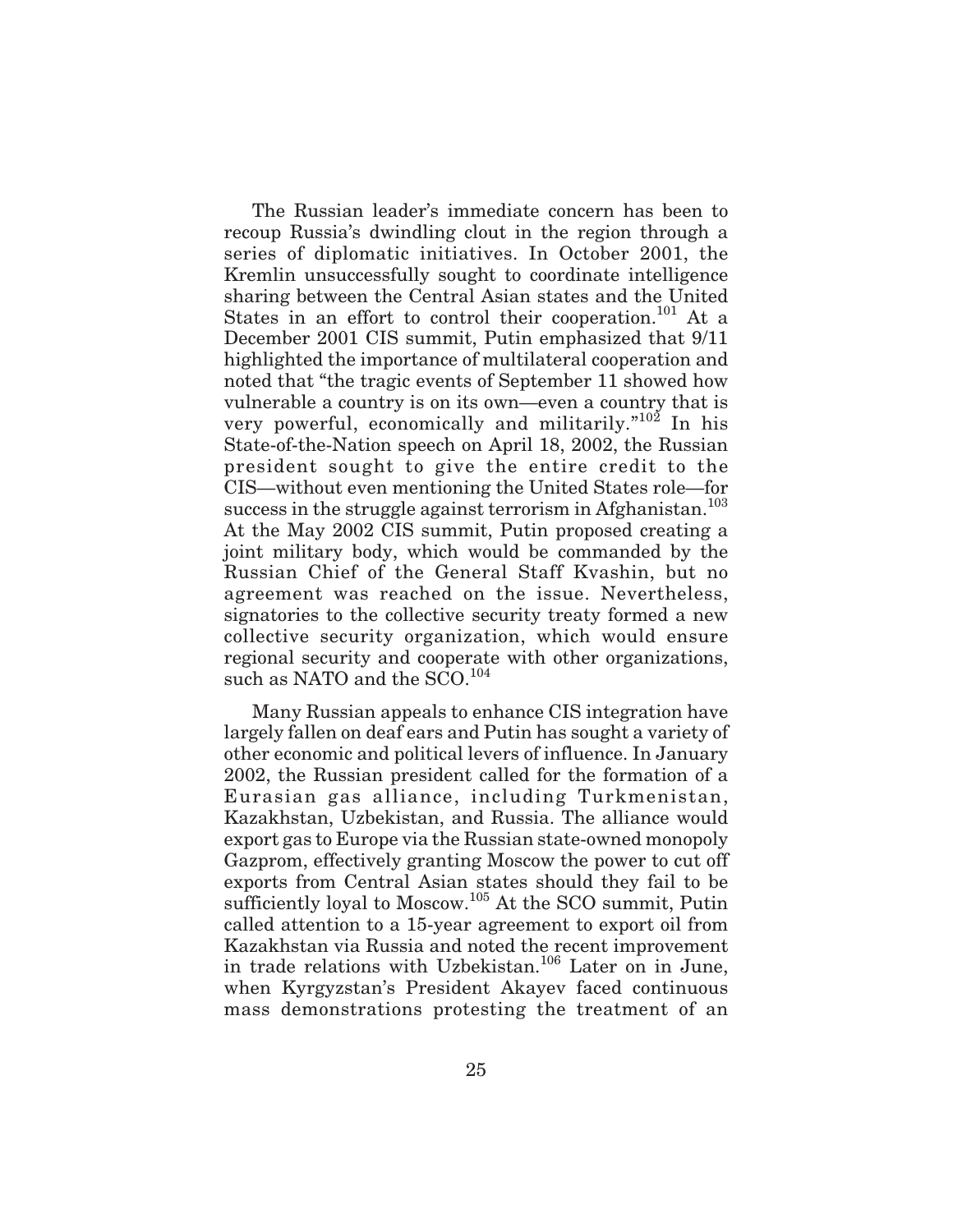opposition figure and the border settlement with China, top Russian officials were dispatched to Bishkek to show their support for the embattled president and offered to improve military cooperation with Kyrgyzstan.<sup>107</sup>

Moreover, Russia has been competing with the United States for influence in Afghanistan, a development that some observers have compared to the great power rivalry in Europe right before the fall of Berlin in 1945. Although Russia did not contribute troops to the war against the Taliban, Moscow dispatched twelve planeloads of 'specialists" to Kabul in early December, a move described by Secretary of State Colin Powell as potentially creating tensions in U.S.-Russia relations.<sup>108</sup> Russia was the second country (after Great Britain) to reopen its embassy in Kabul and its support for the Northern Alliance ensured it a key role in post-Taliban Afghanistan.<sup>109</sup>

While it is true that the United States-Russian partnership has deepened in the spring of 2002, after successful arms control talks and a productive summit meeting in May, Russian support for the U.S.-led anti-terrorism coalition has never been unconditional. Above all, Russia fully expects the U.S. military presence in Central Asia to be temporary. Should basing rights be extended indefinitely, this would embolden latent opposition to Putin in the military and intelligence services in particular.

Furthermore, the expansion of the war on terrorism to Iraq would place the new Russian-American partnership under considerable stress. Although the Russian president may be able to tolerate limited air strikes, if the United States went forward with preemptive ground attack against Iraq,110 the Russian president would find himself in a very difficult position politically. After acquiescing to U.S. basing in Central Asia and a U.S. pull-out from the ABM treaty, Russia would be asked to sacrifice its economic interests in Iraq, a move unlikely to garner support in Russian policy circles and, to the contrary, one with the potential to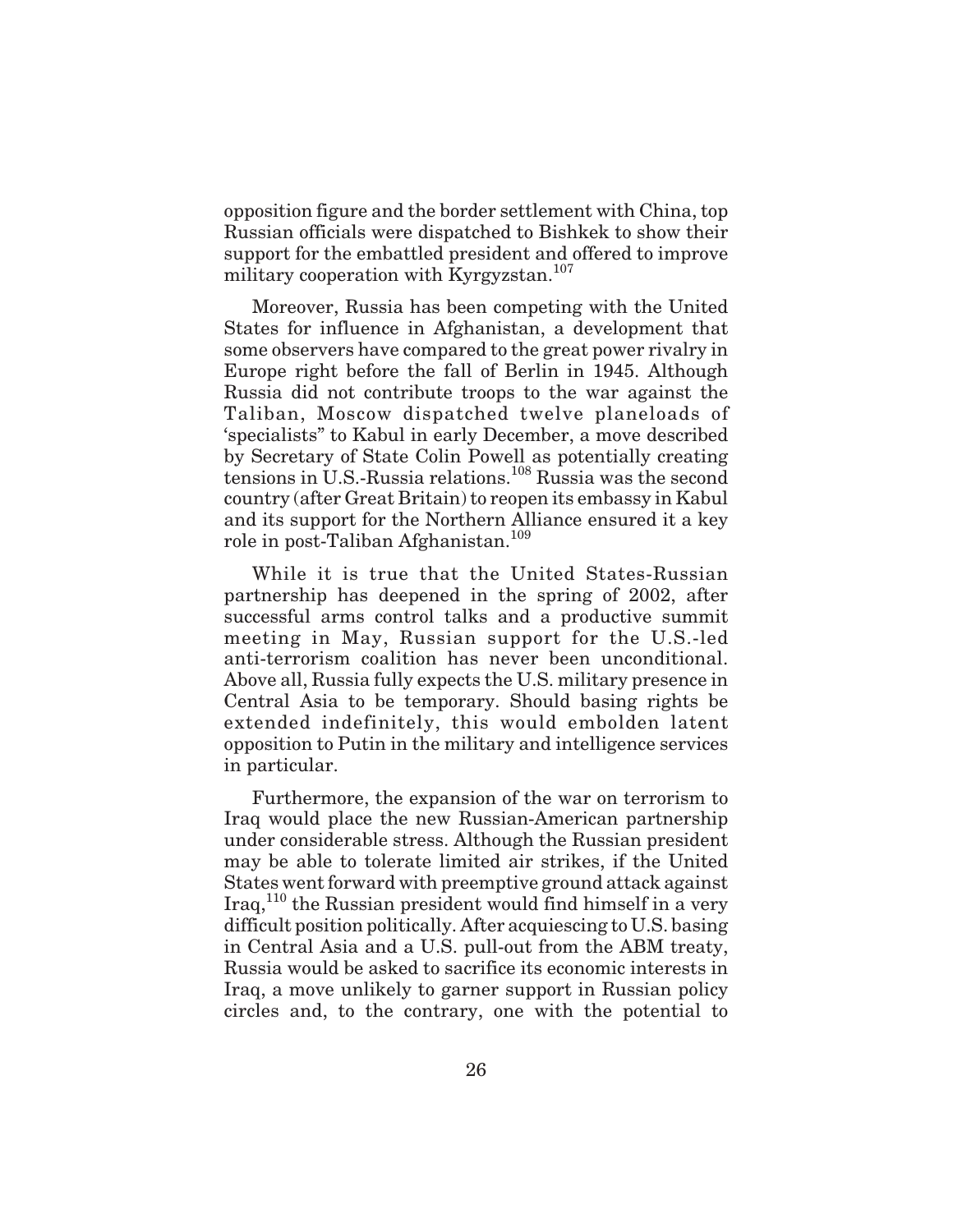undermine Putin's support for U.S. policies on other issues. Prior consultation would be insufficient to achieve Russian concurrence to a preemptive U.S. ground attack, as Russian leaders would be expecting substantial financial compensation for their losses. Even so, if the United States intervened unilaterally in Iraq, domestic opposition in Russia to Putin's westward-leaning diplomacy would increase and, as was the case with the United States intervention in Kosovo in 1999, would strengthen voices in Moscow advocating a partnership with China and India to counteract Washington's efforts to impose its will on global affairs.

#### **Deepening Domestic Instability in Central Asia.**

Expanding U.S. military engagement with Central Asia is designed to shore up weak states that are vulnerable to terrorism, promote their integration into western institutions, provide support for moderate Islamic regimes, as well as to stabilize Afghanistan's immediate external environment.<sup>111</sup> Yet as Andrew Bacevich noted, "to venture into the steppes is to venture into a minefield."<sup>112</sup>

The largely secular regimes of Central Asia have faced challenges from radical Islamic movements within their borders, such as the Islamic Movement of Uzbekistan and Hizb-ut-Tahrir. Although the IMU had bases in Northern Afghanistan and links to the Taliban and Al Qaeda, the group mounted its 1999 and 2000 incursions into Kyrgyzstan and Uzbekistan from Tajikistan as a part of a broader effort to control drug trafficking routes within the Ferghana valley.<sup>113</sup> Although the IMU's bases in Afghanistan were targeted during the Afghanistan war, the group has maintained an underground network in Central Asia and there is some evidence that IMU fighters from Afghanistan are seeking to return to Tajikistan and Kyrgyzstan.<sup>114</sup>

Hizb-ut-Tahrir, founded in Jordan and Saudi Arabia in 1953, seeks to create a united Islamic super-state in Central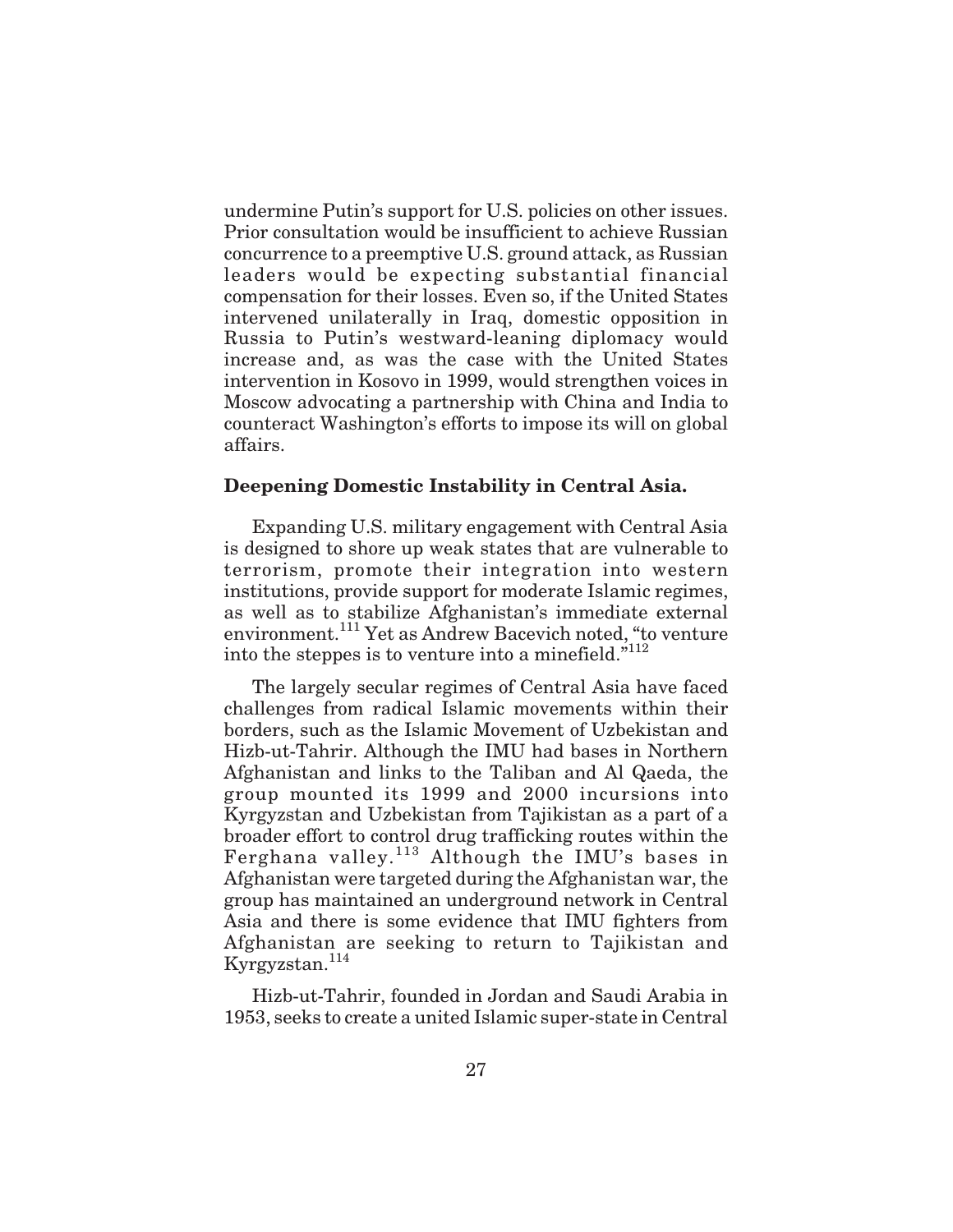Asia, which would be ruled by sharia law. Although it does not advocate the overthrow of existing states by violent means and is not officially regarded as a terrorist group by the U.S.-led coalition or the Central Asian states, it is not allowed to register legally as a political party and operates mostly underground.<sup>115</sup> As one of the few alternatives in a region where political opposition is repressed, the group has become increasingly popular, especially among the impoverished rural residents of Ferghana, where unemployment reaches  $80\%$ .<sup>116</sup> Since the United States has been using the Manas base, Hizb-ut-Tahrir has been distributing leaflets opposing the American military presence.<sup>117</sup>

Although Central Asians are mainly moderate Sunni Muslims, repressive regimes, corrupt elites, and pervasive poverty have made the region a breeding ground for terrorists and other radical movements.<sup>118</sup> The United States hoped that by developing the energy sector in these countries, overall increases in development would trickle down to the population, but corruption and lack of transparency have facilitated the formation of a criminalized elite, increasing public dissatisfaction with their own governments and cooperation with the West.<sup>119</sup>

The new military assistance money pouring into Central Asia since 9/11 is likely to exacerbate this problem. In Kyrgyzstan, the United States pays approximately \$7,000 per take-off from Manas, used for about 30 coalitions flights daily, as well as \$1,000 per truck and \$500 per car entering the airport, plus \$3.5 million for helicopter parts and aircraft repairs.<sup>120</sup> Just as with oil revenue in Kazakhstan, corruption in Krygyzstan renders unlikely any fair distribution of these funds to impoverished citizens.

Uzbekistan has received the lion's share of increased funding post-9/11—nearly \$172 million—more than ten times the total amounts budgeted for each of the other Central Asian states in aid requests in FY2001-2003. In FY 2001 Uzbekistan was the only Central Asian country to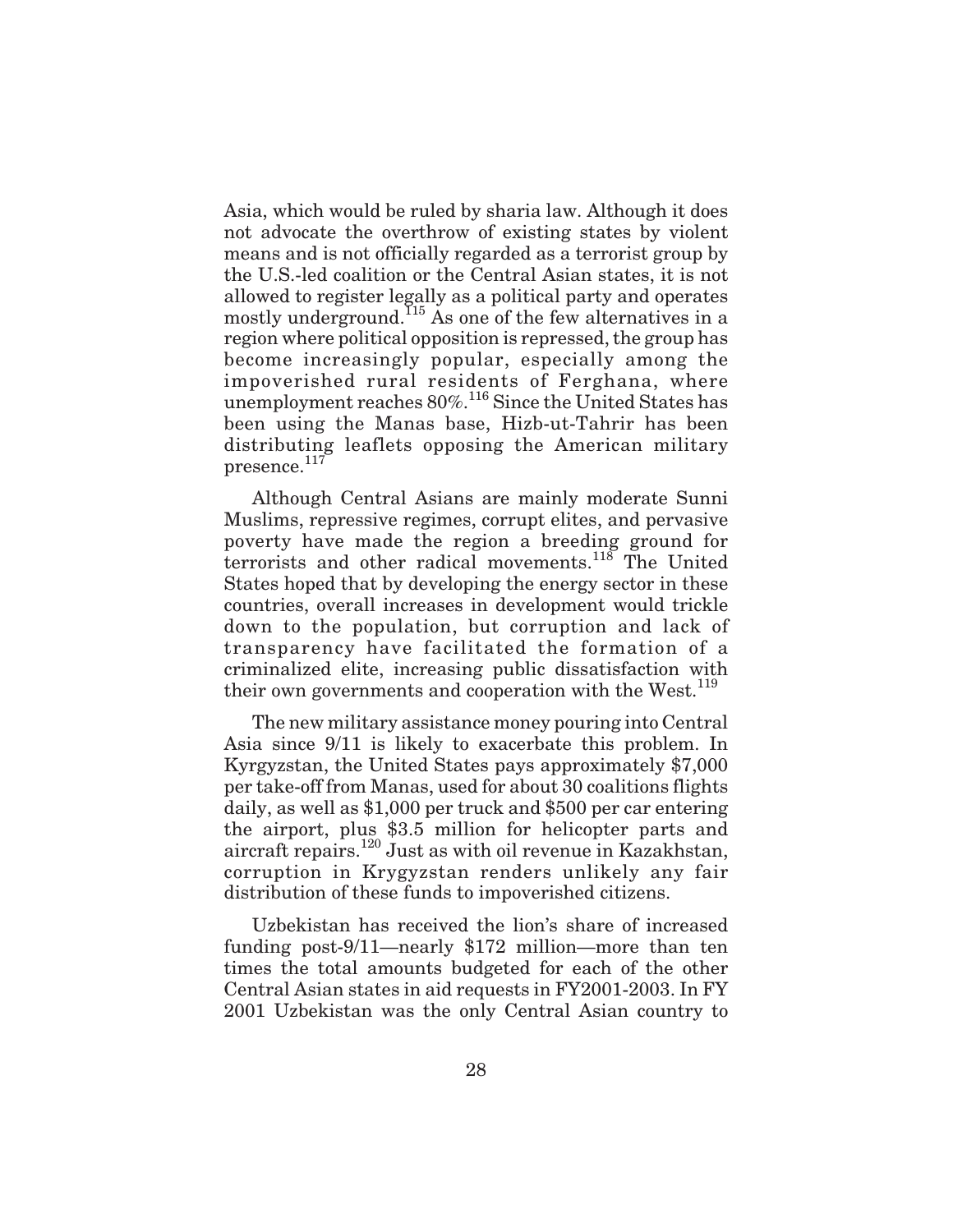receive additional foreign military financing, in the amount of \$25 million, \$5 million more than NATO ally Turkey.<sup>121</sup> NGOs have faulted the Bush administration for focusing excessively on security assistance to the detriment of other needs in Central Asia.<sup>122</sup>

The increased U.S. military presence in Central Asia gives the public the impression that Washington supports these repressive regimes, while providing authoritarian leaders reason to hope that U.S. forces would back them up in case of a mass effort to oust them. The protest marches taking place in Kyrgyzstan in the spring of 2002, attracting thousands of supporters, could lead to a widespread movement to oust President Akayev,<sup>123</sup> a very real example of a situation in which the U.S. military presence appears to be supporting a less than democratic leader instead of encouraging the development of political pluralism. U.S. troops stationed in Central Asia also make good targets for anti-government insurgents and are as vulnerable as the weak states that host them.

U.S. policymakers are well aware that democratic and prosperous Central Asian states would provide the strongest bulwark against terrorism and are funding an impressive list of economic, social, and political programs in addition to military aid. Yet the emphasis has been on rewarding the Central Asian states for their cooperation and providing aid incentives for continued participation in the anti-terrorism coalition, rather than on using closer cooperation to encourage higher standards of economic and political openness.

Although prior to 9/11 U.S. policymakers highlighted the lack of progress toward democratization in Uzbekistan, Kazakhstan, and Turkmenistan, the increasing consolidation of one-party rule in Tajikistan, and the continued erosion of democratic norms in Kyrgyzstan, many American officials now overstate the degree of progress currently taking place in these countries to make a case for continued close security cooperation. U.S. officials note that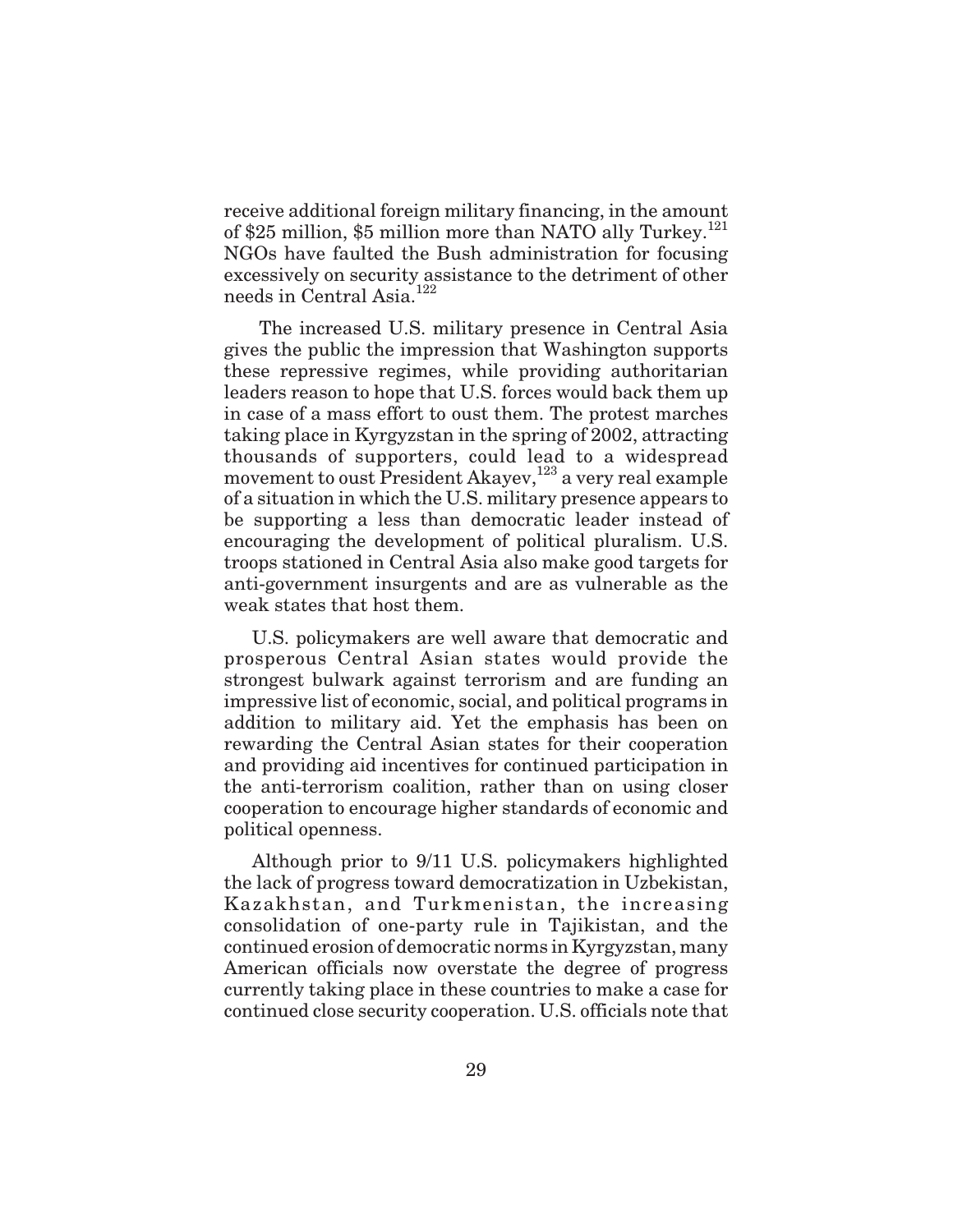Uzbekistan, for example, has taken some unprecedented steps—allowing a visit by the U.N. Rapporteur on Torture, permitting the International Committee of the Red Cross to visit detention centers, and registering one human rights organization.

According to Human Rights Watch, however, there is no reason to point to any fundamental change in the country's overall appalling human rights record, which includes inhumane treatment of prisoners, the use of torture in detention, tight restrictions on the media, and a continuing ban on independent parties and social movements. More than 7,000 remain imprisoned on religious and political charges. $^{124}$ 

Assured of U.S. support, President Karimov saw the opportunity to renege on a pre-9/11 pledge to release thousands of political prisoners: approximately 800 were released but kept under tight surveillance, while the rest lost their chance for amnesty.<sup>125</sup> Despite such evidence of backsliding, the U.S. Government removed Uzbekistan from the list of countries of particular concern for religious freedom, mandated by the 1998 U.S. International Religious Freedom Act.126 Meanwhile, Muslim believers and the human rights personnel who defend them continue to be arrested in Uzbekistan on the pretext of their association with terrorists.

Enhanced cooperation with the United States in anti-terrorism is unlikely to secure integration of these states in western institutions and transform them into liberal democracies unless Washington establishes clear benchmarks for progress and links increases in aid, especially military assistance, to evidence of movement toward these goals. For its own part, the U.S Government would have to make a much larger long-term commitment to assist these countries, especially in poverty reduction. Moreover, the June 2002 scare over the possible contamination of the Khanabad base in Uzbekistan by nerve gas left behind after the Soviets' departure showed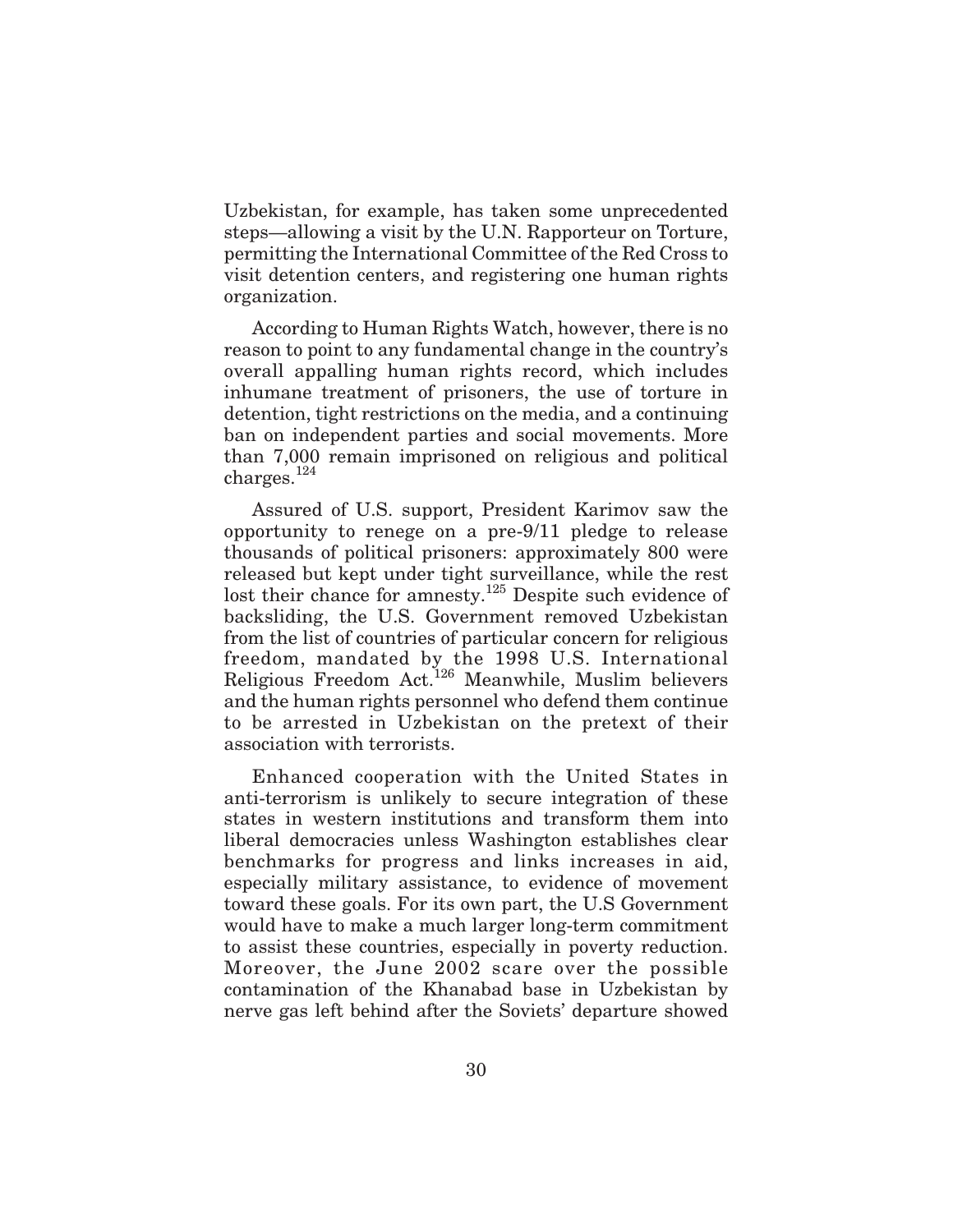that greater assistance to the environmental health of Central Asia also should be viewed as a U.S. security interest.

Instead of the United States exerting leverage over Central Asia to move toward democratization, states like Uzbekistan have proven to be the tougher negotiators, as the debacle over the opening of Friendship Bridge demonstrated. The United States had urged Uzbekistan to open the 1km land link to Afghanistan in an effort to expedite delivery of humanitarian aid to hundreds of thousands of refugees living in desperate conditions there. Uzbekistan demurred for several months, citing security concerns. Consequently, the coalition had to resort to more time-consuming methods, such as shipping the supplies by river barge across the Amu-Darya or even by mule from Tajikistan. Finally it took a visit by Secretary of State Colin Powell to Uzbekistan in December, during which he pledged a long-term commitment to a cooperative relationship with Uzbekistan. After Powell's visit, Karimov agreed to reopen the bridge, closed since 1997, as soon as a last technical assessment was made.127 Karimov's hard bargaining also delayed the initial entry of French troops destined for the Mazar-e-Sharif base in Afghanistan.<sup>128</sup>

Although Central Asian leaders have sought out closer military cooperation with the United States and rebuffed Russian pressure for greater coordination of anti-terrorism cooperation within the CIS, public opinion surveys taken in Central Asia in the fall-winter 2001-2 indicate considerable popular opposition to the US military presence in the region. Majorities in three of four countries surveyed by local polling organizations hired by the United States government came out against a permanent U.S. military presence in the region: Azerbaijan (43% opposed, 20% in favor), Kazakhstan (77% opposed, 8% in favor) and Kyrgyzstan (72% opposed, 22% in favor). Only in Uzbekistan does a majority support a permanent U.S. military presence  $(61\% \text{ in favor}, 21\% \text{ opposed})$ .<sup>129</sup>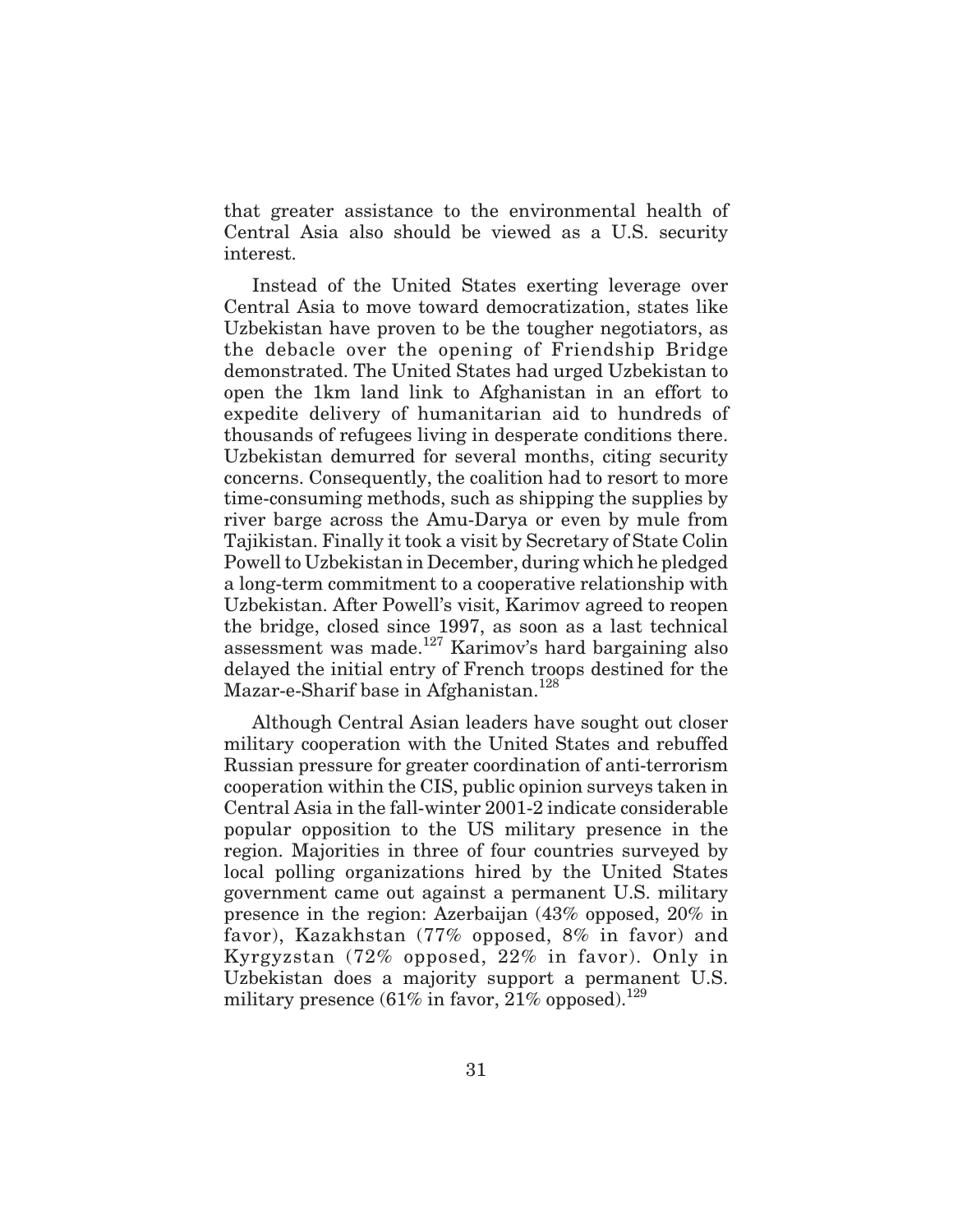Similarly, respondents in Kyrgyzstan were split on the wisdom of their government's decision to allow the basing of U.S. fighter planes in their country: 47% supported the policy, while  $49.7\%$  disagreed.<sup>130</sup> In Kazakhstan, 86% supported their government's decision to refuse basing rights to U.S. and coalition forces. In Uzbekistan, however, 82.4% of those surveyed supported their government's decision to allow U.S. forces to use Khanabad.

Nevertheless, all three Central Asian states are more comfortable with a greater United Nations role in peace-keeping in the region than with a U.S. military presence: 71.2% of respondents in Kazakhstan, 72.3% in Uzbekistan, and 82.1% in Kyrgyzstan expressed a preference for the U.N. alone or in cooperation with local Afghan groups to take charge of peace-keeping duties. Conversely, 10.6% in Kazakhstan supported a role for the West in cooperation with the UN, 7.5% in Uzbekistan, and  $8.9\%$  in Kyrgyzstan. $^{131}$ 

Several factors explain Uzbekistan's greater receptivity to U.S. forces in the region. To some extent, public opinion reflects the preferences expressed in the region's media. Uzbekistan's government-controlled media were largely supportive of the U.S. military presence and intervention in Afghanistan, while coverage has been more skeptical in Kyrgyzstan and Azerbaijan and negative in Kazakhstan.<sup>132</sup>

Only Uzbekistan appears to believe U.S. assurances that it will not maintain a permanent military presence in Central Asia (54%, with 21% disagreeing) while this pledge is disputed in Azerbaijan where 50% of respondents believe that the U.S. military will remain in the region (with 17% saying the United States will not) and in Kazakhstan (51% believe U.S. will stay, 35% disagree). Opinion was more evenly divided in Kyrgyzstan (40% say the United States will maintain a permanent military presence, 54% disagree).<sup>133</sup> Similarly, Uzbekistan is the only country of those surveyed with a majority believing that the U.S. military intervention in Afghanistan was justified (71%,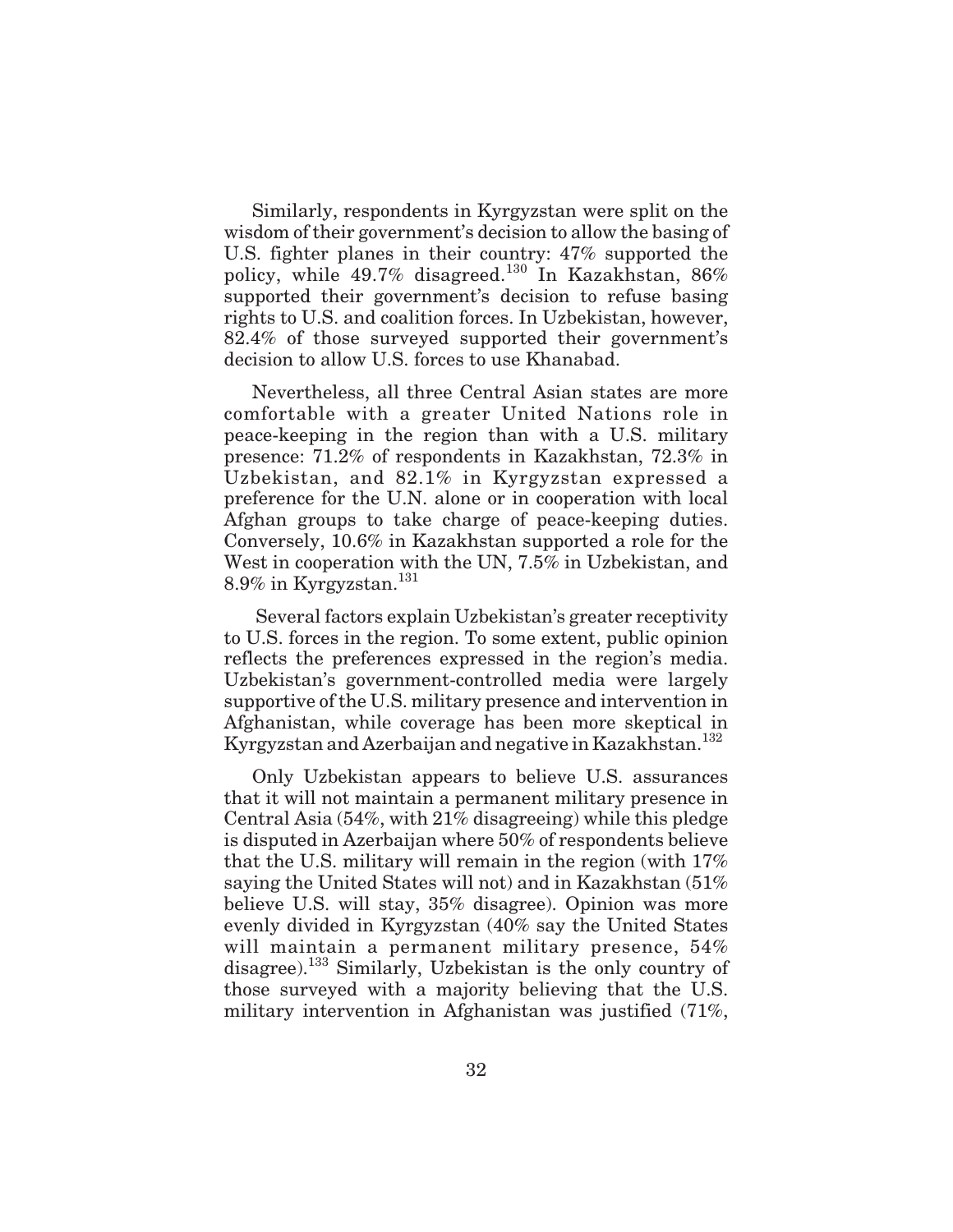compared to 45% for Kazakhstan, 50% for Kyrgyzstan, and 21% for Azerbaijan) and approving of the military campaign (79% compared to 20% for Azerbaijan, 39% for Kazakhstan, and  $53\%$  for Kyrgyzstan).<sup>134</sup>

Although the greater U.S. security interest in fighting terrorism in Central Asia was a policy departure for Washington, elites in Kazakhstan, for example, see more continuity in their security environment. While not discounting the potential for terrorism in their region, elites interviewed in Kazakhstan in the immediate aftermath of 9/11 appeared to be more concerned about illegal drug trafficking (84%) and at least as much concerned about health and environmental problems (60%) as about the threat from terrorism (61%) and Islamic extremism  $(57\%)$ <sup>135</sup>

Opposition in some Central Asian states to a U.S. military presence in the region also reflects their concern about its impact on the regional balance of power. Respondents in Kyrgystan are the most wary of a shift in favor of Uzbekistan. When asked whether Uzbekistan's cooperation with the United States in Afghanistan indicates a U.S. preference for Tashkent, 44.1% said yes and 45.9% said no, compared to 29.7% and 53.8% for Kazakhstan. In results appearing to confirm regional fears, a majority of respondents in Uzbekistan interprets the new cooperation with the United States as a sign of preference  $(70.5\% \text{ yes}, 14\% \text{ no})$ .<sup>136</sup>

Despite the new cooperative thrust in U.S.-Russian relations, an underlying rationale for U.S. security interests in Central Asia has been to prevent Russian domination. Polling of Central Asian publics reveals an understanding of this dynamic and opposition to it. When asked how much trust they have in various countries to address their region's problems, they placed the most trust in Russia (92% in Kyrgyzstan, 80% in Uzbekistan, and 76% in Kazakhstan). The U.N. came in second (77% in Kyrgyzstan, 74% in Uzbekistan, and 62% in Kazakhstan), while the United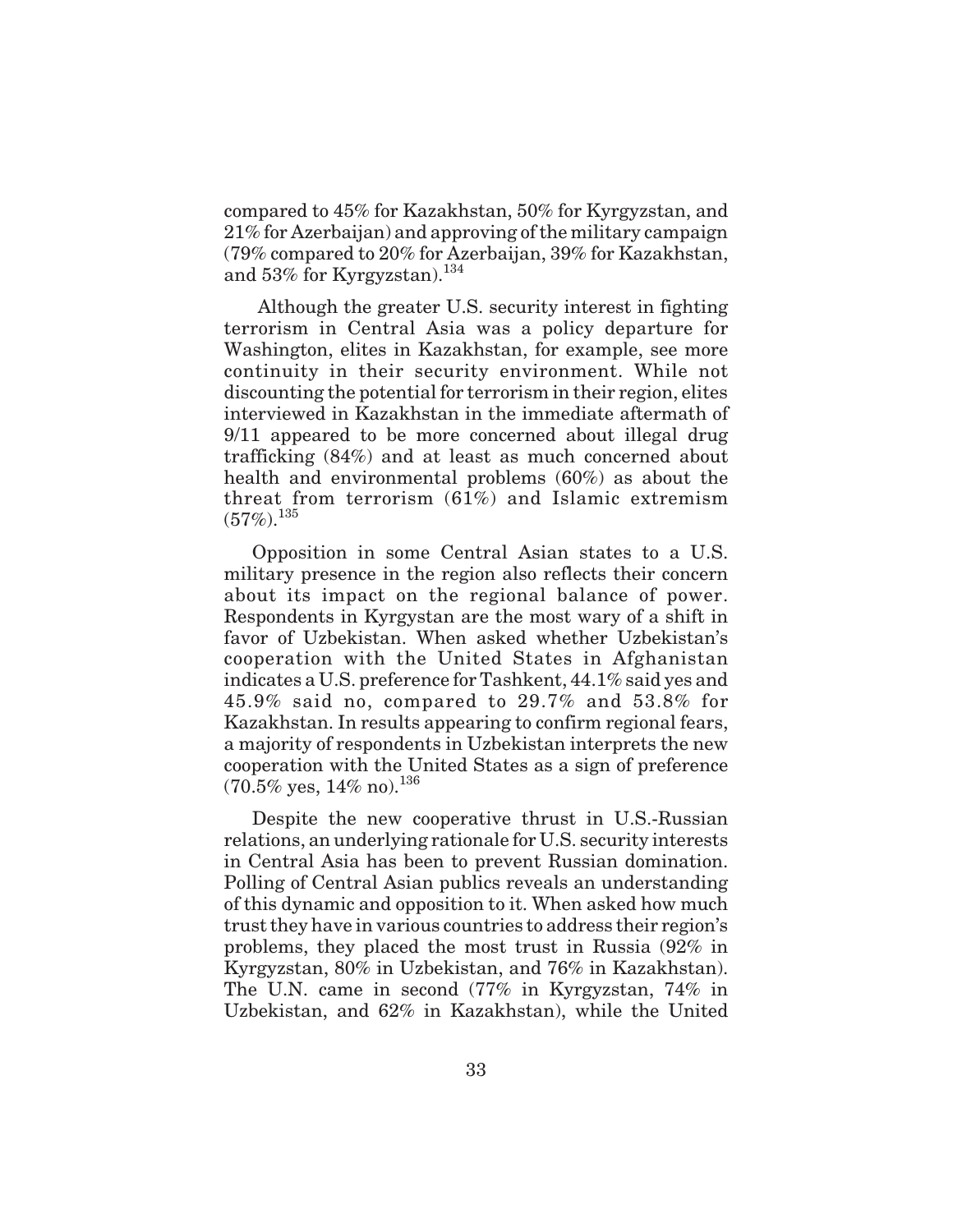States ranked third (68% in Kyrgyzstan, 74% in Uzbekistan, and  $51\%$  in Kazakhstan).<sup>137</sup> According to this polling research, majorities in these three Central Asian countries fear that a permanent U.S. presence will weaken Russian influence in the region (61% in Kyrgyzstan, 43% in Uzbekistan, and 48% in Kazakhstan) and that this would be bad for Central Asia (92% in Kyrgyzstan, 64% in Uzbekistan, and  $67\%$  in Kazakhstan).<sup>138</sup> This study concludes that support remains for Russia because its policies are more familiar and viewed as supporting stability, while U.S. motives remain less clear.<sup>139</sup> Other public opinion research has shown some discomfort with U.S. global policies and their potential impact on Central Asia. $^{I40}$ 

Thus, U.S. policymakers should be wary of equating the self-interested cooperation by Central Asian leaders in the anti-terrorism coalition with public support for a U.S. military presence. For Central Asian publics, terrorism is just one of a long list of problems, dominated by concerns such as drug trafficking, poverty, and public health, while Central Asian leaders see the political value of overstating a terrorist threat to bring in the foreign military assistance needed to maintain their own power and repress political opponents.

#### **Conclusions and Policy Recommendations.**

There is a danger that U.S. policy toward Central Asia may prove counterproductive: to defend the peace against terrorism, the United States has ended up cooperating with the very tyrants responsible for the repression that increases support for home-grown anti-government and transnational movements. With greater U.S. involvement in the region, popular expectations of change will rise, and should the authoritarian regimes of Central Asia fail to reform, social explosions may occur in the region, perpetuating instability and harming U.S. interests.<sup>141</sup> While the United States should continue to provide military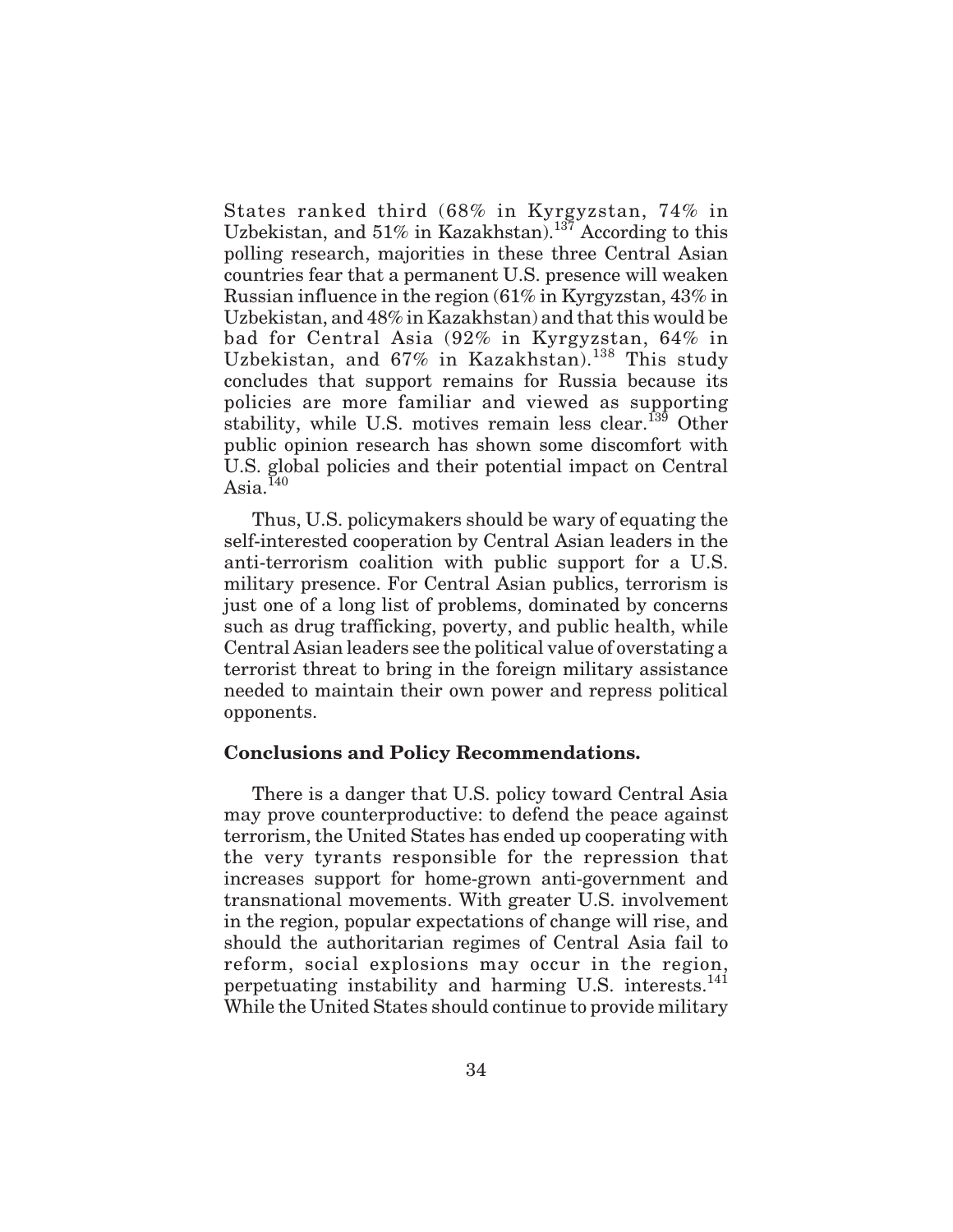assistance designed to provide border security and interdict narcotics and weapons trafficking, strict conditionality should be applied to ensure that the Central Asian states do not use American aid to further institutionalize social repression and instead are obliged to achieve clearly defined benchmarks in economic and political reform.

The U.S. military should withdraw completely from all Central Asian bases as soon as hostilities in Afghanistan end to avoid becoming a target or an inspiration for domestic anti-government or transnational terrorist movements. Instead, the U.S. military should focus its efforts on developing rapid deployment capabilities that could be located in existing bases in Turkey (Incirlik and Antalya). While U.S. forces remain in Central Asia, greater resources should be devoted to civil affairs projects and an effort should be made to rely as much as possible on local suppliers for base needs to provide some immediate socio-economic benefits to host communities.

Coordination in the development of military, economic, political, and economic assistance will help ensure that the goals of U.S. aid will be mutually supportive, but appropriate policies require a more detailed understanding of the region. In particular, the U.S. military should devote greater resources to foreign area training for Central Asia and develop a corps of experts with knowledge of Central Asian languages and background in Near East and Middle East studies, as well as CIS affairs.

Although anti-terrorism cooperation has dominated U.S. security interests in Central Asia since 9/11, over the long term domestic insurgencies within these states and inter-state rivalry will pose a greater threat to the region than transnational terrorist groups such as Al Qaeda.<sup>142</sup> To avoid compounding instability in these states, the United States needs a regional strategy for Central Asia that addresses a wide range of potential sources of regional instability, including conflicts over water resource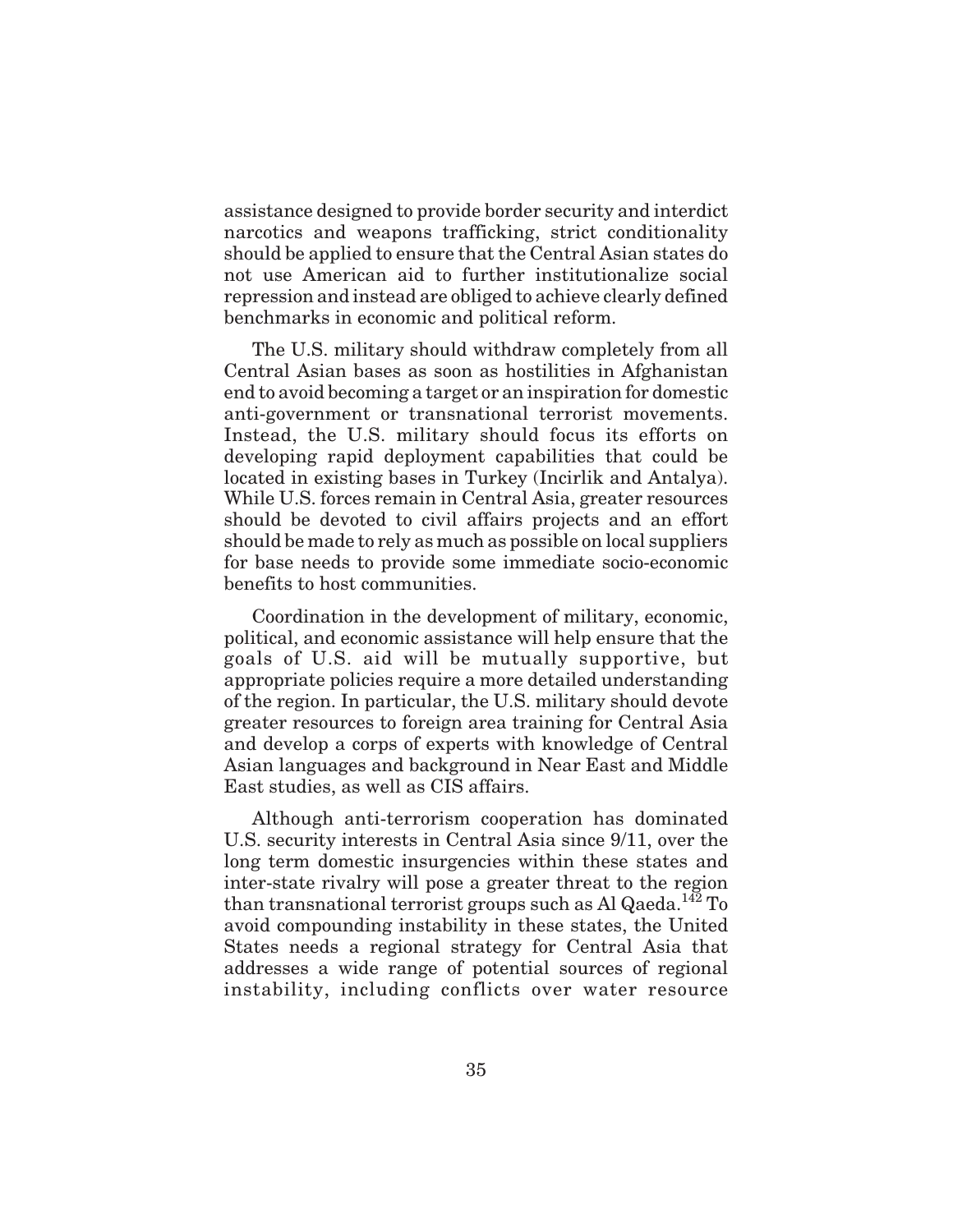management, border disputes, refugee issues, environmental concerns, and drug trafficking.<sup>143</sup>

In particular, the United States should take care to avoid singling out Uzbekistan, admittedly a key partner in the anti-terrorism coalition, but a potential regional hegemon in Central Asia.144 Since 9/11, the focus of U.S. security interests has shifted from Kazakhstan, the initial target of U.S. security aid due to proliferation concerns, to Uzbekistan, accentuating the rivalry between these two states and exposing weaker regional states such as Kyrgyzstan to Uzbek encroachments on its borders in the name of anti-terrorism activities.

With the successful conclusion of ENDURING FREEDOM, the United States government faces a choice of two vastly different policy directions. One would involve a unilateral strategy, based on self-defense and preemptive attack against terrorist groups and regimes, while the second would support continued multilateral collaboration against transnational threats.<sup>145</sup>

A unilateral strategy would accentuate public suspicion of U.S. intentions in Central Asia and erode support in Russia and China for Washington's regional anti-terrorism efforts, potentially resurrecting regional initiatives aimed at minimizing the United States role in the region. Multilateral collaboration, on the other hand, would encourage the Central Asian militaries to work with each other and within the framework of western military and political institutions. To this end, intelligence-sharing, PfP and joint peace-keeping activities should be continued and greater training for Central Asian military and security officials should be provided. In deference to regional sensitivities, the United States should recognize its outsider status in Central Asia and work within existing regional structures, such as the 6+2 framework.

One of the key lessons of 9/11 is that despite its preponderant power, the United States remains vulnerable to transnational threats and requires the collaboration of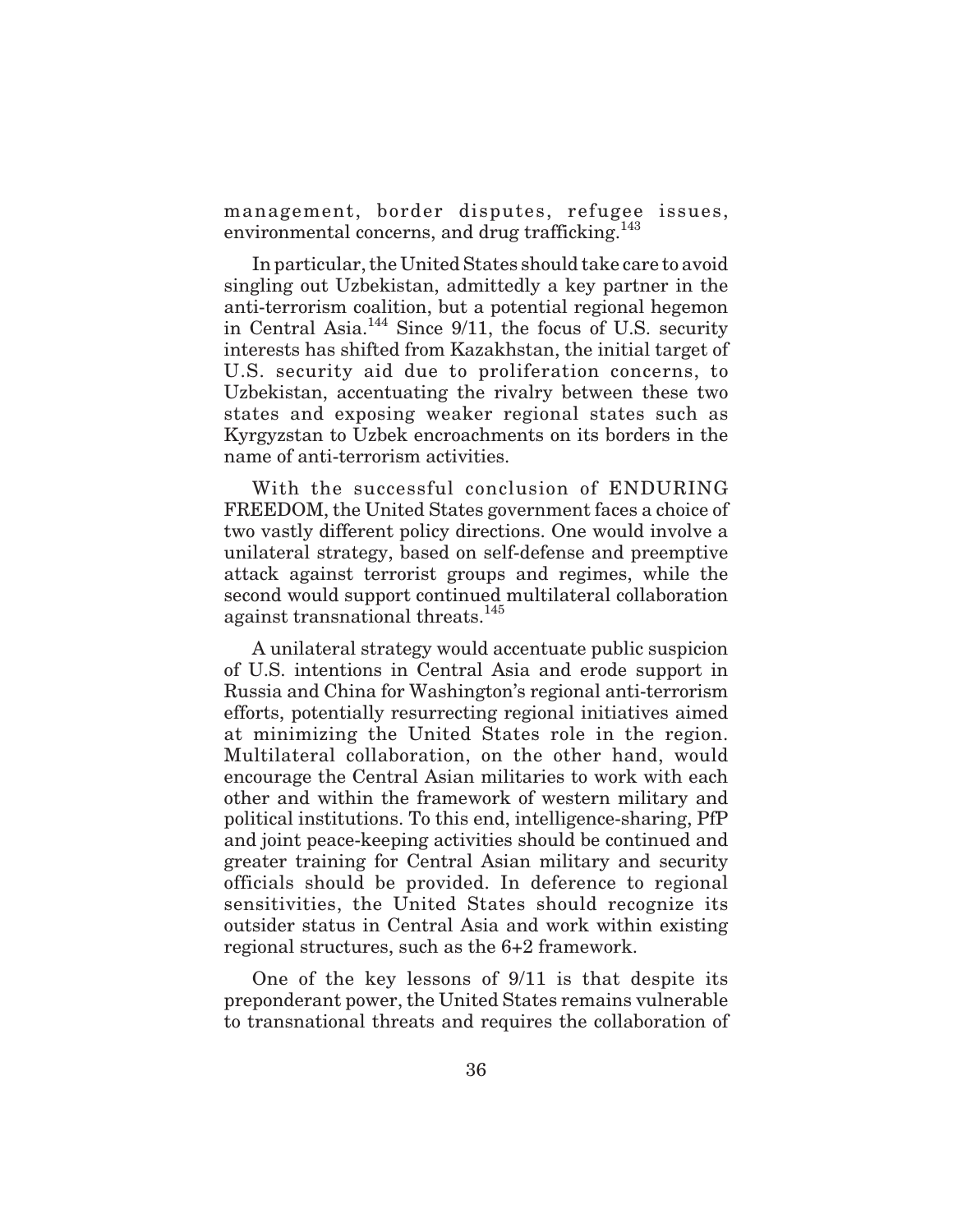other states to combat them. In Central Asia, this will require a redefinition of U.S. security interests and development of a regional strategy that would address the interrelated nature of political, economic, and security problems in the region.

#### **ENDNOTES**

1. Vernon Loeb, "Footprints in Steppes of Central Asia," *The Washington Post*, February 9, 2002, p. A9.

2. Edward Alden, "America Strives to Reshape Military Doctrine," *Financial Times*, June 18, 2002, p. 2. For background see David E. Sanger, "Bush to Formalize a Defense Policy of Hitting First," *The New York Times*, June 17, 2002, pp. A1, A6.

3. Critics claim that preemption should not give the U.S. *carte blanche*—Congress and allies should be consulted; a rationale for intervention must be presented; the threat must be identified precisely prior to any preemptive action; and there is no justification for first use of nuclear weapons. Moreover, should the U.S. adopt a preemptive doctrine, this may encourage others (for example, India and Pakistan) to act accordingly. See Editorial, 'striking First," *The New York Times*, June 23, 2002, p. 12; Editorial, "The Dangers of Jumping the Gun," *Financial Times* (London), June 18, 2002, p. 14. U.S. military doctrine already is being revised to allow for preemptive strikes against states threatening to use weapons of mass destruction. Walter Pincus, "U.S. Nuclear Arms Stance Modified by Policy Study," *The Washington Post*, March 23, 2002, p. A14.

4. Mike Allen and Karen DeYoung, "U.S. Will Strike First at Enemies; In West Point Speech, President Lays Out Broader U.S. Policy," *The Washington Post*, June 2, 2002, p. A1.

5. Jim Nichol, *Central Asia's New States: Political Developments and Implications for U.S. Interests*, CRS Issue Brief for Congress, May 18, 2001, p. 3; *http://cnie.org/NLE/CRSreports/international*.

6. *Ibid*., p.9.

7. *Ibid*., p.8.

8. Strobe Talbott, "The Great Game Is Over," *Financial Times*, Sepember 1, 1997, p. 18.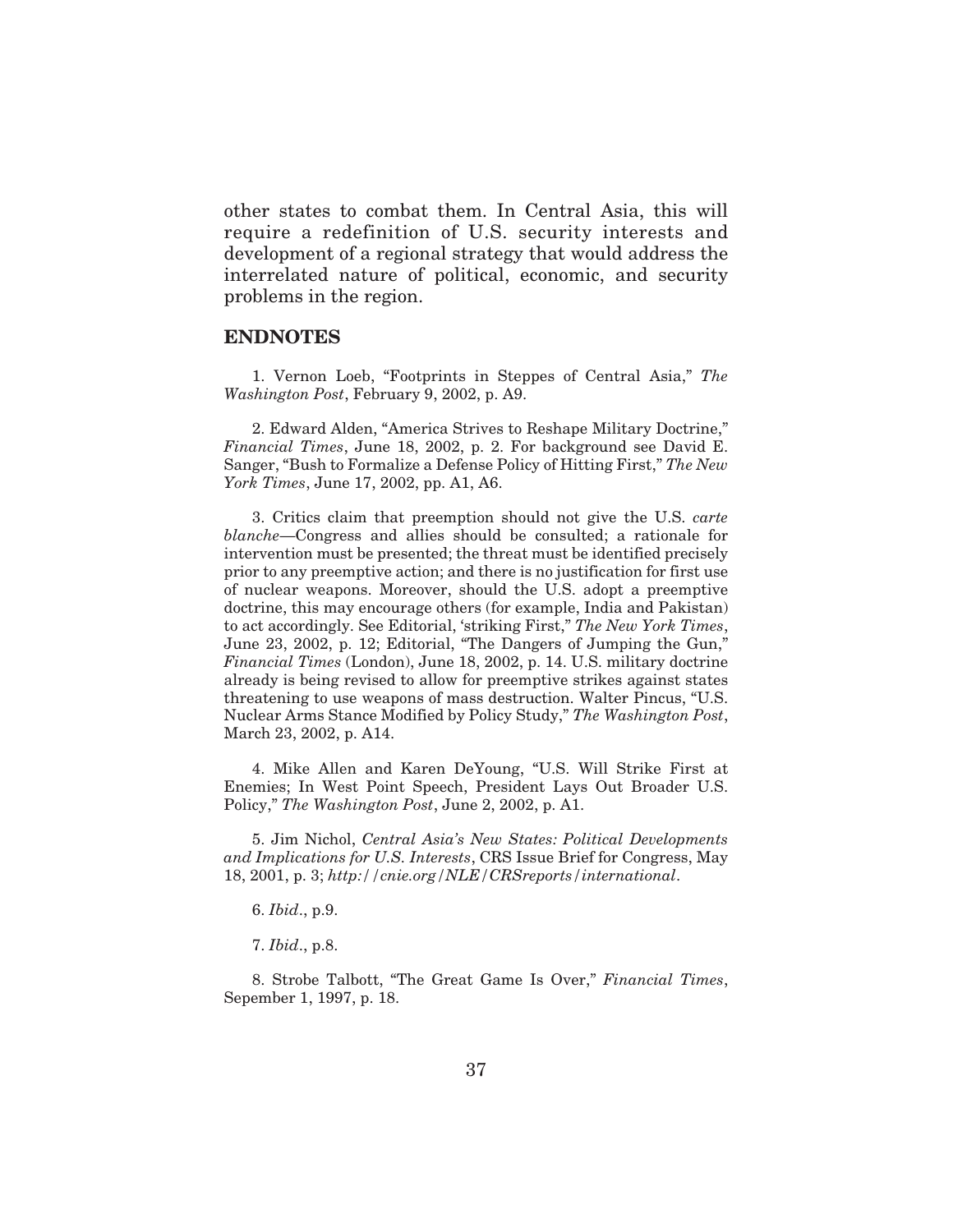9. *Ibid*., p. 3.

10. *Ibid*., p. 9.

11. Frank T. Tsongos, "Central Asia: Official Outlines U.S. Policy," RFE/RL, March 18, 1999, *http://www.rferl.org/nca/features/1999*.

12. *A National Security Strategy for a New Century*, Washington, DC: The White House, December 1999, released, January 5, 2000, *http://cgsc.leavenworth.army.mil*.

13. *Silk Road Strategy Act of 1999*, 106th Congress, 1st Session, pp. 1-5, *http://www.eurasianet.org/resource/regional/silkroad.html*.

14. *U.S. Policy in Central Asia*, Hearing before the Subcommittee on the Middle East and South Asia of the Committee on International Relations, House of Representatives, 107th Congress, First Session, June 6, 2001, Serial No. 107-21, p. 10, *http://commdocs.house.gov/ committees*.

15. Testimony by Clifford Bond, Acting Principal Deputy Special Advisor to the Secretary of State for NIS, in *ibid*., p. 7.

16. A September 13, 2000, resolution by the House of Representatives, for example, noted Congressional concern about the pattern of human rights abuses in Central Asia and called upon these states to meet their OSCE obligations. Asia and Pacific Subcommittee of the House International Relations Committee, September 13, 2000, *http://www.lexis-nexis.com*. Also *U.S. Policy in Central Asia,* p. 6*.*

17. "The State of the Union; Transcript of the President's Address," *The Los Angeles Times*, Part A, Part I, p. 20.

18. On September 22, 2001, President Bush lifted sanctions (required by the 1976 Arms Export Control Act) against both India and Pakistan. Human Rights Watch, *Dangerous Dealings*, February 2002, Vol. 14, No.1, p. 4.

19. A. Elizabeth Jones, "U.S.-Central Asian Cooperation," Testimony to the Subcomittee on Central Asia and the Caucasus, Foreign Relations Committee, U.S. Senate, December 13, 2001, p. 9.

20. *Dangerous Dealings*, p. 5; Tarnoff, p*.* 8.

21. *A National Security Strategy for a New Century*, op.cit.

22. Also see *U.S. Policy in Central Asia*, p. 8.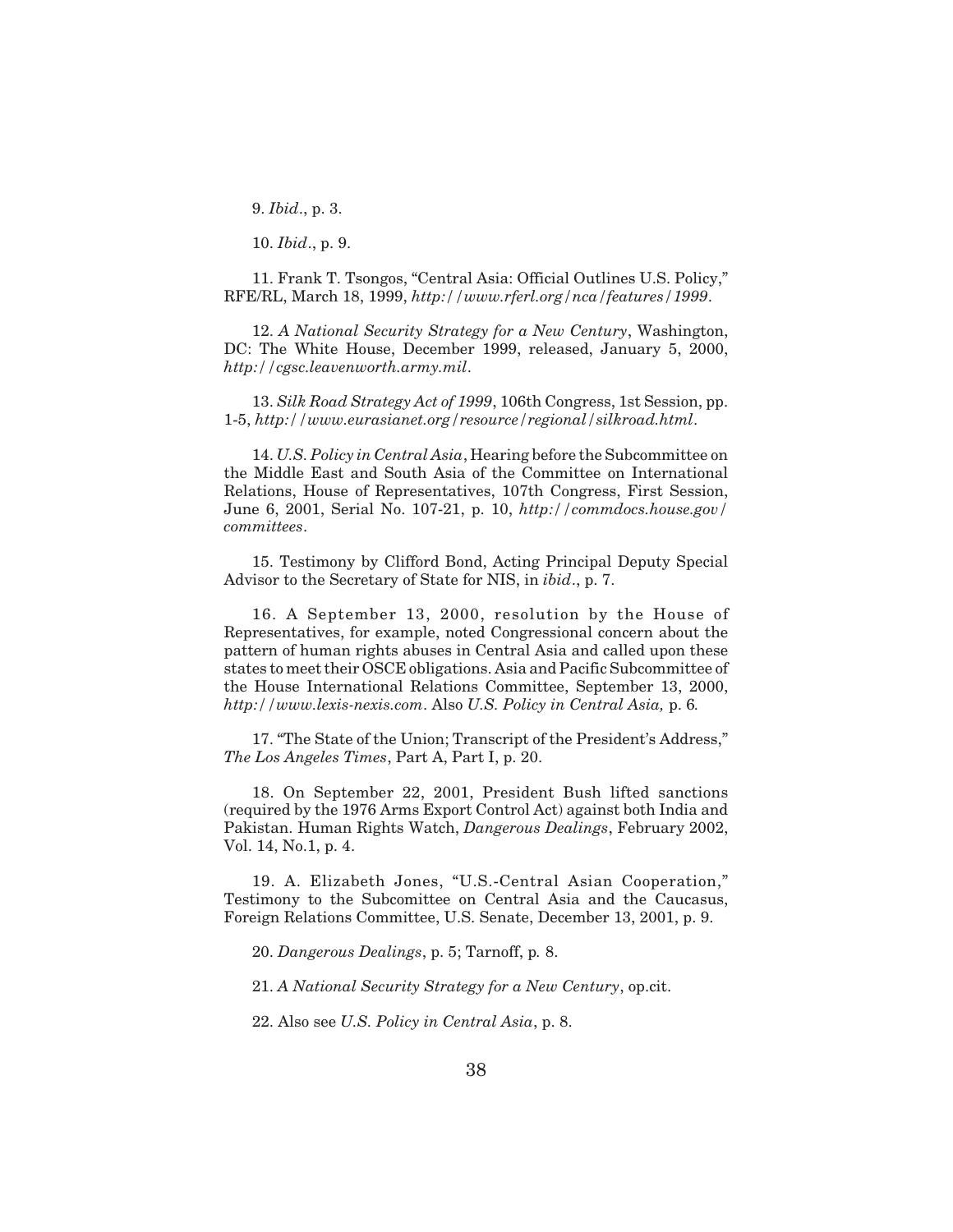23. Richard N. Haass, Director, Policy Planning Staff, "Defining U.S. Foreign Policy in a Post-Post-Cold War World," The 2002 Arthur Ross Lecture, Remarks to Foreign Policy Association, New York, NY, April 22, 2002, *http://www.state.gov/s/p/rem/9632pf.htm*.

24. Elizabeth Jones, "Anti-Terror Cooperation a New Foreign Policy Standard, Jones Says," Speech to the German Studies Association annual conference, October 5, 2001, *http://www.usinfo.state.gov*.

25. "U.S. Statement on Bishkek Conference on Terrorism," December 20, 2001, *http://usinfo.state.gov*.

26. Uzbekistan received 16 military transport vehicles. Turkemnistan and Kazakhstan later obtained coast guard vessels. Nichol, p. 8.

27. Ahmed Rashid, *Jihad*: The Rise of Militant Islam in Central Asia, (New Haven: Yale University Press, 2002), p. 111.

28. Stephen J. Blank, *U.S. Military Engagement with Transcaucasia and Central Asia*, Strategic Studies Institute, June 2000, p.2.

29. The Marshall Center also works closely with CENTCOM. Ron Martz, "War on Terrorism: U.S. Allies: Initiative Laid Foundation for Central Asian Cooperation," *The Atlanta Constitution*, January 12, 2002, p. 9A. Central Asian military personnel also attended U.S. military schools and received in-country training from Special Forces teams. C. J. Chivers, "A Nation Challenged: Special Forces: Long Before the War, Green Berets Built Military Ties to Uzbekistan,"*The New York Times*, October 25, 2001, p. A1.

30. Kenley Butler, "U.S. Military Cooperation with the Central Asian States," September 17, 2001, p. 2, *http://www.cns.miis.edu*.

31. The 82nd airborne division participated in 1997 and 2000 exercises in Uzbekistan and Kazakhstan, while the U.S. 10th Mountain Division joined a 1998 exercise in Uzbekistan. Butler, pp. 1-2.

32. "Command in the News—U.S. Central Command," February 1, 2002, p. 8, *http://www.army.mil./usar/news/2002archives/ January/USCENTCOM.html*.

33. Butler, p. 2.

34. Robert Karnio, "Anti-Terror Needs Cancel CENTRASBAT," January 23, 2002, *http://www.janes.com*.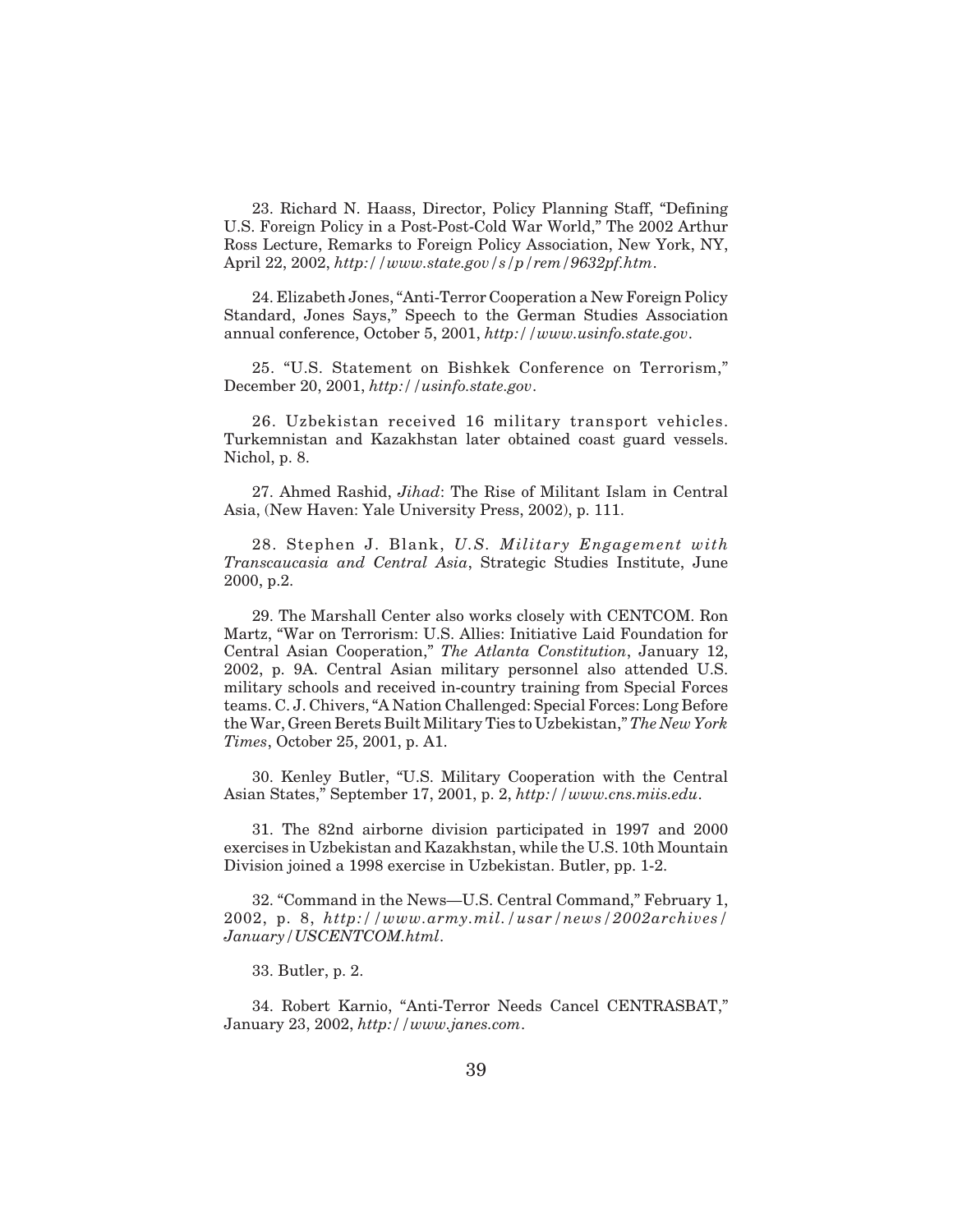35. U.S. Department of Defense, *Quadrennial Defense Review Report (QDR)*, September 30, 2001, p. 2.

36. *Ibid.*, p. 4.

37. *Ibid.*, p. 13.

38. *Ibid.*, p. 9.

39. *Ibid.*, p. 15.

40. *Ibid.*, p. 30.

41. For a discussion of the Rumsfeld review, see Bill Keller, "How to Fight the Next War," *The New York Times*, March 10, 2002; Andrew Krepinovich, "The Bush Administration's Call for Defense Transformation: A Congressional Guide," May 19, 2001, *http://www.cabaonline.org*; Steven Kosiak, Andrew Krepinovich and Micheal Vickers, "A Strategy for a Long Peace," January 30, 2001, *http/www.cabaonline*.

42. This transformed force will be known as the Objective Force. For a detailed description see "Concept for the Objective Force," November 8, 2001, *http://www.mil/features/WhitePaper default.htm*. The goal is to deploy a combat-ready brigade anywhere in the world within 96 hours after liftoff, one war-fighting division on the ground within 120 hours, and five such divisions within 30 days. "Army Announces Vision for the Future," U.S. Army News Release, October 12, 1999; *http:// www.dtic.mil/armylink.news*.

43. Prepared Remarks General Eric K. Shinseki, Chief of Staff, United States Army, at the Association of the United States Army Seminar, November 8, 2001, Washington, DC, U.S. Army News Release, November 8, 2001, *http://www.dtic.mil/armylink/news*.

44. Kazakhstan's defense minister, Colonel-General Mukhtar Altynbaev, offered the Chimkent airport as a "reserve" option for the coalition and proposed that Kazakhstan's rapid deployment unit, KazBat, join international forces in Afghanistan. Jamestown Foundation, *Fortnight in Review*, January 4, 2002, p. 7.

45. Rashid, p. 183. According to U.S. Ambassador to Kazakhstan Larry Napper, U.S. and Kazakh leaders discussed allowing international coalition forces to use an airbase in certain unspecified emergency situations. *RFE/RL Newsline*, Vol. 6, No. 62, Part I, April 3, 2002, *http://www.rferl.org*.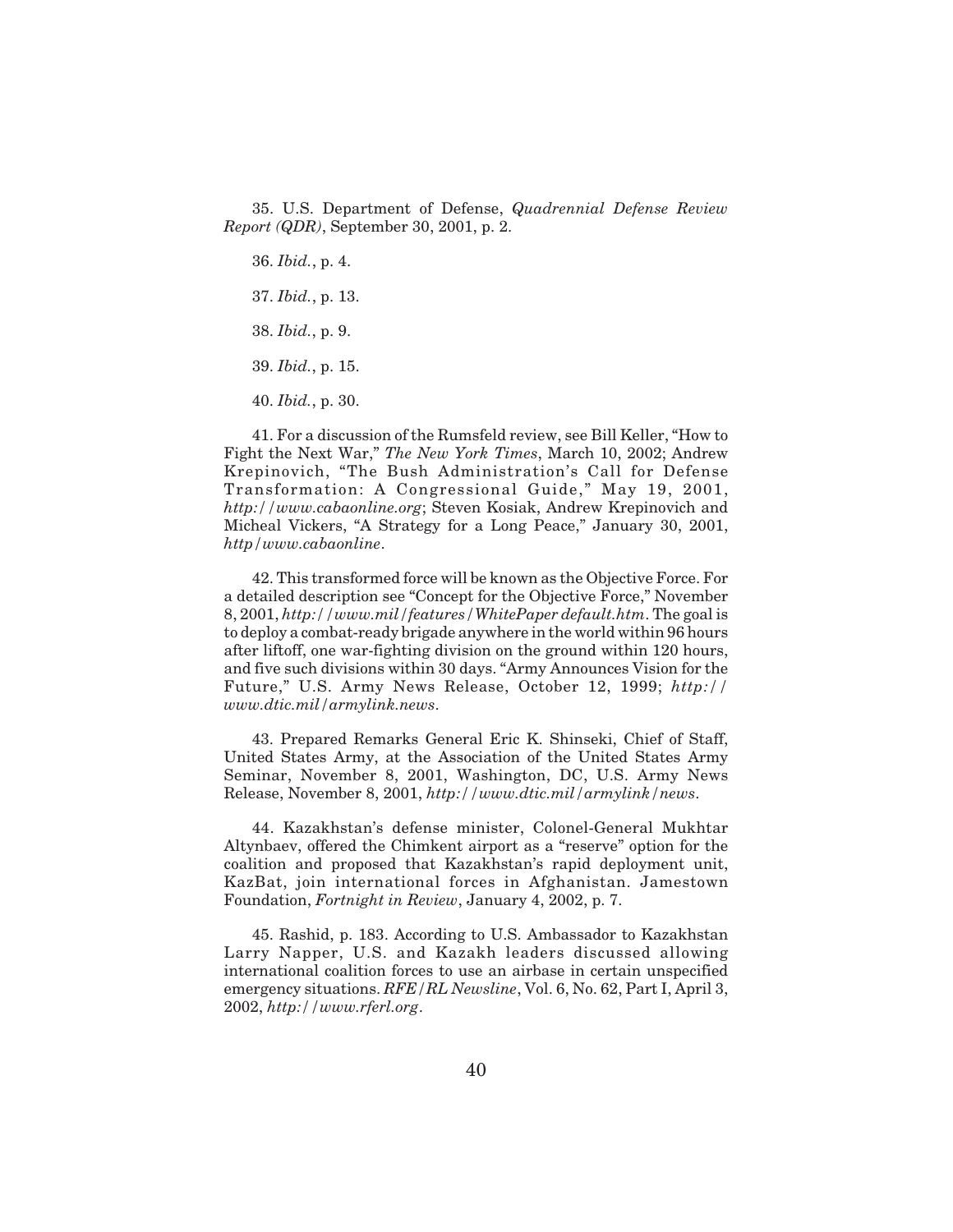46. *RFE/RL Central Asia Report*, September 28, 2001, Vol. 1, No. 10; *http://www.rferl.org* and Idem, October 11, 2001, Vol. 1, No. 12, in *ibid*.

47. Vernon Loeb and Susan B. Glasser,"Tajikistan Allows U.S. to Assess 3 Air Bases," *The Washington Post*, November 3, 2001, p. A3; Michael R. Gordon with C.J. Chivers, "A Nation Challenged: U.S. May Gain Use of More Air Bases to Strike Taliban," *The New York Times*, November 5, 2001, p. A1; Michael Blanchfield, "U.S. Exchanges Aid for Use of Tajik Bases," *Ottawa Citizen*, November 5, 2001, p. B1. Japanese diplomats based in Dushanbe reportedly played a role in convincing the coalition-government to grant the U.S. basing rights. See Rashid, p. 185.

48. Jamestown Foundation, *Fortnight Review*, December 14, 2001, p. 5.

49. Robert J. Caldwell, "The List of Allies Grows in the War against Terrorism,"*The San Diego Union-Tribune*, November 11, 2001, p. G-4.

50. President Bush signed a memorandum on April 19, 2002, approving the deliveries under the Foreign Assistance Act and Arms Control Act. Jamestown Foundation, *Fortnight Review*, May 3, 2002, p. 7.

*51*. *Central Asia Report*, October 11, 2001, Vol. 1, No. 12, *http://www.rferl.org*. According to an October 12, 2001 U.S.- Uzbekistan joint statement, the two states would "consult on an urgent basis about appropriate steps to address the situation in the event of a direct threat to the security or territorial integrity of the Republic of Uzbekistan." "Joint Statement between the Government of the United States of America and the Government of the Republic of Uzbekistan," October 12, 2001, *http://usinfo.state.gov*; Eric Schmitt and James Dao, "U.S. Is Building Up Its Military Bases in Afghan Region," *The New York Times*, January 9, 2002, p. A10.

52. Tamara Makarenko and Daphne Billiouri, "Central Asian States to Pay the Price of US Strikes," October 19, 2001, *http://www. janes.com*.

53. Tamara Makarenko, "The Changing Dynamics of Central Asian Terrorism," January 23, 2002, *http://www.janes.com*.

54. Fact Sheet on Coalition Partners' Contributions in War on Terrorism, U.S. Department of State, February 26, 2002, *http://usinfo.state.gov*.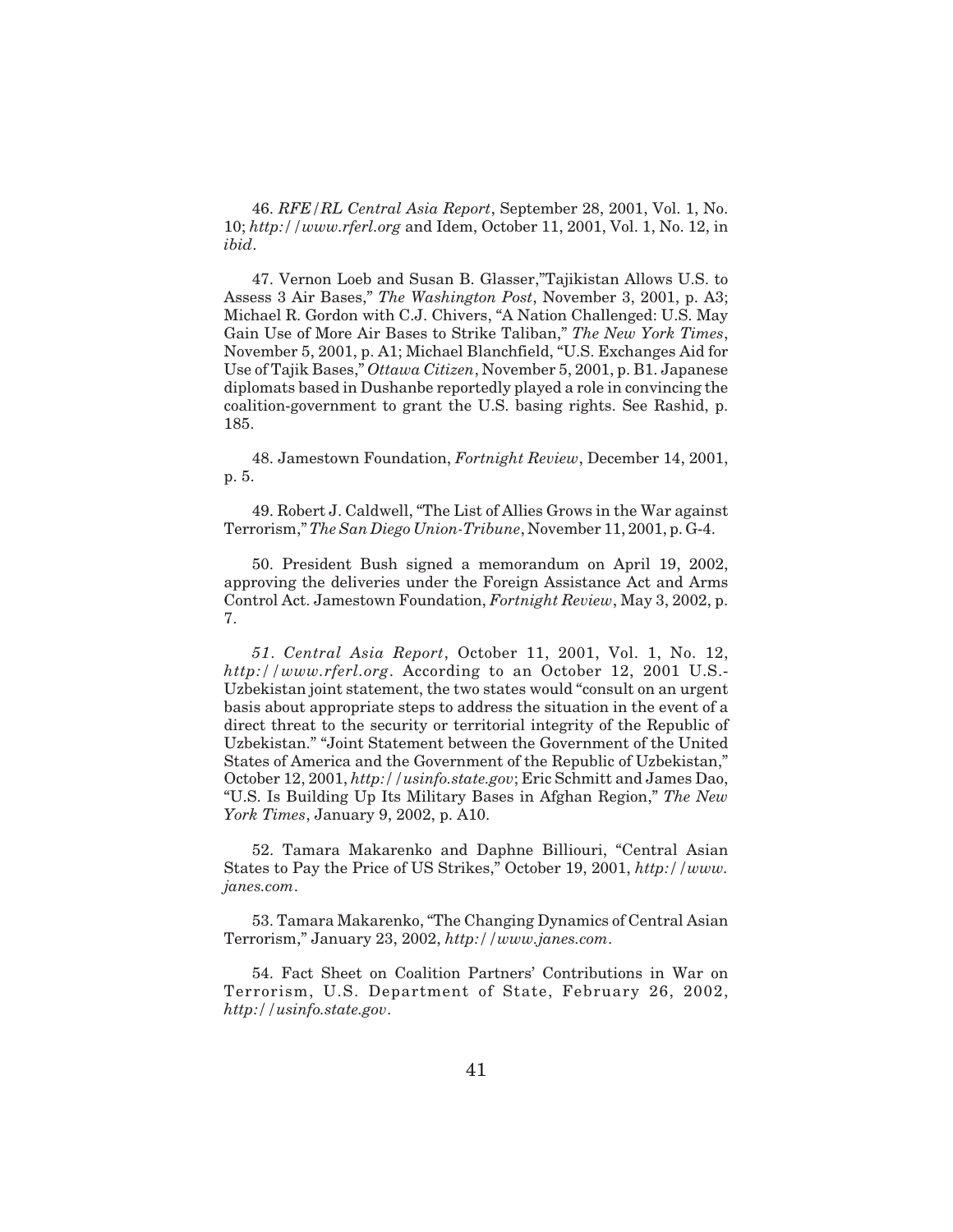55. Press conference with CENTCOM CINC General Tommy Franks, Tashkent, Uzbekistan, January 24, 2002.

56. Todd S. Purdum, "Uzbekistan's Leader Doubts Chances for Afghan Peace," *The New York Times*, March 14, 2002, p. A18.

57. Under the agreement Uzbekistan is obligated "to intensify the democratic transformation of its society politically and economically." Dana Milbank, "Uzbekistan Thanked for Role in War; U.S. Tashkent Sign Cooperation Pact,"*The Washington Post*, March 13, 2002, p. A23.

58. Interview on Russian televion, cited in Pierre L'Huillery,"RAAF Off to Battle as Kyrgyzstan Offers Base," *The Daily Telegraph* (Sydney), December 7, 2001, p. 4.

59. *RFE/RL Newsline*, Vol 6, No. 70, Part I, April 15, 2002; *http://www.rferl.org*.

60. Vernon Loeb, "Footprints in Steppes of Central Asia," The Washington Post, February 9, 2002, p. A1; Fact Sheet on Coalition Partners' Contributions in War on Terrorism, U.S. Department of State, February 26, 2002, *http://usinfo.state.gov*.

61. Jamestown Foundation, *Fortnight in Review*, March 1, 2002, p. 5.

62. Jamestown Foundation, *Fortnight in Review*, April 19, 2001, pp. 5-6.

63. Cited in Vernon Loeb, "Footprints in Steppes of Central Asia," *The Washington Post*, February 9, 2002, p. A1.

64. Gregory Gleason, "Policy Dimensions of West Afghan Borders after the Shanghai Accord," *Asian Perspective*, Vol. 25, No. 1, 2001, pp. 107-108; 116-25.

65. Andrew Higgins and Charles Hutzler, "China Pursues a Great Game of Its Own,"*The Wall Street Journal*, June 14, 2001, pp. A14, A17.

66. RFE/RL *Central Asian Report*, Vol. 2, No. 23, June 2002, pp. 1-2, *http://www.rferl.org*.

67. RFE/RL Newsline, Vol. 6, No. 111, Part I, June 14, 2002, *http://www.rferl.org*. Uzbekistan later claimed that its withdrawal was temporary. *RFE/RL Newsline*, Vol. 6, No. 119, Part I., June 26, 2002, *http://www.rferl.org*.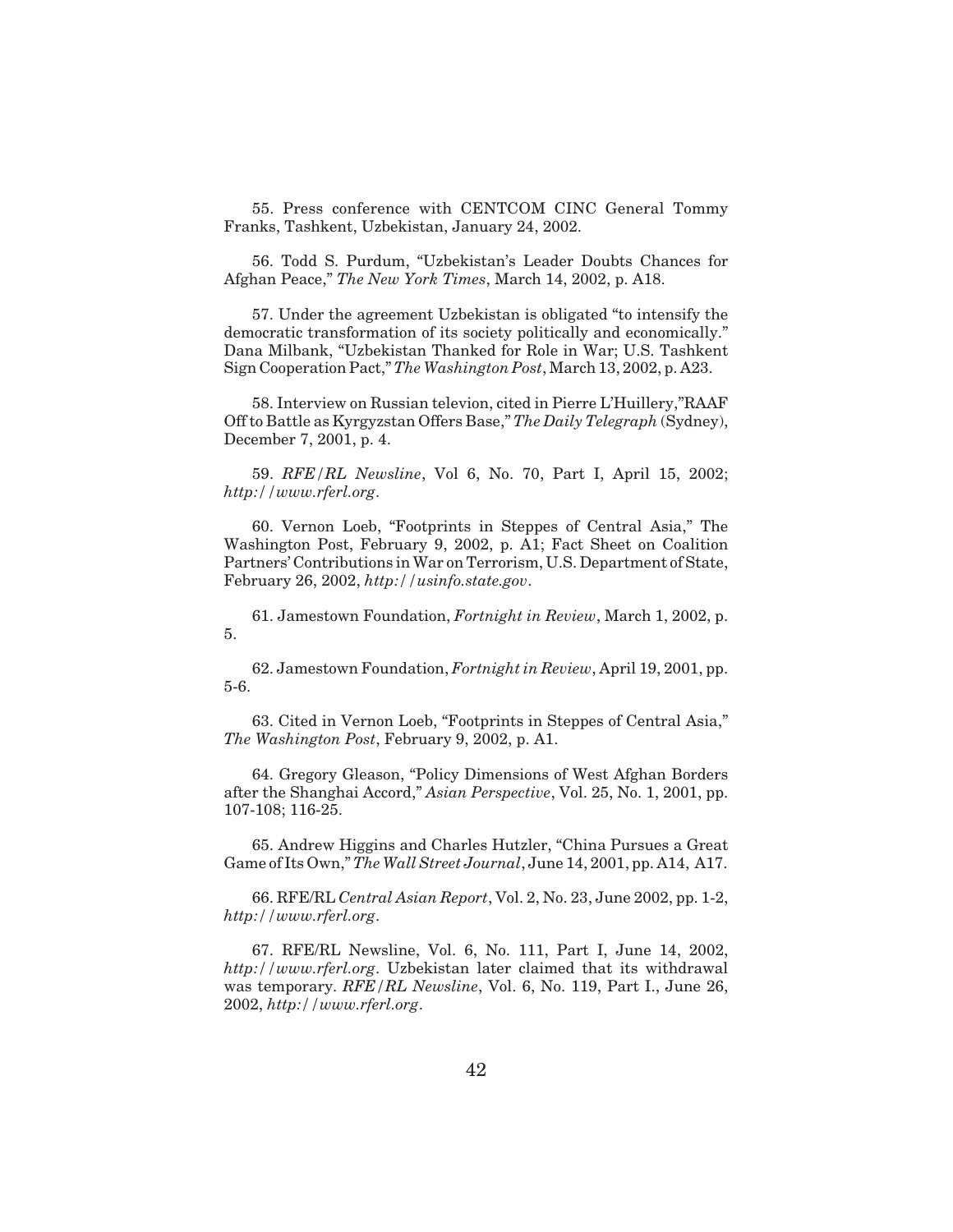68. *RFE/RL Central Asia Report*, Vol. 2, No. 22, June 6, 2002, p. 1, *http://www.rferl.org*. Although modeled on the OSCE, which also seeks to commit members to international human rights norms, this issue is not on the CICA's agenda.

69. Nazarbayev proposed the idea for the creation of CICA in his first address to the U.N. General Assembly in 1992. Christopher Pala, "Nazarbayev Aiming for Peace and Stability," *The St. Petersburg Times*, June 11, 2002, *http://www.securities.com*.

70. *RFE/RL Newsline*, Vol. 6, No. 104, Part I, June 5, 2002, *http://www.rferl.org*.

71. *Ibid*., p. 2.

72. *RFE/RL Newsline* Vol. 6, No. 103, Part I, June 4, 2002, *http://www.rferl.org.*

73. Roy Allison, 'structures and Frameworks for Security Policy Cooperation in Central Asia," in eds. Roy Allison and Lena Johnson, *Central Asian Security* (Washington, DC: The Brookings Institution, 2001), p. 225.

74. Michael Vatikiotis, Ben Dolven, and David Murphy, "Terror Throws Us Together, For Now," *The Far Eastern Economic Review* (*FEER*), November 21, 2001, pp. 36-39; Susan V. Lawrence, "It Takes More to make a Revolution," *FEER*, February 14, 2002, pp. 26-28.

75. Willy Wo-Lap Lam, "The Terror Attack and China's Deeper Concerns," *China Brief*, Volume 1, Issue 6, September 27, 2001, *http://www.jamestown.org*.

76. Jing-dong Yuan, "The War on Terrorism: China's Opportunities and Dilemmas," *Nautilus Special Forum*, September 26, 2001, *http://www.nautilus.org*.

77. Bao Erwen, "Chinese Agency Says Bush's "Axis of Evil" Does Not Exist," *Xinhua*, February 3, 2002, *http://www.securities.org*. This statement also cited Russian Foreign Minister Igor Ivanov's opposition to the extension of the war on terrorism to Iraq.

78. China also has been urging Central Asian neighbors to help fight Uighur separatists. *BBC Monitoring*, June 4, 2002, *http://www. securities.com*. On China's effort to link Uighur separatists to Osama Bin Laden's terrorist activities, see "PRC Foreign Ministry Spokesman Zhu on 'East Turkestan' Forces Receiving Support from Bin Laden," Beijing *Renmin Ribao* (internet version), November 16,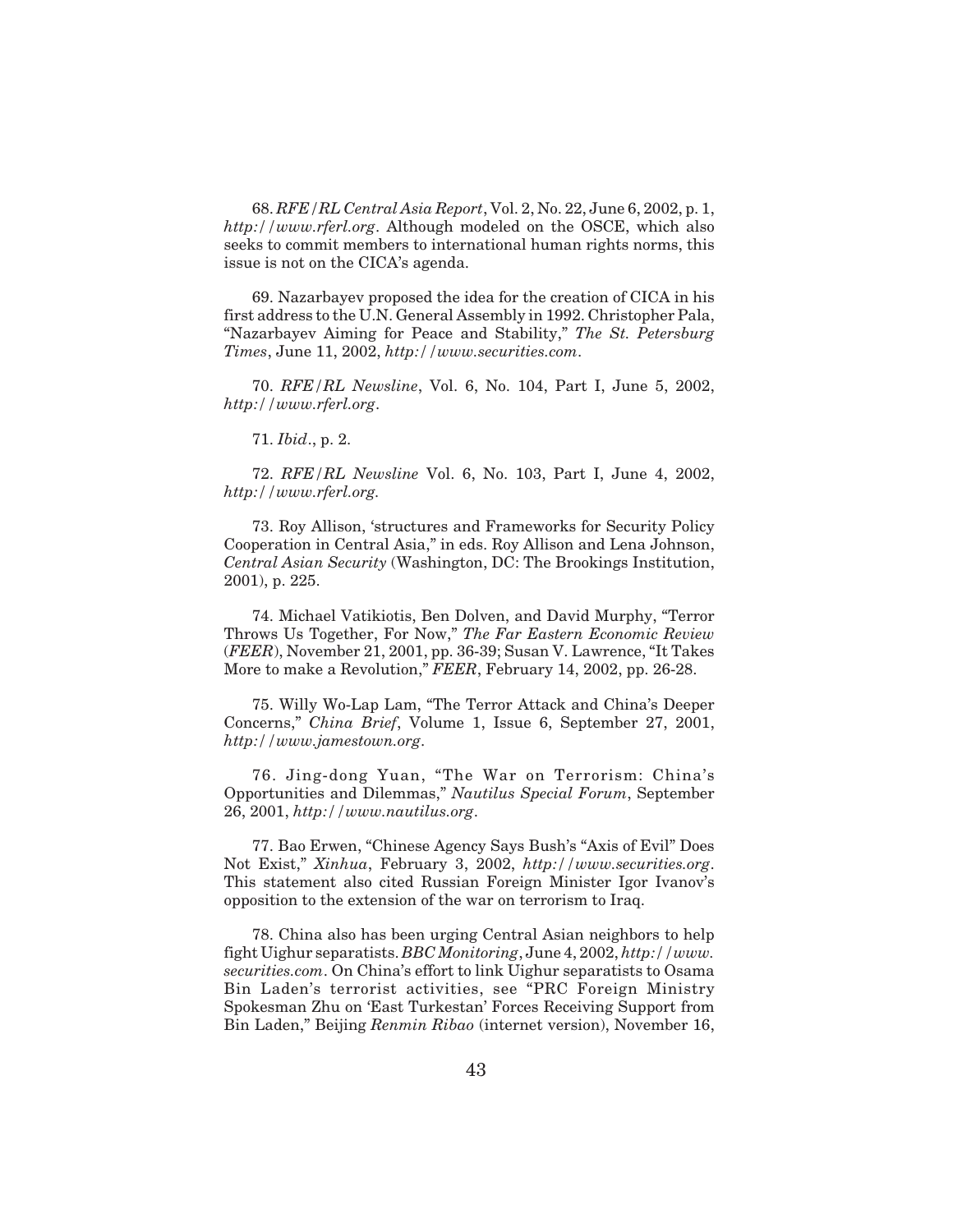2001, in *Foreign Broadcast International China (henceforth FBIS-CHI)-2001-1116*, *http://wnc.fedworld.gov*; "Text of PRC State Council Article on East Turkistan 'Terrorist Forces'," *Xinhua*, January 21, 2002, F*BIS-CHI- 2002-0121, http://wnc.fedworld.gov*; Chen Guohua, "Xinjiang Adopts Measures to Crack Down on Splittists," *Zhongguo Xinwen She*, June 23, 2002, *http://www.securities.com*. While satisfied with the limited cooperation achieved with China in anti-terrorism activities, U.S. officials have pointed out that countries should not interpret anti-terrorism as license to suppress ethnic minorities.

79. "U.S. Views China as No.1 Rival, Chinese Experts Say," *China Online News*, June 14, 2002, *http://www.securities.com*. On multilateralism as a solution, see Zhou Shuchun, "11 September Accelerates Change of World Order, Intensifies U.S. Unilateralism and Russian Tilt to West," June 3, 2002, pp. 10-13, *http://www.securities.com*.

80. Lu Yousheng, "New Developments in the International Security Situation," *Liaowang*, May 13, 2002, No. 20, pp. 58-59 in *FBIS-CHI-2002-0521, http://www.securities.com*; Zheng Li, "Oil Interests Prompt the US to Exhaust Its Military Options," *Beijing Renmin Ribao* (Guangzhou China News Supplement), April 9, 2002, p. 2 in *FBIS-CHI-2002-0409*, April 9, 2002, *http://www.securities.com*.

81. Zeng Hu and Che Yuming, "Chinese Foreign Minister Tang Jiaxun Comments 17 June on Jiang Zemin's Recent Eurasian Trip," *Xinhua*, June 18, 2002,*FBIS-CHI-2002-0618, http://wnc.fedworld.gov*.

82. "Presidents Emphasize Regional Security," *Cbnet – China Daily*, May 18, 2002, *http://www.securities.com*.

83. According to the Economist Intelligence Unit, China is providing \$3 million in military assistance to Kazakhstan and \$1.2 million to Kyrygzstan. "Chinese Politics: China Using Separatists to Influence Central Asia,"*STRATFOR*, May 29, 2002, *http://www.securities.com*.

84. "US Presence Prompts China to Get Closer to Russia, Expand into Central Asia," *Ekspress-K (Almaty)*, in Russian, April 11, 2002, p. 3, in BBC Monitoring, April 11, 2002, *http://www.securities.com*.

85. Office of Research, U.S. Department of State, Opinion Analysis, "Russia Tops U.S. in Central Asia," May 31, 2002, M-44-02. p. 3.

86. Vladimir Urban," "China Getting Ready for the Americans' Arrival to Cam Ranh," *Novye Izvestiya*, June 27, 2002, pp. 1, 5, *http://www.securities.com*. On Chinese efforts to improve power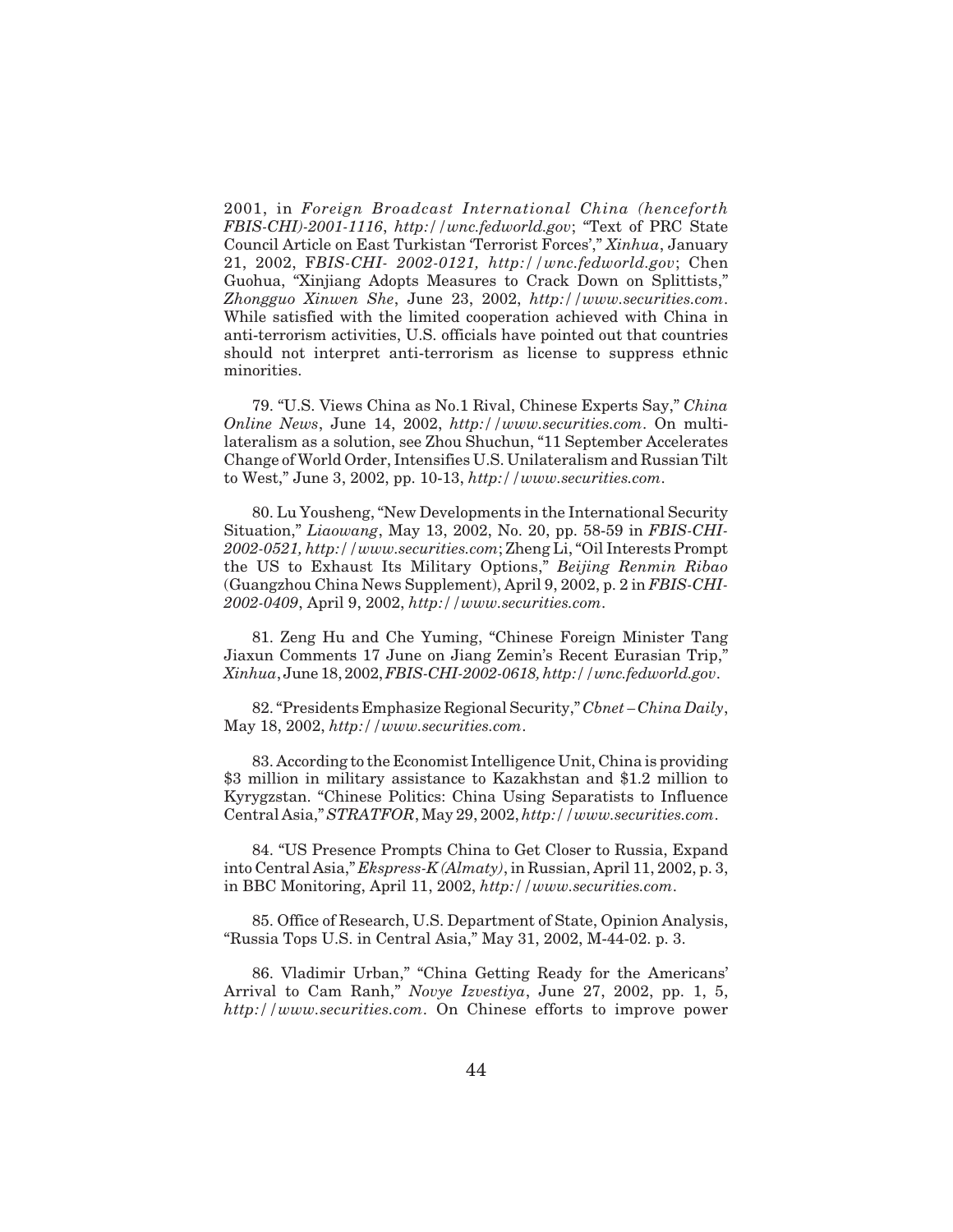projection capabilities in Southeast Asia, see Mark J. Valencia, "Tension in the South China Sea," *FEER*, April 19, 2001, p. 31.

87. Andrew C. Kuchins, 'summit with Substance: Creating Payoffs in an Unequal Partnership," *Carnegie Endowment for International Peace Policy Brief*, No. 16, May 2002, p. 2.

88. *Central Asian Report*, September 20, 2001, Volume 1, Number 9 and October 11, 2001, Volume 1, Number 12, *http://www.rferl.org*.

89. Vladimir Mukhin, "Fight against Terrorism Raises Political Issues," *The Russia Journal*, September 21, 2001, *http://www. securities.com*. Chief of the General Staff Anatolii Kvashin and Foreign Minister Igor Ivanov issued similar denials. Also see Michael Wines, "To Free the Way for the U.S., or Not? Either Way, a Fateful Choice for Russia, *The New York Times*, September 21, 2001, p. B2.

90. Jamestown Foundation, *Fortnight in Review*, September 28, 2001, pp. 5-6.

91. *Agence France-Presse*, September 22, 2001.

92. Taras Kazio, "The U.S.-Russian Strategic Partnership: Permanent Fixture or Temporary Marriage of Convenience?" *Central Asian Insight*, December 4, 2001, *http://www.eurasianet.org*.

93. On the link between Putin's anti-terrorism policy and Russia's war against Chechnya, see Stephen J. Blank, "Putin's Twelve-Step Program," *The Washington Quarterly*, Vol. 25, No. 1, 2001, p. 147.

94. Cited in Rashid, *Jihad*, p. 193.

95. Jones, "U.S.-Central Asian Cooperation," p. 12.

96. Gennady Chufrin, *Russia and Asia: The Emerging Security Agenda*, (Stockholm: SIPRI, 2000), p. 480.

97. *Agence France-Presse*, January 9, 2002.

98. Yuri Chernogaev, "srednaya Aziia, kotoruiu my poteriali" ("The Central Asia that We Have Lost", *Kommersant*, January 11, 2002, http://www.securities.com; Aleksei Nikolaev, "Tema nedeli – Chto imeem v Sredney Azii?" "Theme of the Week—What's Happening in Central Asia?"), *Ekspert*, December 3, 2001, *http://www.securities.com*.

99. Michael McFaul, "Putin's Risky Westward Turn," *The Christian Science Monitor*, November 9, 2001, p. 11.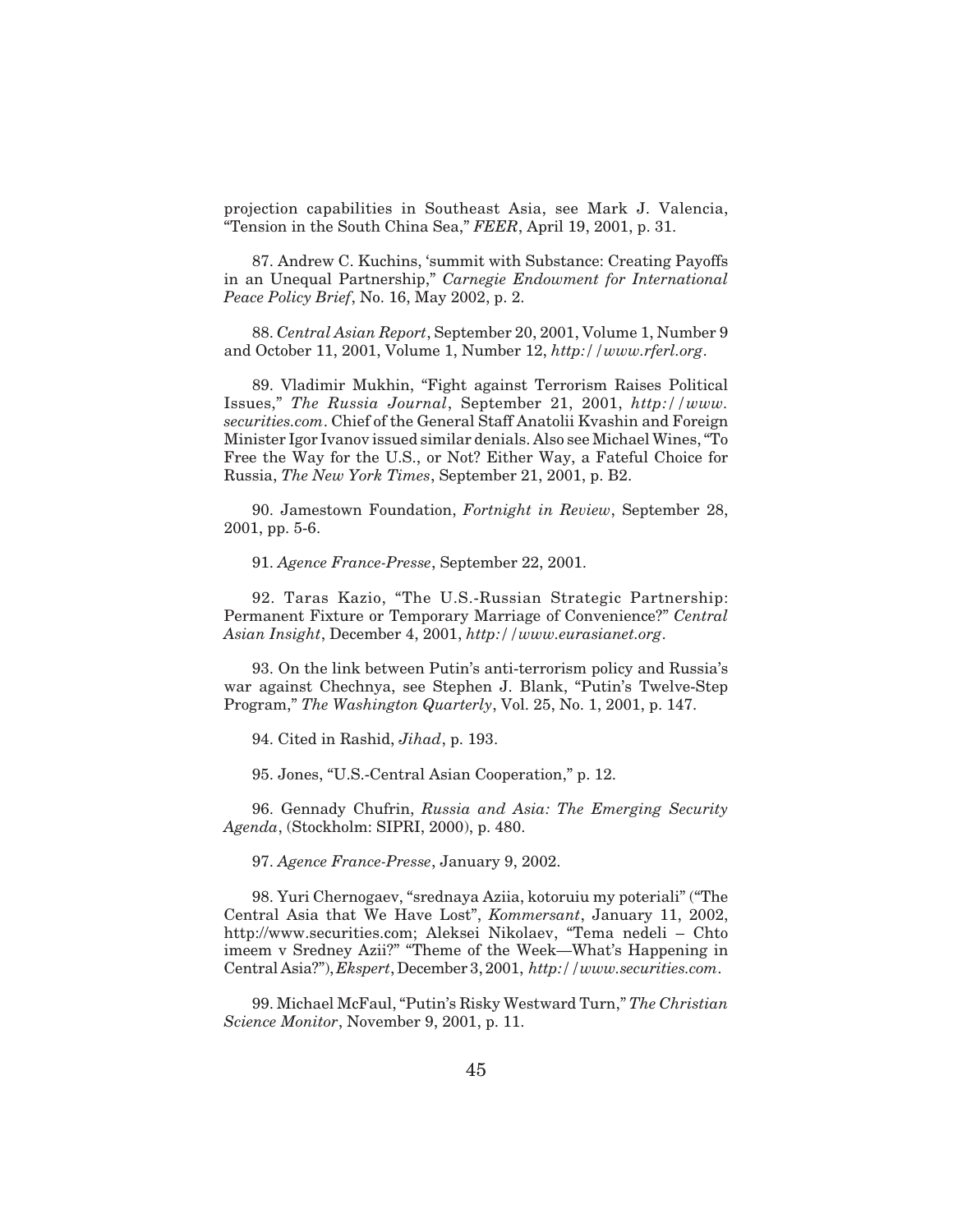100. Igor Torbakov, "Good Bush-Putin Rapport Can't Hide Obstacles to Long-Term US-Russian Cooperation," *Eurasia Insight*, November 19, 2001, *http://www.eurasianet.org*.

101. Jamestown Foundation, *Fortnight in Review*, October 12, 2001, p. 6.

102. Sarah Karush, "Putin Calls for Closer Integration of CIS," *The St. Petersburg Times*, December 4, 2001, *http://www.securities.com*.

103. In subsequent individual statements Central Asian leaders noted the U.S. leadership of the anti-terrorism effort. Jamestown Foundation, *Fortnight in Review*, May 3, 2002, pp. 6-7.

104. Sergei Blagov, "Russia Pushes for Deeper Post-Soviet Integration,"*AsiaTimesOnline*,May16,2002,*http://www.securities.com*.

105. *Agence France-Presse*, January 21, 2002; Anna Raef, "Presidents Get a Grip on Central Asian Gas," The Moscow Times, January 22, 2002, http://www.securities.com; "Russian Manoeuvres over Energy Export Routes to Safeguard Position in Central Asia," *Panorama (Almaty)*, January 27, 2002, p. 9.

106. *RFE/RL Newsline*, Vol. 6, No. 107, Part I, June 10, 2002, *http://www.rferl.org*.

107. Sergei Blagov, "Russia Boosts Military Ties with Kyrygzstan," *Asia Times Online*, June 15, 2002, *http://www.securities.com.*

108. Igor Tabakov, "Russia's Growing Presence in Afghanistan Hints at Regional Rivalry with Western Powers," *Eurasia Insight*, December 3, 2001, *http://www.eurasianet.org*.

109. Viktor Kvashnin, the chief of the General Staff, was put in charge of aid to the Northern Alliance. Glen Howard, "Is Russia Outmanoeuvering the USA in Afghanistan?" *Jane's Terrorism and Security Monitor*, January 14, 2002, *http://www.janes.com*.

110. Eric Schmitt, "U.S. Plan for Iraq Is Said to Include Attack on 3 Sides: Preliminary Document Envisions Tens of Thousands of Troops," *The New York Times*, July 5, 2002, p. A1, A6.

111. Charles Fairbanks, "Bases of Debate: America in Central Asia," *The National Interest*, Summer 2002, pp. 45-53.

112. Andrew J. Bacevich, "Steppes to Empire," *The National Interest*, Summer 2002, p.52.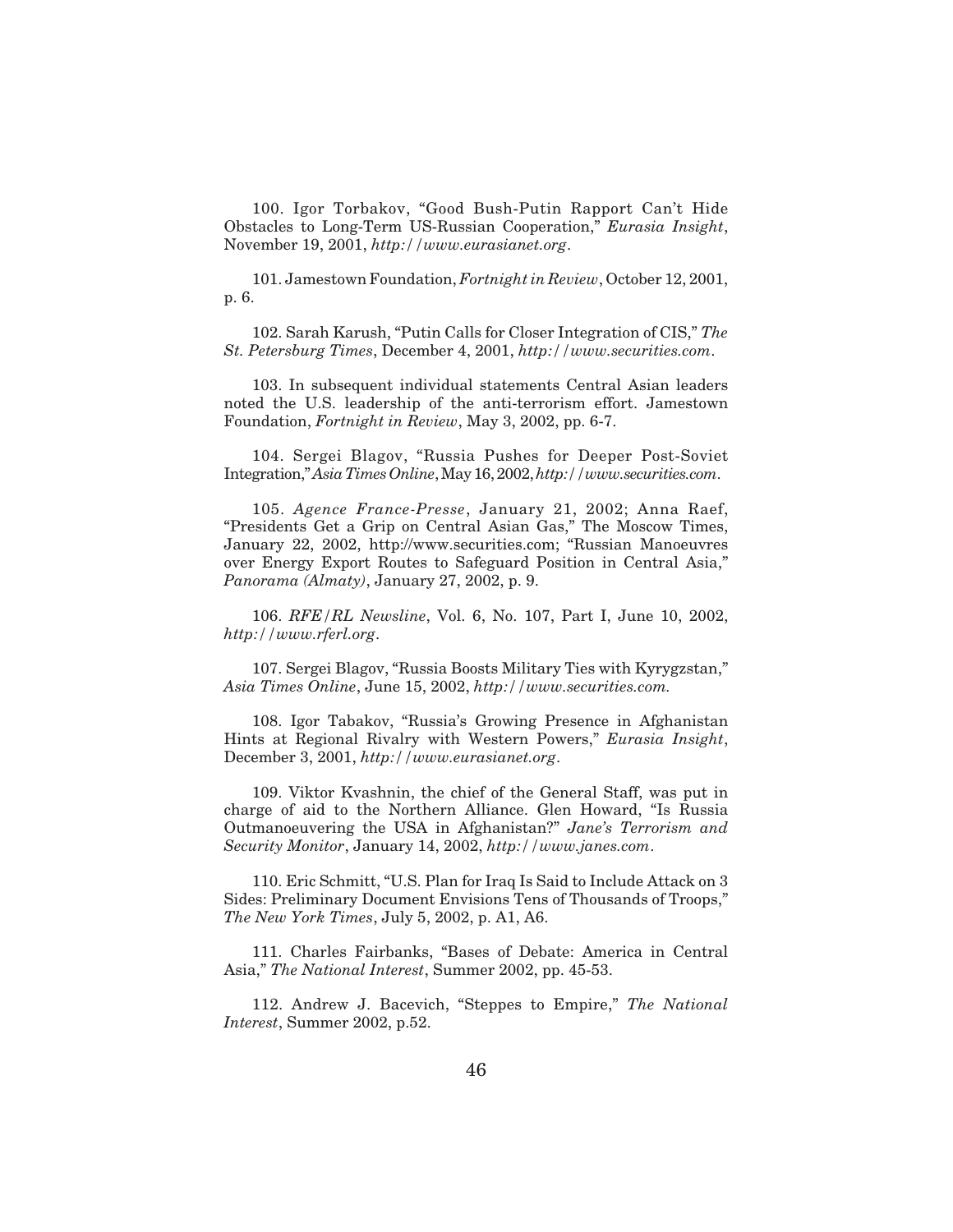113. Svante E. Cornell and Regine A. Spector, "Central Asia: More than Islamic Extremists," *The Washington Quarterly*, Winter 2002, p. 196.

114. Ahmed Rashid, "Trouble Ahead," *FEER*, May 9, 2002, p. 18; *RFE/RL Newsline*, Vol. 6, No. 114, Part I, June 19, 2002, *http://www.rferl.org*.

115. Tamara Makarenko, "The Changing Dynamics of Central Asian Terrorism," *Jane's Intelligence Review*, February 1, 2002, *www.janes.com*.

116. Rashid, *Jihad*, pp. 116-117.

117. *Idem*, "Trouble Ahead," p. 18.

118. *Idem*, *Jihad*, p. 228.

119. Stephen J. Blank, "The United States and Central Asia," in Allison, *op.cit*., p. 142.

120. Makarenko, *op.cit*.

121. Matt Schroeder, "War on Terrorism Aid Tables," Washington, DC: Federation of American Scientists, May 2002.

122. Edward Epstein, "Bush Foreign Aid Budget Called Way Too Low," *The San Francisco Chronicle*, February 13, 2002, p. A13.

123. Supporters of parliamentary deputy Azimbek Beknazarov staged marches across Kyrgyzstan to protest against what they viewed as politically motivated efforts by the Akayev government to deprive the opposition leader of his seat. See *RFE/RL Central Asia Report*, Vol. 2, No. 24, June 20, 2002, *http://www.rferl.org*.

124. *Human Rights Watch World Report 2001*, New York, 2002, pp. 370-378.

125. Muhammad Salih, "America's Shady Ally against Terror," *The New York Times*, March 11, 2002, p. A21. Salih is the exiled leader of the Erk (Freedom) party of Uzbekistan.

126. *Human Rights Watch World Report 2002*, p. 377.

127. Robin Wright, "Powell Seeks Deeper U.S. Ties with Central Asian Nations," *The Los Angeles Times*, Part A, p. 30.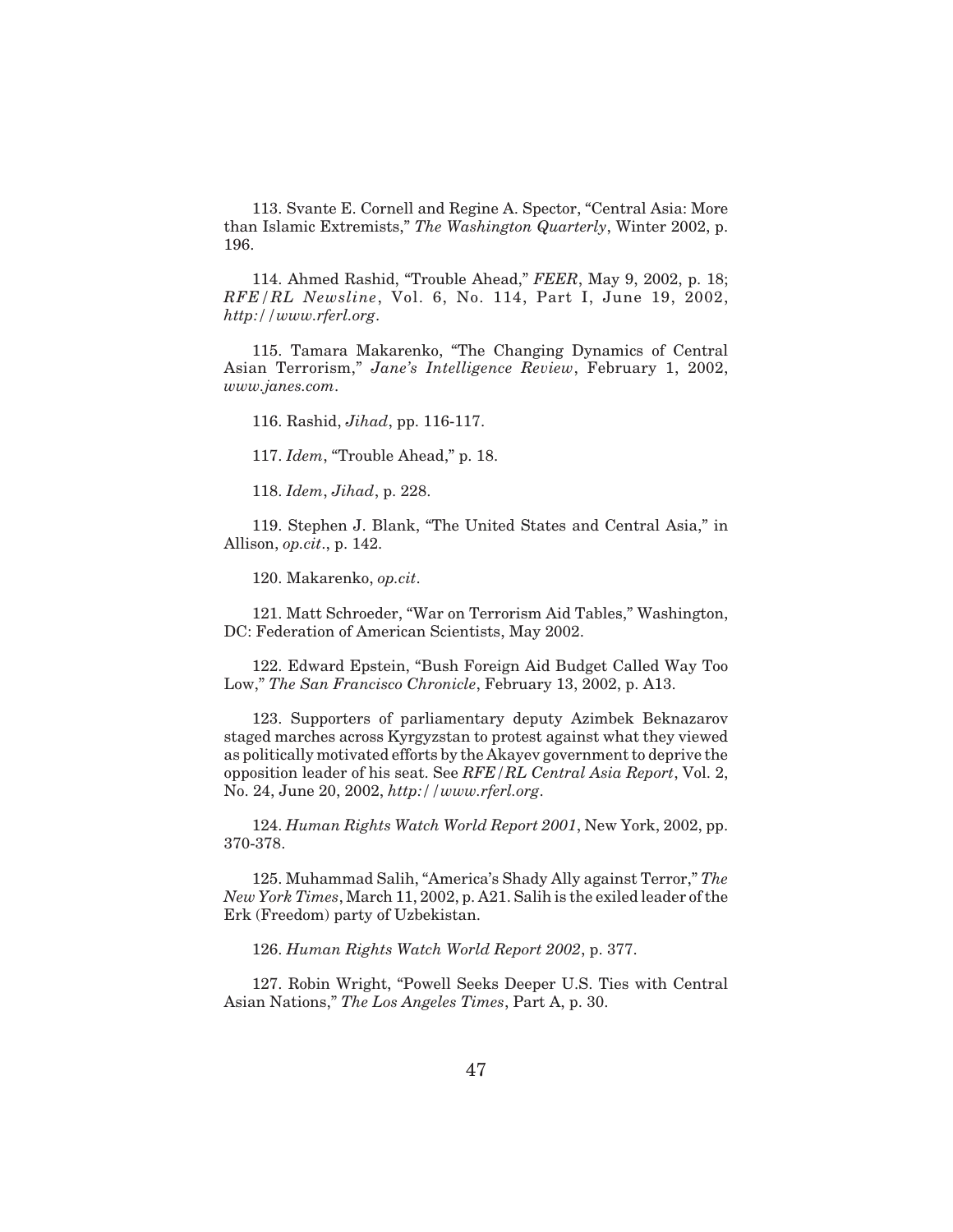128. David Stern, "Uzbek Paralysis Slows Aid to a Trickle," *Financial Times*, November 26, 2001, p. 6.

129. "Russia Tops U.S. in Central Asia," Opinion Analysis, Office of Research, Department of State, M-44-02, May 31, 2002, p. 5.

130. Information on Central Asian views of their countries' policies on basing rights comes from unpublished data gathered for "Russia in Central Asia" *op.cit*.

131. Unpublished data from *ibid*.

132. "Russia Tops U.S. in Central Asia," p. 1.

133. *Ibid*., p. 4.

134. *Ibid*., p. 7.

135. "CIS Elites' Security Concerns Post-September 11: More than Just Terrorism," Office of Research, Department of State, Washington, DC, M-249-01, December 31, 2001, p. 3.

136. Unpublished data from "Russia Tops U.S. in Central Asia."

137. "Russia Tops U.S. in Central Asia," p. 2. Central Asian publics ranked other regional powers, such as Turkey, Pakistan, China, and Iran, considerably lower. See p. 3.

138. *Ibid*., pp. 5-6. For background on the evolution of Central Asian Views of Central Asia, see Regina Feranda, "Ties That Bind, Opinions That Divide: How Neighboring Countries Have Viewed Russia, 1991-2001," Research Report, Office of Research, U.S. Department of State, May 21, 2001, R-2-01.

139. *Ibid*., p. 10.

140. "Regard for American Society High in Central Asia, Azerbaijan; Views More Mixed on U.S. Global Role," Opinion Analysis, Office of Research, Department of State, M-46-02, June 11, 2001, p. 1.

141. Jonathan Curiel, "Q&A; Ahmed Rashid; The Toughest Beat in the World," *The San Francisco Chronicle*, *Sunday Review*, March 3, 2002, p. 2.

142. Michael T. Klare, "Can the Alliance Hold?" *Newsday*, January 6, 2002, p. B4.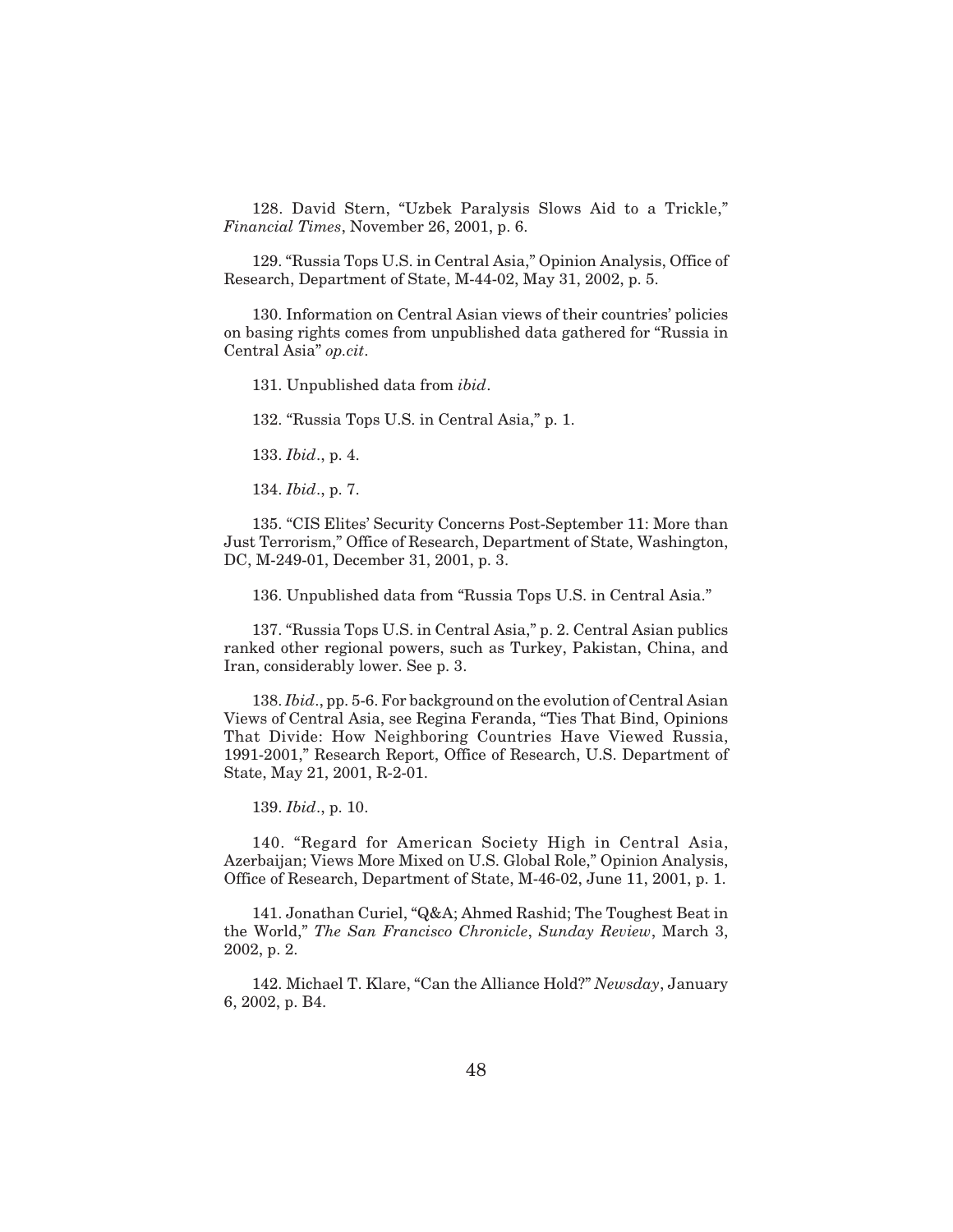143. Martha Brill Olcott, "Preventing New Afghanistans: A Regional Strategy for Reconstruction," Carnegie Endowment for International Peace Policy Brief, No. 11, January 2002, pp. 6-7.

144. Pauline Jones Luong and Erika Weinthal, "New Friends, New Fears in Central Asia," *Foreign Affairs*, March-April 2002, p. 61.

145. G. John Ikenberry, "American Grand Strategy in the Age of Terror," *Survival*, Vol. 43, No. 4, Winter 2001-2, p. 28.